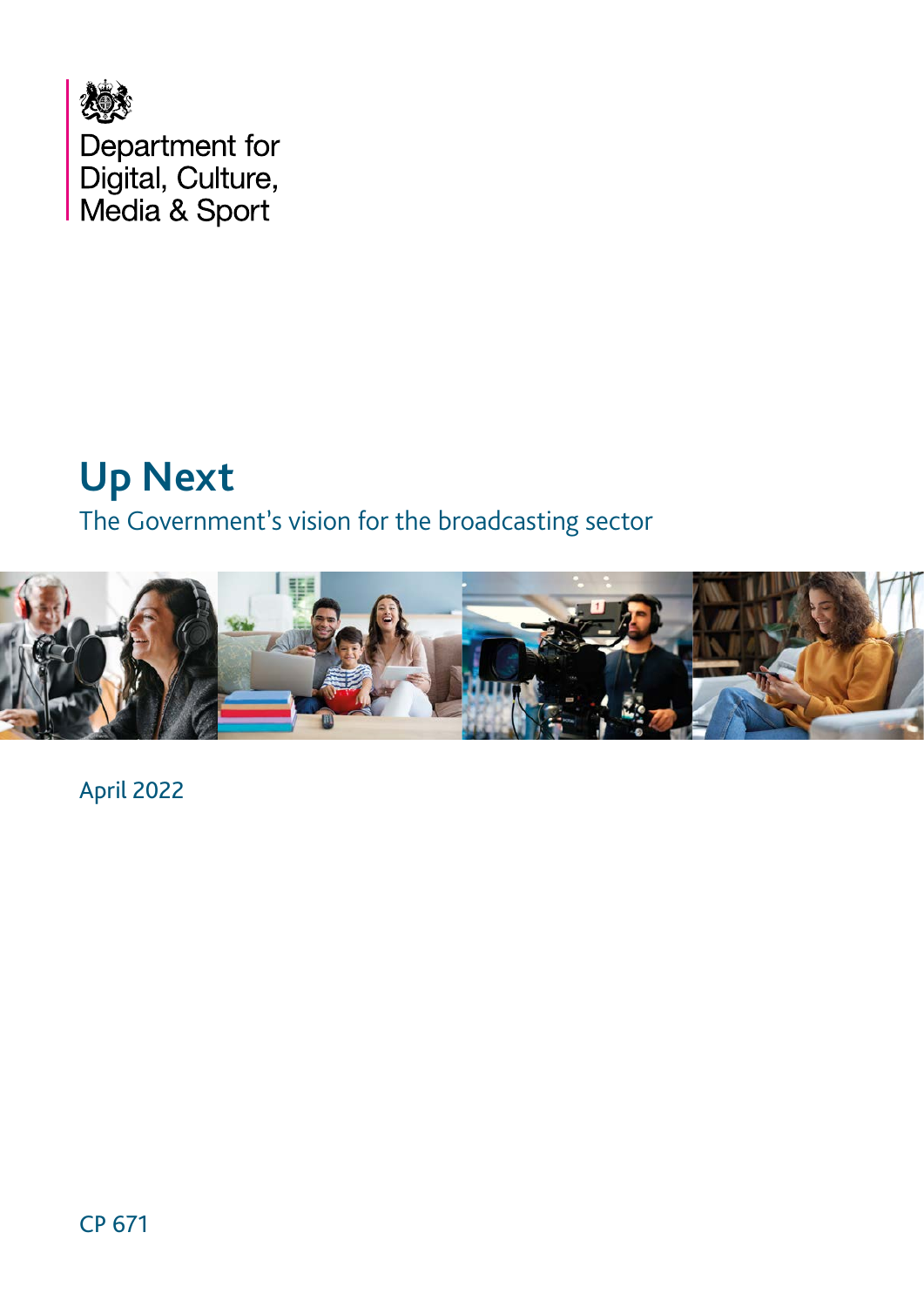

# **Up Next**

The Government's vision for the broadcasting sector

Presented to Parliament by the Secretary of State for Digital, Culture, Media and Sport by Command of Her Majesty

April 2022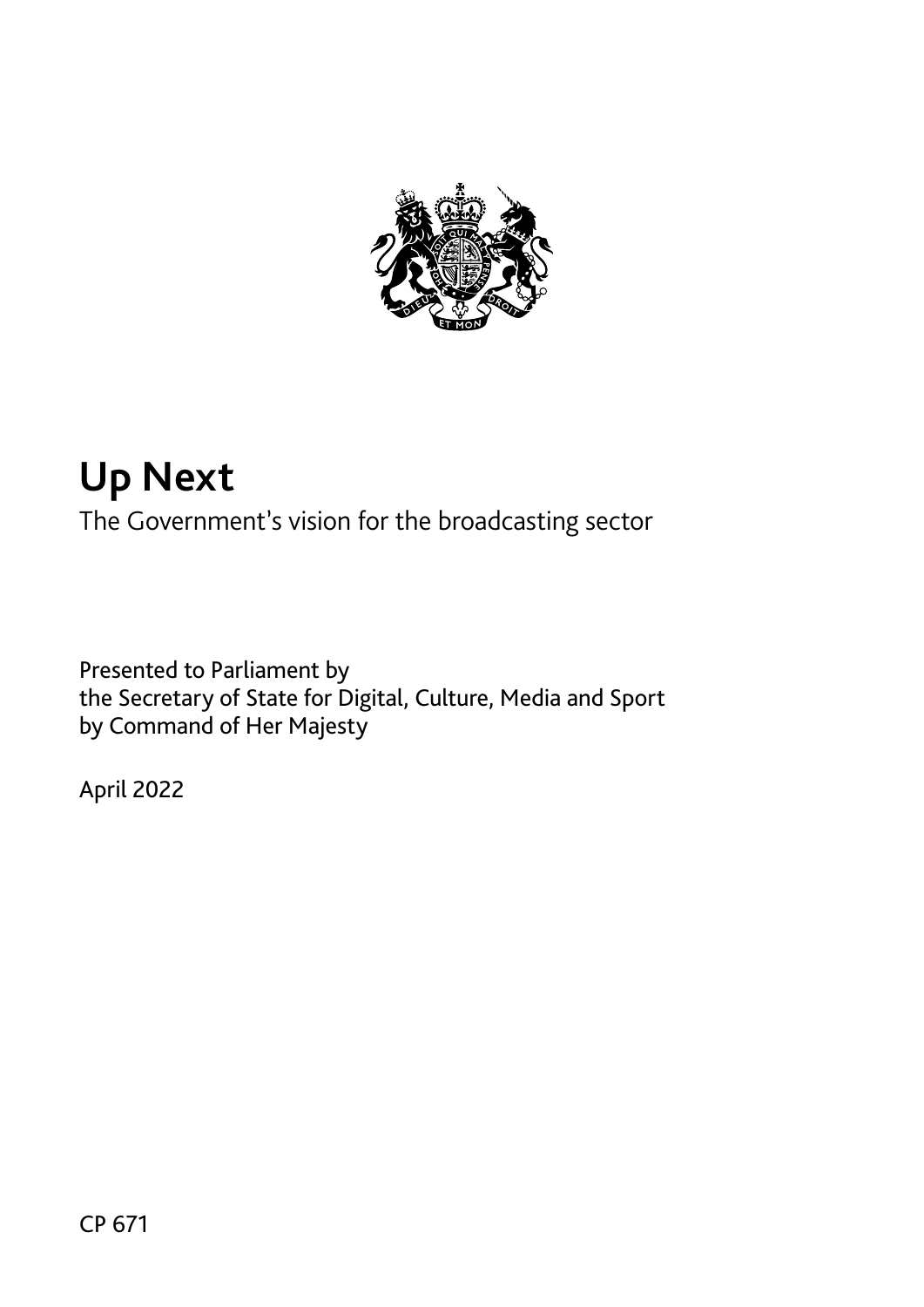

© Crown copyright, 2022

This publication is licensed under the terms of the Open Government Licence v3.0 except where otherwise stated. To view this licence, visit nationalarchives.gov.uk/doc/open-government-licence/version/3

Where we have identified any third party copyright information you will need to obtain permission from the copyright holders concerned. This publication is available at [www.gov.uk/official-documents](http://www.gov.uk/official-documents.)*.*

Any enquiries regarding this publication should be sent to us at

Department for Digital, Culture, Media and Sport 100 Parliament Street London SW1A 2BQ Tel: 020 7211 6000

ISBN 978-1-5286-3299-7 E02740713 04/22

Printed on paper containing 75% recycled fibre content minimum

Printed in the UK by HH Associates Ltd. on behalf of the Controller of Her Majesty's Stationery Office.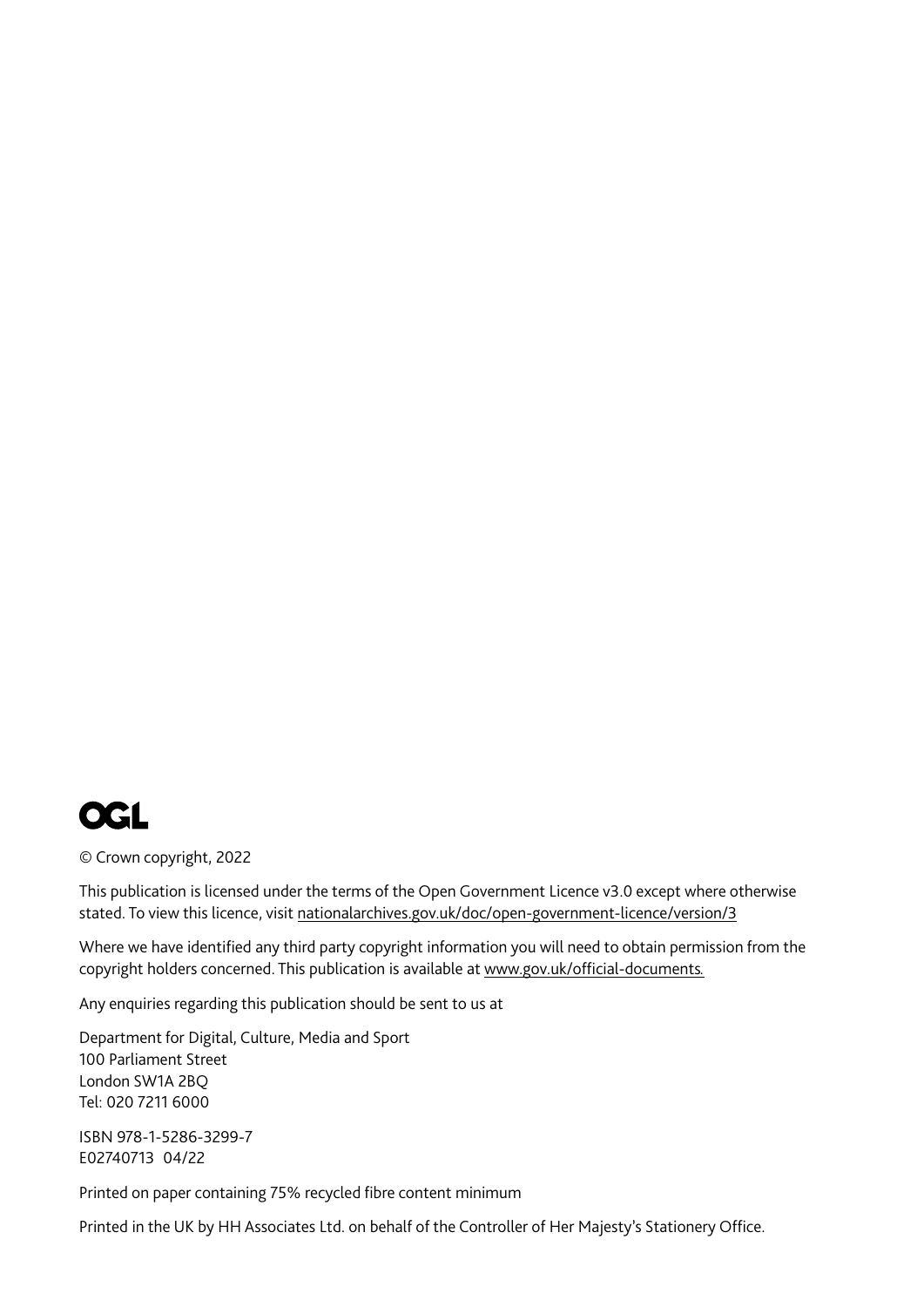# **Contents**

| Foreword from the Secretary of State for Digital, Culture, Media and Sport | 5  |
|----------------------------------------------------------------------------|----|
| <b>Executive summary</b>                                                   | 6  |
| <b>Chapter 1: Market context</b>                                           | 10 |
| 1.1 Arrival of new technologies                                            | 11 |
| 1.2 Increase in choice for viewers and listeners                           | 11 |
| 1.3 Entrance of big international players into UK domestic markets         | 12 |
| 1.4 Growth of the UK production sector                                     | 13 |
| 1.5 Looking to the future                                                  | 13 |
| Chapter 2: Ensuring our publicly owned broadcasters can continue to thrive | 15 |
| 2.1 Licence Fee Settlement and BBC reform                                  | 16 |
| 2.2 Mid-Term Review of the BBC Charter                                     | 16 |
| 2.3 BBC Funding Review                                                     | 17 |
| 2.4 A sustainable future for Channel 4                                     | 17 |
| 2.5 Regional and minority language broadcasting                            | 20 |
| Chapter 3: A new system of public service broadcasting for a new era       | 22 |
| 3.1 A new public service remit for television                              | 22 |
| 3.2 Ensuring public service content is easy to find and watch              | 23 |
| 3.3 Events of national interest                                            | 24 |
| 3.4 Contestable funding                                                    | 25 |
| 3.5 Channel 3 and 5 licensing                                              | 25 |
| 3.6 Opening up the system to new providers                                 | 26 |
| 3.7 Local TV                                                               | 26 |
| 3.8 The benefits of collaboration                                          | 27 |
| Chapter 4: A vibrant broadcasting ecology                                  | 28 |
| 4.1 Championing our production sector                                      | 28 |
| 4.2 Supporting the UK's commercial radio sector                            | 29 |
| 4.3 Strengthening community radio                                          | 30 |
| 4.4 Improving access and representation in the sector                      | 31 |
| 4.5 Protecting free speech                                                 | 32 |
| 4.6 Levelling up                                                           | 32 |
| 4.7 Meeting our commitment to net zero                                     | 33 |
| 4.8 Encouraging responsible advertising                                    | 35 |
| 4.9 Preserving our cultural heritage                                       | 35 |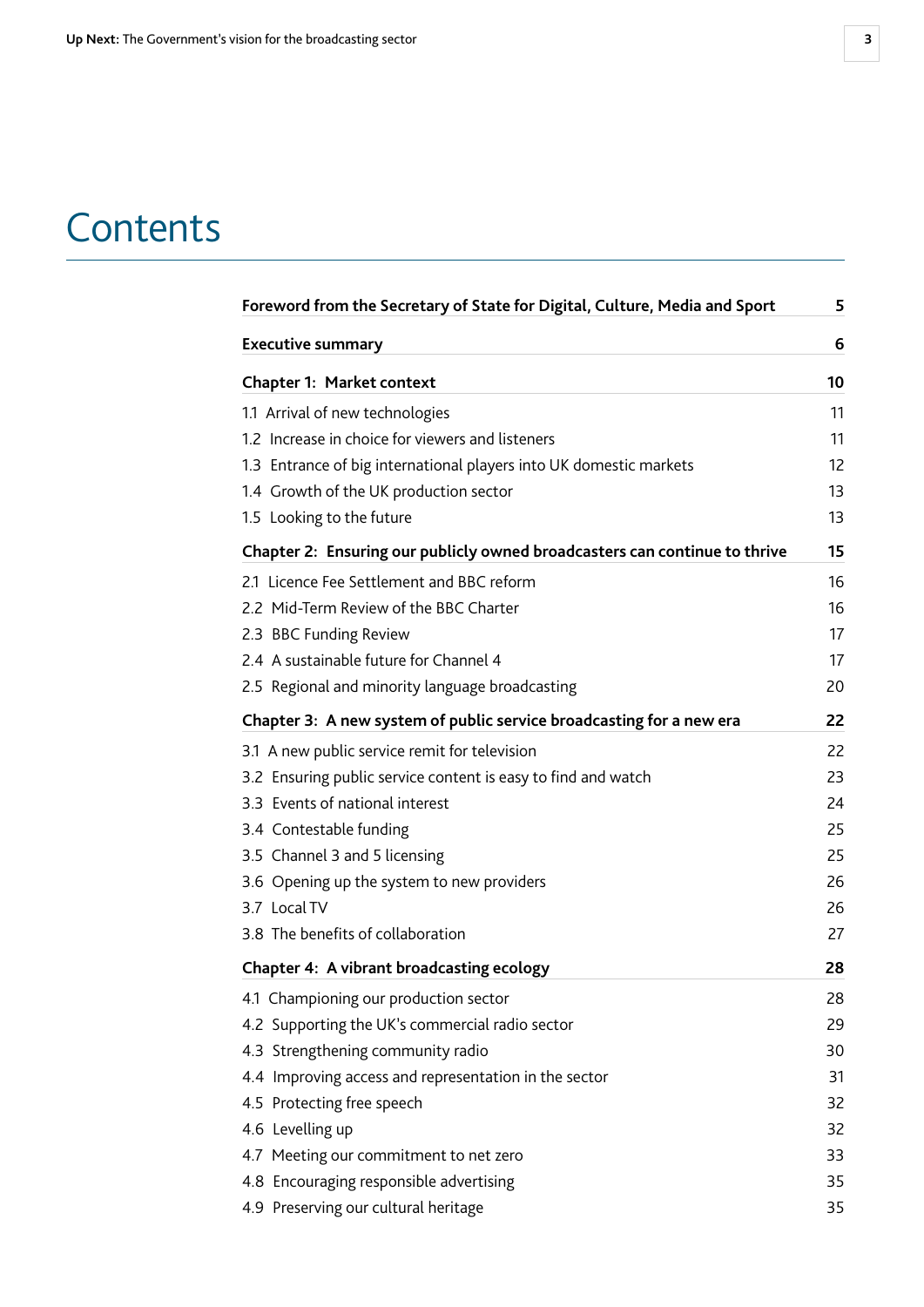| 4.10 Working with our global partners<br>4.11 Promoting competition in digital markets<br><b>Chapter 5: New and emerging technologies</b> | 35<br>36<br>37 |                                                                |    |
|-------------------------------------------------------------------------------------------------------------------------------------------|----------------|----------------------------------------------------------------|----|
|                                                                                                                                           |                | 5.1 Content regulation on video-on-demand services             | 37 |
|                                                                                                                                           |                | 5.2 Ensuring all audiences can access video-on-demand services | 38 |
| 5.3 Digital terrestrial television                                                                                                        | 38             |                                                                |    |
| 5.4 Internet-delivered television                                                                                                         | 38             |                                                                |    |
| 5.5 Connected audio devices used in the home and in vehicles                                                                              | 39             |                                                                |    |
| Acknowledgements                                                                                                                          | 40             |                                                                |    |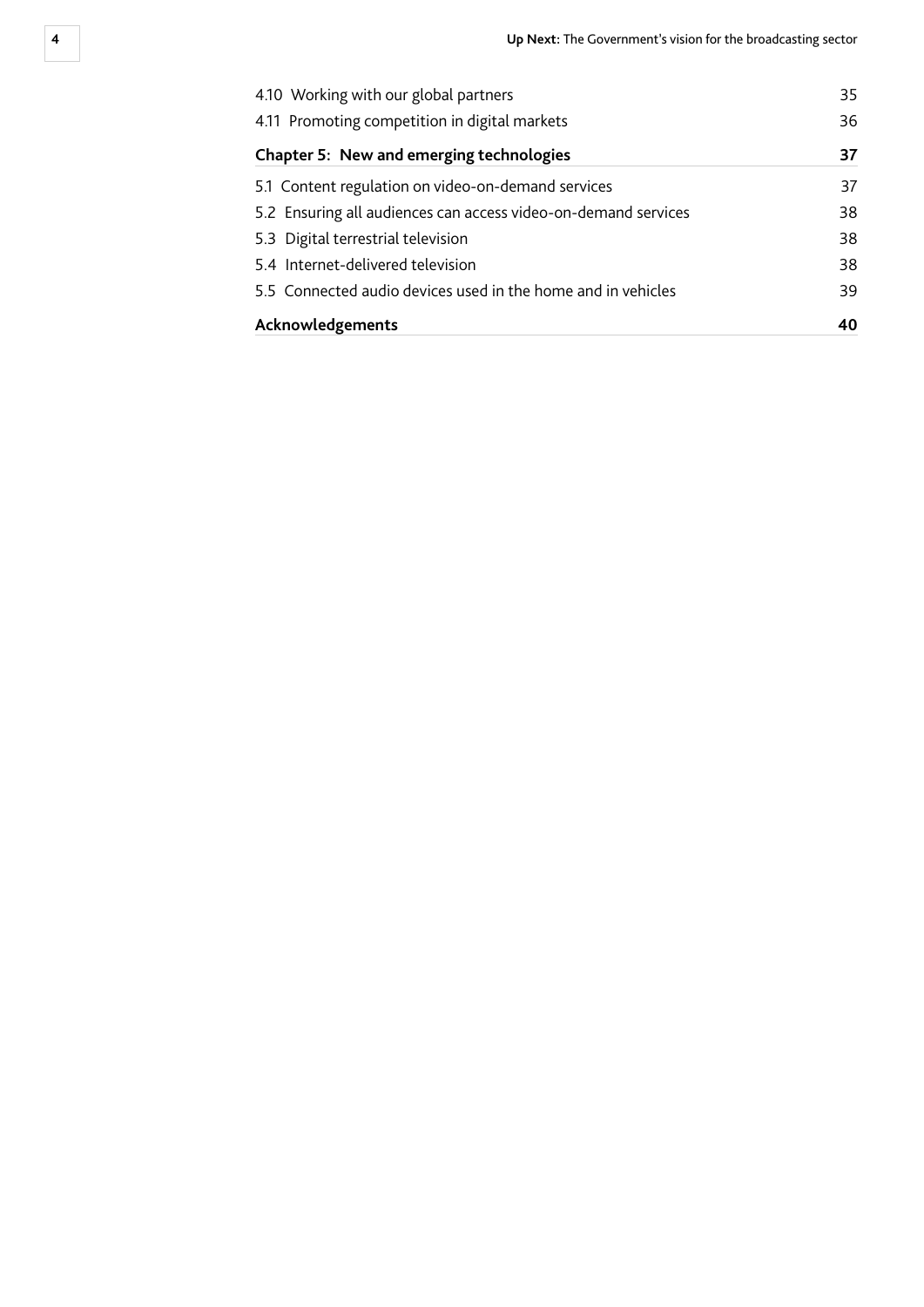# <span id="page-5-0"></span>Foreword from the Secretary of State for Digital, Culture, Media and Sport



**The Rt Hon Nadine Dorries MP**

Secretary of State for Digital, Culture, Media and Sport

The UK's creative economy is a global success story. Our production sector is booming, UK-created content is in demand, and our mixed broadcasting ecology is admired internationally.

This thriving and diverse ecosystem has built a virtuous circle. It makes the UK a very attractive place in which to invest, and allows UK creatives to produce high quality and original content that audiences love.

Our public service broadcasters are key to that success. Sitting at the centre of this landscape, they develop skills and talent, drive growth right across the creative industries, and deliver distinctive yet instantly recognisable British content.

But rapid changes in technology, viewing habits and the entrance of global players have introduced new challenges for British broadcasters.

Against that backdrop of rapid change, we need to take action to support British broadcasters in meeting the most pressing of those challenges, to protect our mixed ecology, and ensure public service broadcasters remain at the heart of our plans. We will:

- Ensure TV-like content, no matter how audiences choose to watch it, is subject to similar standards. These changes will mean UK audiences will be better protected from harmful material and be better able to complain to Ofcom if they see something they are concerned about.
- Introduce a new prominence regime for on-demand television to ensure that public service content is both available and easy to find on designated TV platforms.
- Update the remit which our public service broadcasters must contribute to so that it delivers for today's viewers.
- Give our public service broadcasters more flexibility in terms of how they deliver their obligations to reflect how audiences are viewing content.
- Pursue a change of ownership of Channel 4 to ensure it can continue to thrive and grow its impact for years to come, as part of the wider public service broadcasting ecology in the UK.

These reforms really matter. They will enable our broadcasters to thrive – an outcome that is good for audiences, good for our economy and good for our ability to project British values globally.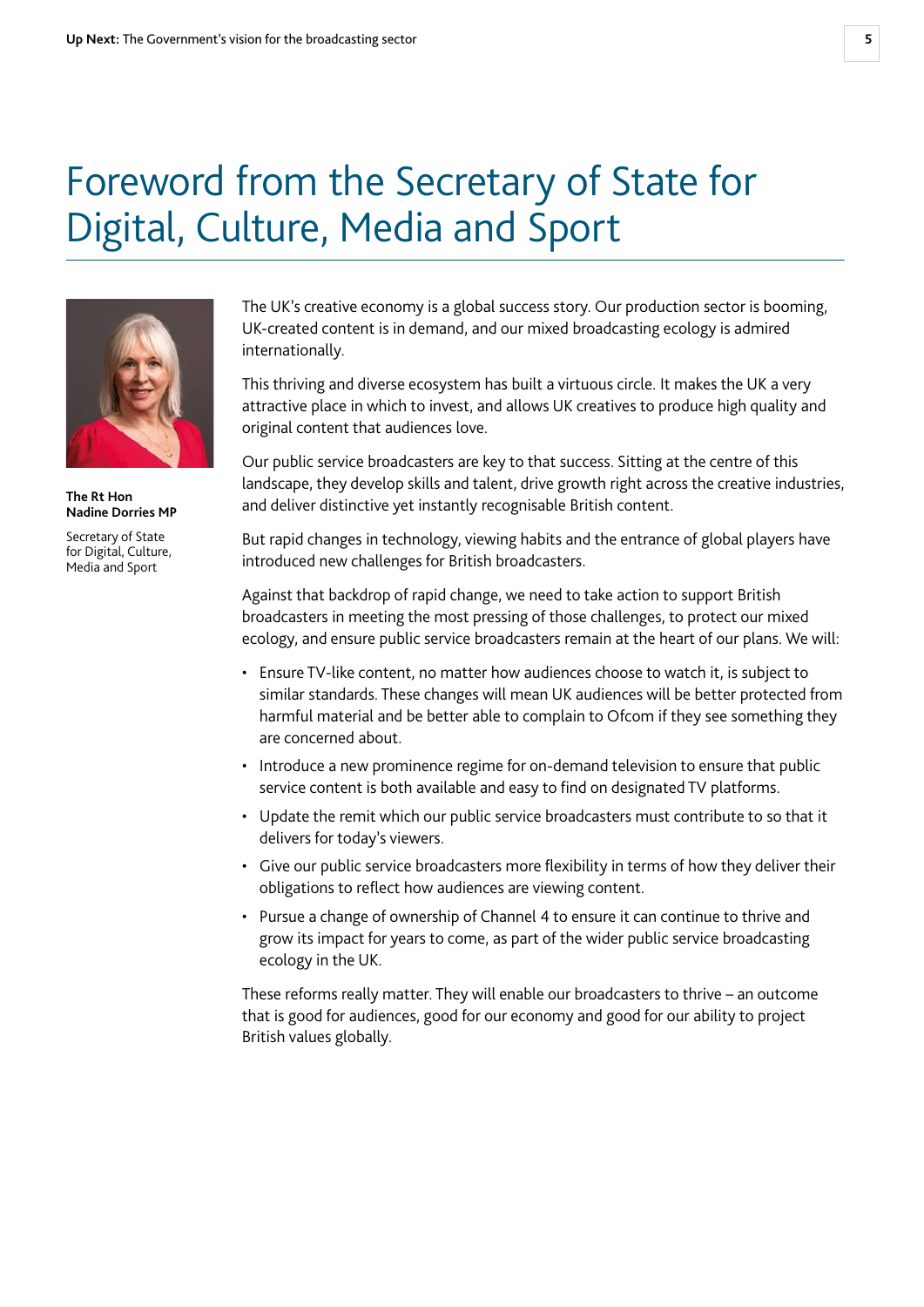# <span id="page-6-0"></span>Executive summary

The UK's creative economy is a global success story, and our public service broadcasters are the beating heart of that success. They produce great British content loved across the UK and the world over. The Government wants it to stay that way.

Radio and TV remain strong, valued media in the UK delivering significant public value. 89% of the population listens to radio every week, a figure which has remained remarkably consistent in the last decade. Total linear TV set viewing was 2 hours, 33 minutes *a day* in March 2022, with viewers continuing to turn to our public service broadcasters for trusted news and high quality, original programming.

The Government believes this will remain the case long into the next decade. Future listening projections prepared for the recent Digital Radio and Audio Review show that radio will retain a central role in UK media for at least the next 10-15 years. And while nearly half of UK adults now consider online video services to be their main way of watching TV and film, 17.3 million homes still access digital terrestrial TV via an aerial, 8.4 million households subscribe to satellite television and 3.9 million have a cable TV subscription.

But the headwinds facing our radio and television broadcasters are intensifying. Competition is increasing, audience habits and technology are changing constantly, and global giants are making their presence felt.

The Government therefore intends to act to support our system of public service broadcasting, using our new legislative freedoms to deliver a regulatory framework in the best interests of the UK. We must now deliver much needed reform to the 'compact', the balance of benefits and obligations conferred on our public service broadcasters, to ensure they can continue to deliver for audiences across the United Kingdom.

This white paper sets out how we are taking action to:

- **Freeze the price of the TV licence at £159 for two years.** It will then rise in line with inflation. The Government believes this settlement will give the BBC the money it needs to fulfil its mission and public purposes effectively, while making sure we support households through a difficult time.
- **Increase the BBC's commercial borrowing limit from £350 million to £750 million,** pending the agreement of appropriate oversight mechanisms, to support the BBC in accessing capital and investing in ambitious growth plans.
- **Pursue a change of ownership of Channel 4.** This will ensure that Channel 4 can continue to thrive and grow its impact for years to come as part of the wider public service broadcasting ecology in the UK. Channel 4 is and will remain a public service broadcaster, just like other successful public service broadcasters – ITV, STV, Channel 5 – that are already privately owned.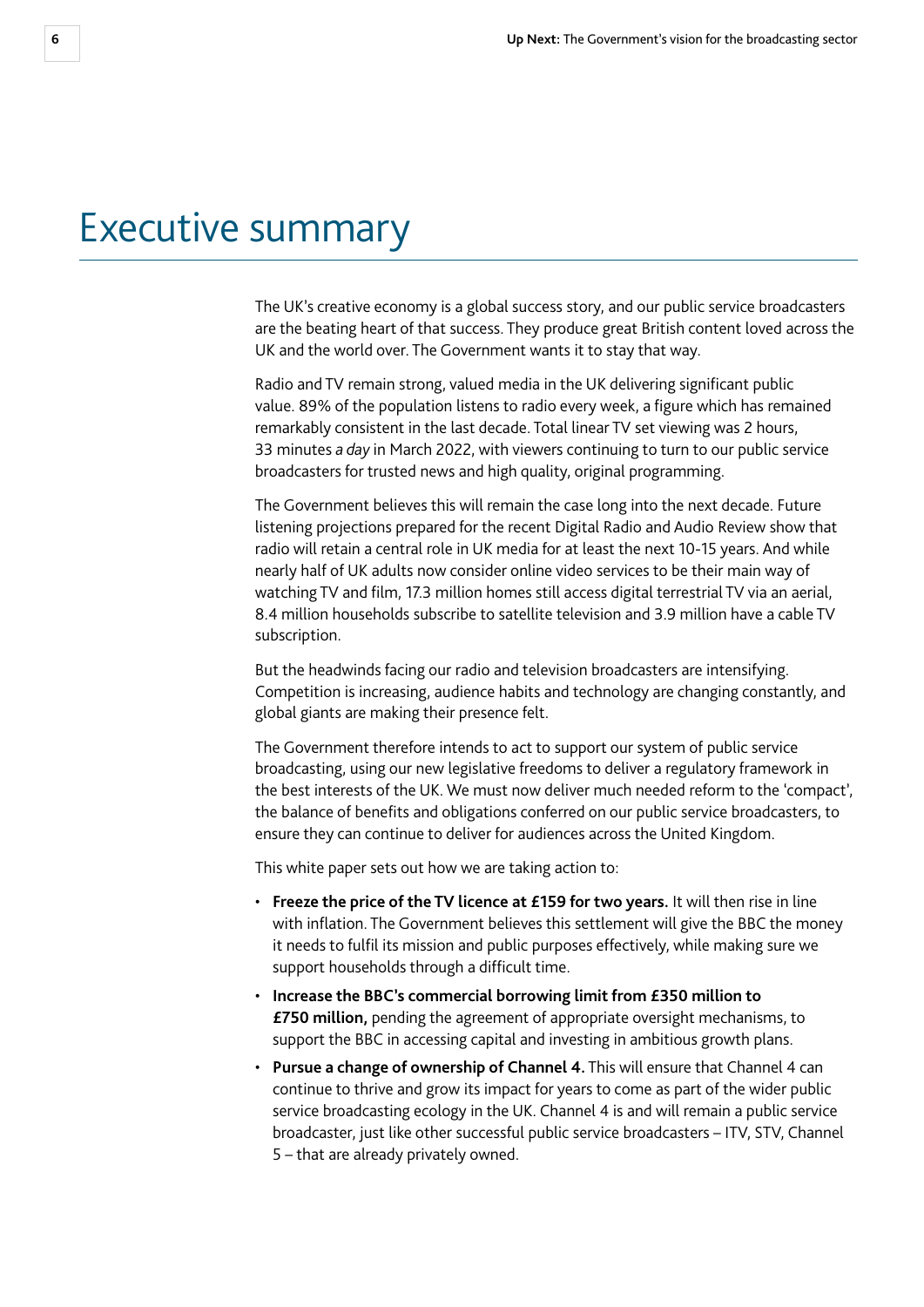- **Make the importance of programmes broadcast in the UK's indigenous regional and minority languages clear in legislation**, by including it in our new public service remit for television. We believe that regional and minority language broadcasting has an important role to play in the UK's broadcasting ecology, providing not only an opportunity for speakers to access content in a language familiar to them, but a means of cultural expression for communities across the UK.
- **Update S4C's public service remit to include digital and online services** and remove the current geographical broadcasting restrictions. These changes will allow S4C to broaden its reach and offer its content on a range of new platforms in the UK and beyond. We will also legislate to support S4C and the BBC in moving away from the current, somewhat rigid, framework requiring the BBC to provide S4C with a specific number of hours of television programming, so that they can together agree an alternative arrangement that better suits the evolving broadcasting landscape and the changing way in which people access content.
- **Replace the outdated set of fourteen overlapping 'purposes' and 'objectives' that our public service broadcasters must contribute to with a new, shorter remit,** focussed on the things that they are uniquely positioned to deliver and that would make us poorer as a nation – culturally, economically and democratically – if they were not provided. We will make it clearer that public service broadcasters must contribute to this remit and will be accountable for the extent of their contributions.
- **Give our public service broadcasters greater flexibility in how they deliver their remits,** while ensuring there are effective powers available should intervention be necessary. This will make it easier for them to make their content available on a wider range of free-to-air platforms.
- **Introduce a new prominence regime for on-demand television.** This will ensure public service content is both available and easy to find on designated TV platforms. This includes appropriate recognition for the unique relevance of the public service content produced by STV and S4C in particular areas of the UK. Our new prominence regime for on-demand services will be proportionate and flexible, so it can adapt to the differences across the market and ongoing changes, without creating undue burdens and negatively impacting consumer choice and experiences. Ofcom will also be given the necessary new enforcement powers.
- **Make changes to the local TV licensing regime to enable the extension of the local TV multiplex licence until 2034** and subject to the same conditions that apply to the national digital terrestrial television (DTT) multiplexes. We will consult on options for the renewal or relicensing of individual local television services at the same time.
- **Protect the UK's terms of trade regime,** while simultaneously updating it to reflect changes in technology and the way viewers are watching content from our PSBs. We will also consider whether there is a need to extend aspects of this regime to radio and audio producers that produce programming for the BBC.
- **Bring larger TV-like video-on-demand providers that are not currently regulated in the UK but who target and profit from UK audiences under Ofcom jurisdiction.**  We will also give Ofcom powers to draft and enforce a new Video-on-demand Code, similar to the Broadcasting Code, to ensure TV-like content, no matter how audiences choose to watch it, will be subject to similar standards. These changes will mean UK audiences will be better protected from harmful material and better able to complain to Ofcom if they see something they are concerned about. Respecting issues of free speech and proportionality, smaller, lower risk on-demand services in the UK will continue under existing rules.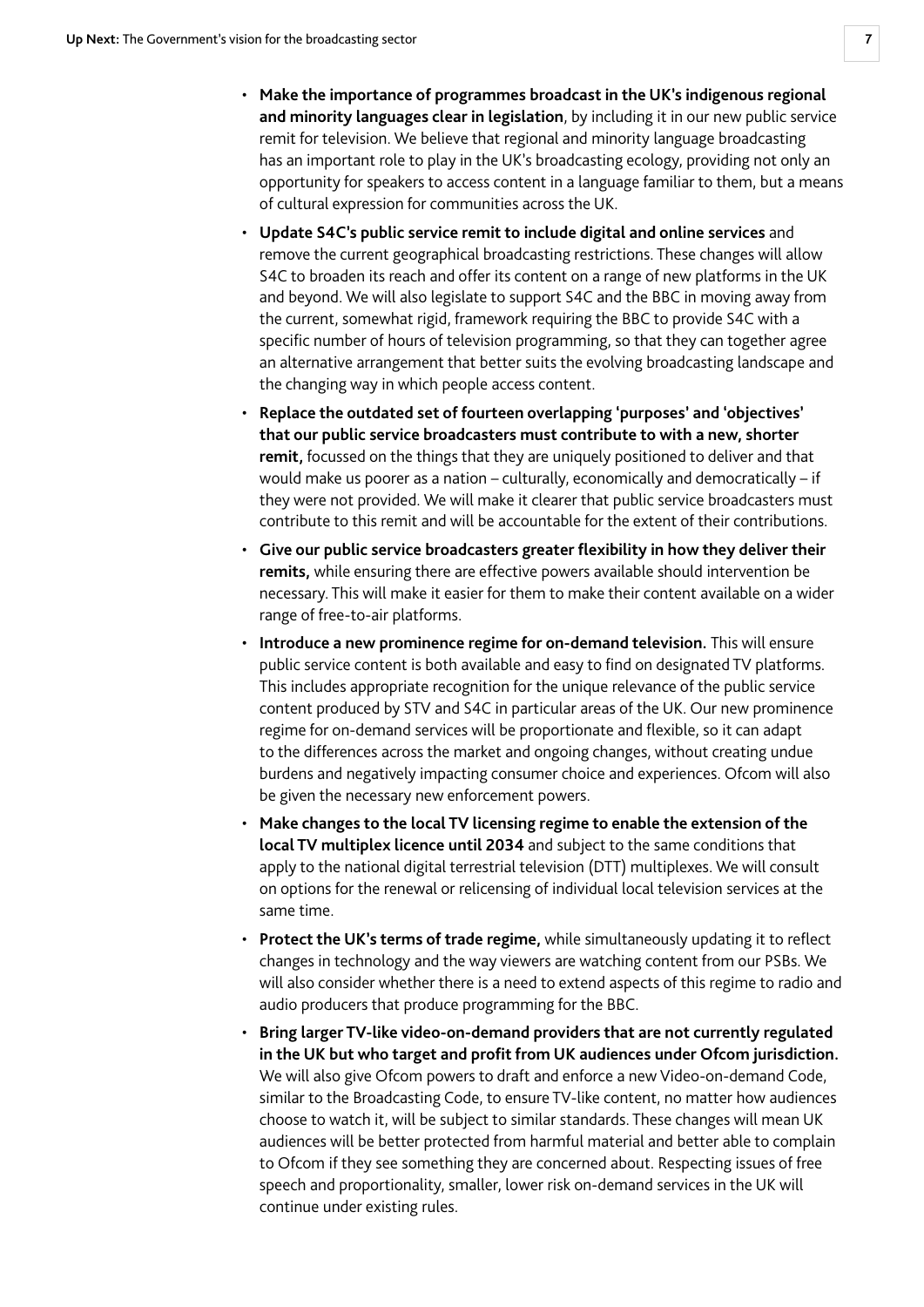• **Close the loophole that allows unregulated internet-delivered services to appear on TV sets in the UK by designating additional regulated electronic programme guides.** This will have the effect of bringing internet-delivered services listed on those guides within the scope of regulation by Ofcom. We will also keep under review the information gathering and enforcement powers available to Ofcom in this area.

The Government is also keenly aware of the medium and long term challenges for broadcasting in the UK. This white paper sets out a vision for the future of broadcasting in the UK, and the Government's intentions on how to deliver it, including:

- **Carrying out a review of the licence fee funding model ahead of the next Charter period.** We will set out more detailed plans for that review – which will complement the previously announced Mid-Term Review of the BBC Charter – in the coming months.
- **Continuing to support long term commitments to support cross-border broadcasting on the island of Ireland** including funding for the Northern Ireland digital terrestrial television multiplex that has carried RTÉ and TG4 services to Northern Ireland since 2012. We will also consider the scope to ensure the prominence of regional and minority language services.
- **Consulting on embedding the importance of distinctively British content directly into the existing quota system**. We will be clear that this includes programmes that reflect the lives and concerns in different parts of the UK, and any legislative approach we take will allow for further consideration to ensure it is proportionate and achieves its aim of guaranteeing the continued production of content that could only have been made for British audiences.
- **Looking at making qualification for the listed events regime a benefit specific to our public service broadcasters,** in recognition of the key role that they play in distributing content which is both distinctively British and of interest to British audiences, and recognising that all current services that qualify for the listed events regime are operated by public service broadcasters. We will also undertake a review to look at whether the scope of the listed events regime should be extended to include digital rights.
- **Conducting an evaluation of the contestable fund pilot.** This will include considering in detail the lessons in determining whether a contestable fund model would – in the longer term – provide additional value to the breadth and availability of high quality UK produced public service content, which might better meet audience needs.
- **Initiating a review looking at whether to introduce a revenue cap for 'qualifying independent' producer status,** to ensure that that status remains an effective lever in promoting the growth of the sector.
- **Continuing to support our highly skilled and innovative creative industries through creative sector tax reliefs.** Recent research has demonstrated their phenomenal impact, with every £1 of High-end TV Tax Relief delivering returns of £6.44. At the same time, production supported by that tax relief increased from £1.2 billion in 2017 to £4.1 billion in 2021.
- **Supporting the British Film Commission to facilitate the growth of seven geographic production hubs – including one in each nation – and numerous new studio developments all across the UK**. In each of these regions there are already some of the most talented creative and commercial individuals of any industry, and the skills landscape must evolve to take advantage of this opportunity.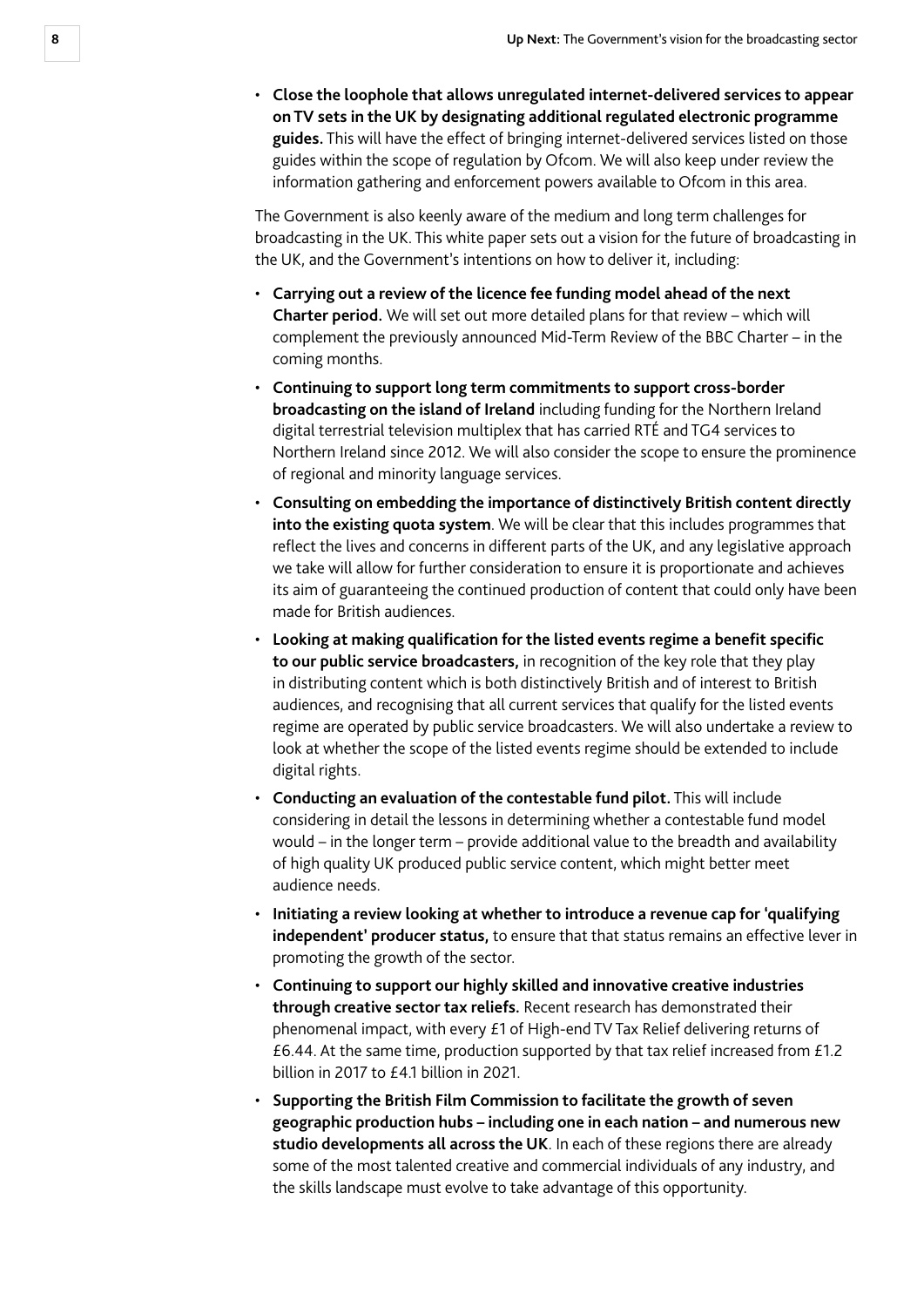- **Consulting in early 2023 on new proposals to champion the community radio sector** and, where necessary, bringing forward changes to licensing requirements through amendments to the Community Radio Order 2004. In addition, the Government remains committed to legislating to give effect to the conclusions of the 2017 consultation on radio deregulation when parliamentary time allows.
- **Exploring ways to support UK broadcasters through possible changes in the wider advertising ecosystem.** For example, through the Online Advertising Programme we intend to consider how to create a more level playing field between broadcast and online advertising, including on the issue of platform liability, as we consider what measures could be introduced to improve accountability and transparency.
- **Ensuring that the UK's trade policy complements and protects the UK's audiovisual public policy framework,** including maintaining our membership of the Council of Europe's Convention on Transfrontier Television and, consequently, our European Works status. This status ensures that the UK continues to contribute to vital cultural enrichment across nations, allowing us to collaborate effectively with our European neighbours and distribute culturally important works across Europe.
- **Establishing a new, pro-competition regime in digital markets.** This will drive a more vibrant and innovative digital economy across the UK and will complement the existing competition regime and regulatory powers available to sectoral regulators such as Ofcom.
- **Working with Ofcom to develop legislative proposals to address the divergence in provision of access services between broadcast and on-demand services.** We will engage with relevant stakeholders to ensure that legislation is clear, proportionate and fit for purpose.
- **Enabling the long term renewal of DTT multiplex licences through to 2034.** In addition, the Government will ask Ofcom to continue to track changes to DTT viewing and to undertake an early review on market changes that may affect the future of content distribution before the end of 2025.
- **Engaging further with the radio industry,** and gaining a deeper understanding of the policies and practices of the smart speaker platforms, in order to ensure that we are putting in place the best possible regime to allow radio to continue to reach its listeners well into the future.

This ambitious policy programme will take time to deliver, but it is essential if the UK is to continue to benefit from a vibrant and successful broadcasting ecosystem.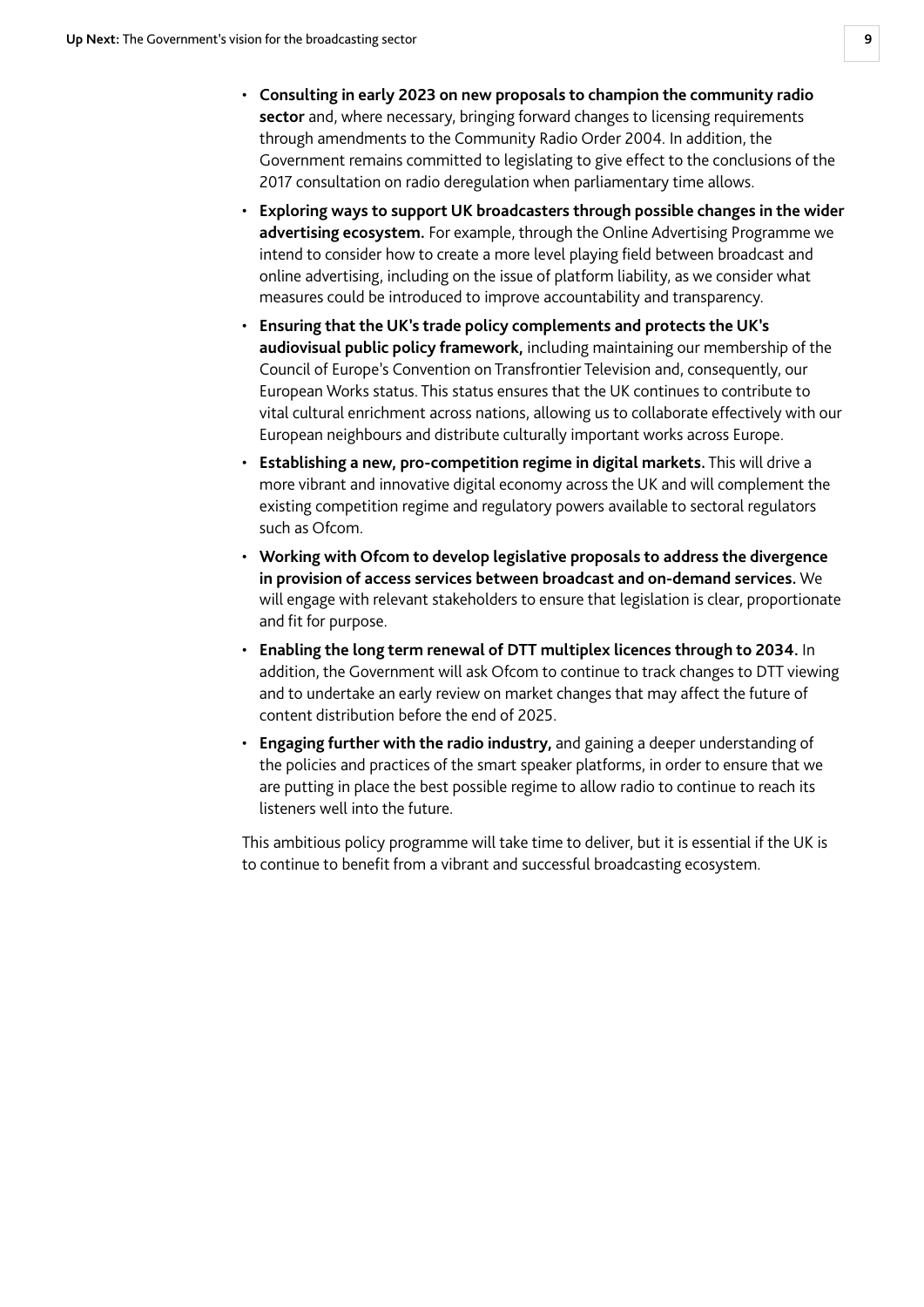# <span id="page-10-0"></span>Chapter 1: Market context

The UK's creative economy is a global success story. Our production sector is booming, UK-created content is in demand, and our mixed broadcasting ecology is admired internationally. In 2019 the UK's creative industries contributed £115.9 billion to the economy, with the film, TV, video, radio and photography sectors alone contributing £21.6 billion.<sup>1</sup>

This thriving and diverse ecosystem has built a virtuous circle. It makes the UK a very attractive place in which to invest and allows UK creatives to produce high

quality, original content that audiences love. And as we level up, our creative industries are playing a vital role in increasing opportunity and outcomes across the UK.

Our public service broadcasters are key to that success. Sitting at the centre of this landscape, they develop skills and talent, drive growth right across the creative industries, and deliver distinctive yet instantly recognisable content. In 2020 they showed 30,000 hours of new, original UK content, made in every corner of the country.<sup>2</sup> This in spite of the challenges presented by the COVID-19 pandemic.

Our broadcasters played a key role **during the COVID-19 pandemic** in supporting the nation through an extraordinarily difficult time. Examples of this support include:

- The BBC provided educational content throughout the schedule to help those children unable to attend school. BBC local radio teamed up with manufacturers, retailers, and charity Wavelength to offer free DAB radios to the most vulnerable people aged over 70.3
- ITV relaunched their Britain Get Talking campaign ('Apart. But never alone') on air and on social media.<sup>4</sup>
- Channel 4 broadcast a 'Stay at Home' on-screen graphic during all Channel 4 programming to help deliver this vital public health message. This graphic reached 78% of the UK population, seeing the message on average thirteen times.<sup>5</sup>
- Community radio stations, through the efforts of volunteers, overcame disruption to stay on air to provide valuable local information and support to their communities including local public health messaging targeted at harder to reach groups.
- Local commercial radio stations increased their commitment to news and information significantly throughout lockdown, broadcasting 25% more news bulletins on average that lasted 28% longer.<sup>6</sup>

At the same time, our production sectors demonstrated their resilience and their ability to innovate. Even when faced with the challenges of COVID-19, the industry reached near record levels of spend – the combined spend by film and high end television production during 2021 reached £5.64 billion, the highest ever reported and £1.27 billion higher than for the pre-pandemic year 2019.7

<sup>1</sup> On a GVA basis: DCMS. *[DCMS Economic Estimates 2019 \(provisional\): Gross Value Added](https://www.gov.uk/government/statistics/dcms-economic-estimates-2019-gross-value-added/dcms-economic-estimates-2019-provisional-gross-value-added)*. 2021.

<sup>2</sup> Ofcom. *[Media Nations 2021](https://www.ofcom.org.uk/research-and-data/tv-radio-and-on-demand/media-nations-reports/media-nations-2021)*. 2021.

<sup>3</sup> BBC. *[Free DAB radios for over 70s as BBC local radio aims to Make a Difference](https://www.bbc.co.uk/mediacentre/latestnews/2020/dab-radios-coronavirus)*. 2020.

<sup>4</sup> ITV. *[Written evidence submitted by ITV plc](https://committees.parliament.uk/writtenevidence/6466/html/)*. Digital, Culture, Media and Sport Committee. 2020.

<sup>5</sup> Channel 4. *[Written evidence submitted by Channel 4](https://committees.parliament.uk/writtenevidence/6952/html/)*. Digital, Culture, Media and Sport Committee. 2020.

<sup>6</sup> *[Digital Radio and Audio Review](https://www.gov.uk/government/publications/digital-radio-and-audio-review)*. 2021.

<sup>7</sup> BFI. *[Official 2021 BFI statistics reveal a record £5.64 billion film and high-end TV production spend in the UK](https://www.bfi.org.uk/news/official-2021-bfi-statistics)*. 2022.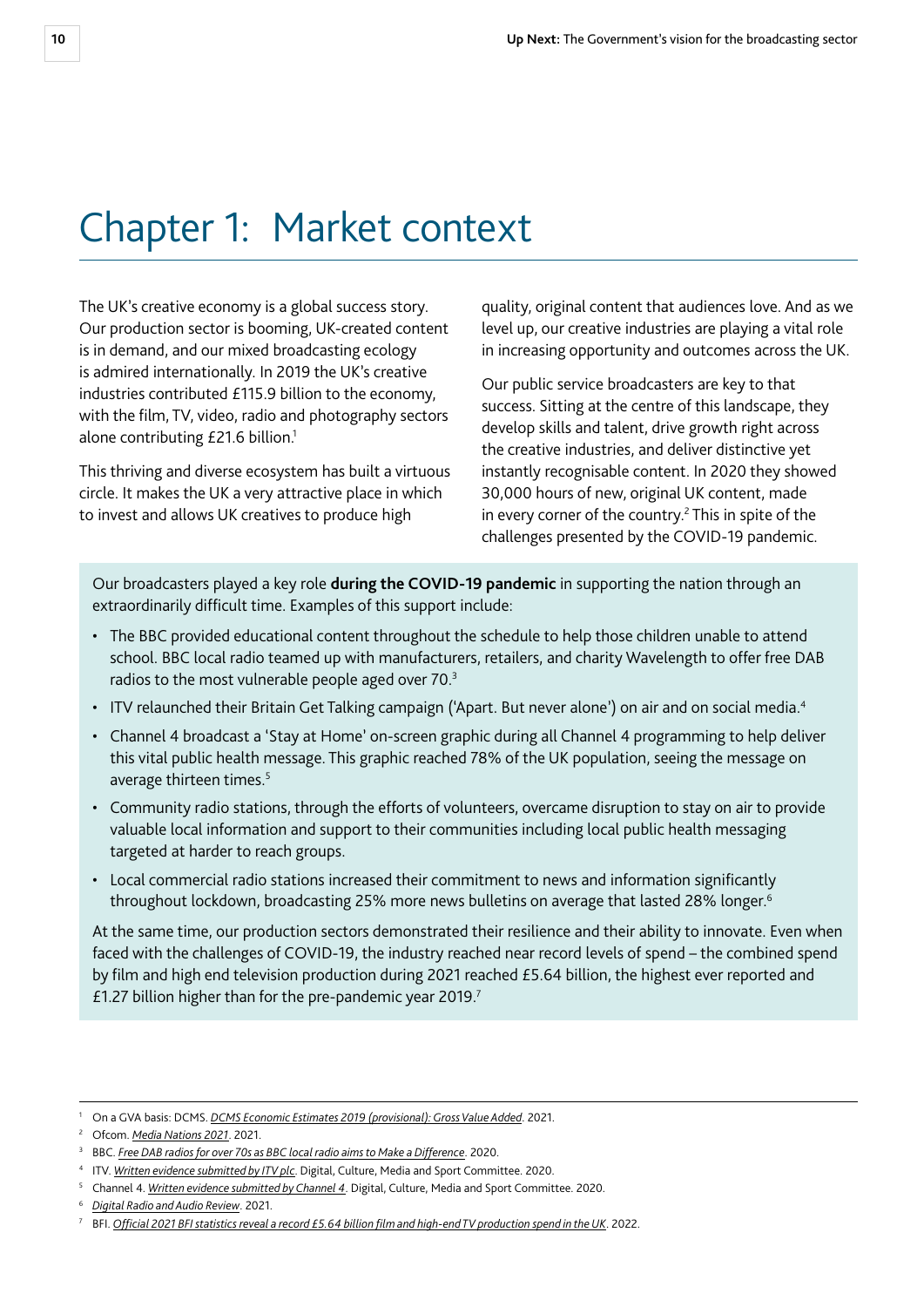<span id="page-11-0"></span>Of course, it was not just industry or broadcasters alone who have achieved this, with Government intervention during the pandemic ensuring the safe continuation of production. Over 1,100 productions have signed up to the Government's Film and TV Restart Scheme so far and over £2.9 billion of production spend would not have been possible without the scheme, which has supported more than 95,000 jobs.

Radio also makes a vital contribution to the UK's broadcasting landscape. The intimate feel of radio broadcasting and its ability to mix news, information, music and entertainment have ensured its enduring popularity. Its provision of national and local news and information strengthens plurality and places radio as among the most trusted media in the UK – not to mention its key role in connecting communities and helping to address social issues including loneliness and mental health.

But rapid changes in technology, viewing habits and the entrance of global players have introduced new challenges for British broadcasters.

# 1.1 Arrival of new technologies

Radio and television rightly remain hugely important parts of everyday life for millions of listeners and viewers. In 2020 the average adult in the UK watched almost 40 hours of video content a week,<sup>8</sup> and 89% tuned into the radio.<sup>9</sup>

The way we choose to 'tune in' is changing, however. The rapid growth in the take-up of superfast broadband and the proliferation of devices capable of connecting to the internet is changing the way we access audio and video content. For example, 79% of households with a TV set now choose to connect it to the internet, giving them access to a wide array of additional services.<sup>10</sup> Equally, internet-delivered audio services have grown rapidly in the past three years and will be part of radio's future. It is particularly striking that smart speakers, which emerged only five years ago, are now owned or accessed by a third of all adults.<sup>11</sup> These trends have already driven average internet usage in the UK to more than 453 gigabytes per connection per month – equivalent to more than 150 hours of high definition content – and show little sign of stopping.12

These technologies are not only changing how we watch, but also where we watch. In particular, the proliferation of portable devices – particularly smartphones – means that people are no longer restricted when it comes to where they watch TV, and can now watch on the go wherever they might be.

The advertising we see – a vital source of income for many of our TV and radio broadcasters – is also changing. While linear TV advertising, as a share of all display advertising, was broadly consistent between 2000 and 2015 at approximately 40%, between 2015 and 2020 its share fell to 27% as advertisers increasingly moved online.<sup>13</sup>

### 1.2 Increase in choice for viewers and listeners

These advances in technology mean that today's viewers and listeners now have a huge amount of choice in terms of what they watch and how they watch it – and they are taking advantage of that choice. In addition to the vast amount of content from our public service broadcasters, viewers also enjoy an increasingly wide range of high quality, UK-based original programming from commercial broadcasters. Sky News and, since 2020 Sky Arts, are available freeto-air, while Discovery's already significant spend on UK content continues to rise as it looks to compete in the global streaming market.

Alongside live TV and radio, audiences now divide their time amongst an increasing number of providers and devices. For example, as of 2021, there were 574 radio stations available on DAB across the UK, in addition to thousands of online stations and streams, 333 analogue commercial and BBC stations, and over 300 community stations.<sup>14</sup> For those looking

<sup>13</sup> Ofcom. *[Media Nations 2021](https://www.ofcom.org.uk/research-and-data/tv-radio-and-on-demand/media-nations-reports/media-nations-2021)*. 2021.

<sup>8</sup> Ofcom. *[Media Nations 2021](https://www.ofcom.org.uk/research-and-data/tv-radio-and-on-demand/media-nations-reports/media-nations-2021)*. 2021.

<sup>9</sup> RAJAR. *[RAJAR data release: Quarter 1, 2020](https://www.rajar.co.uk/docs/news/RAJAR_DataRelease_InfographicQ12020.pdf)*. 2020.

<sup>10</sup> Ofcom. *[Media Nations 2021](https://www.ofcom.org.uk/research-and-data/tv-radio-and-on-demand/media-nations-reports/media-nations-2021)*. 2021.

<sup>11</sup> *[Digital Radio and Audio Review](https://www.gov.uk/government/publications/digital-radio-and-audio-review)*. 2021.

<sup>12</sup> Ofcom. *[Connected Nations 2021](https://www.ofcom.org.uk/research-and-data/multi-sector-research/infrastructure-research/connected-nations-2021)*. 2021.

<sup>14</sup> *[Digital Radio and Audio Review](https://www.gov.uk/government/publications/digital-radio-and-audio-review)*. 2021.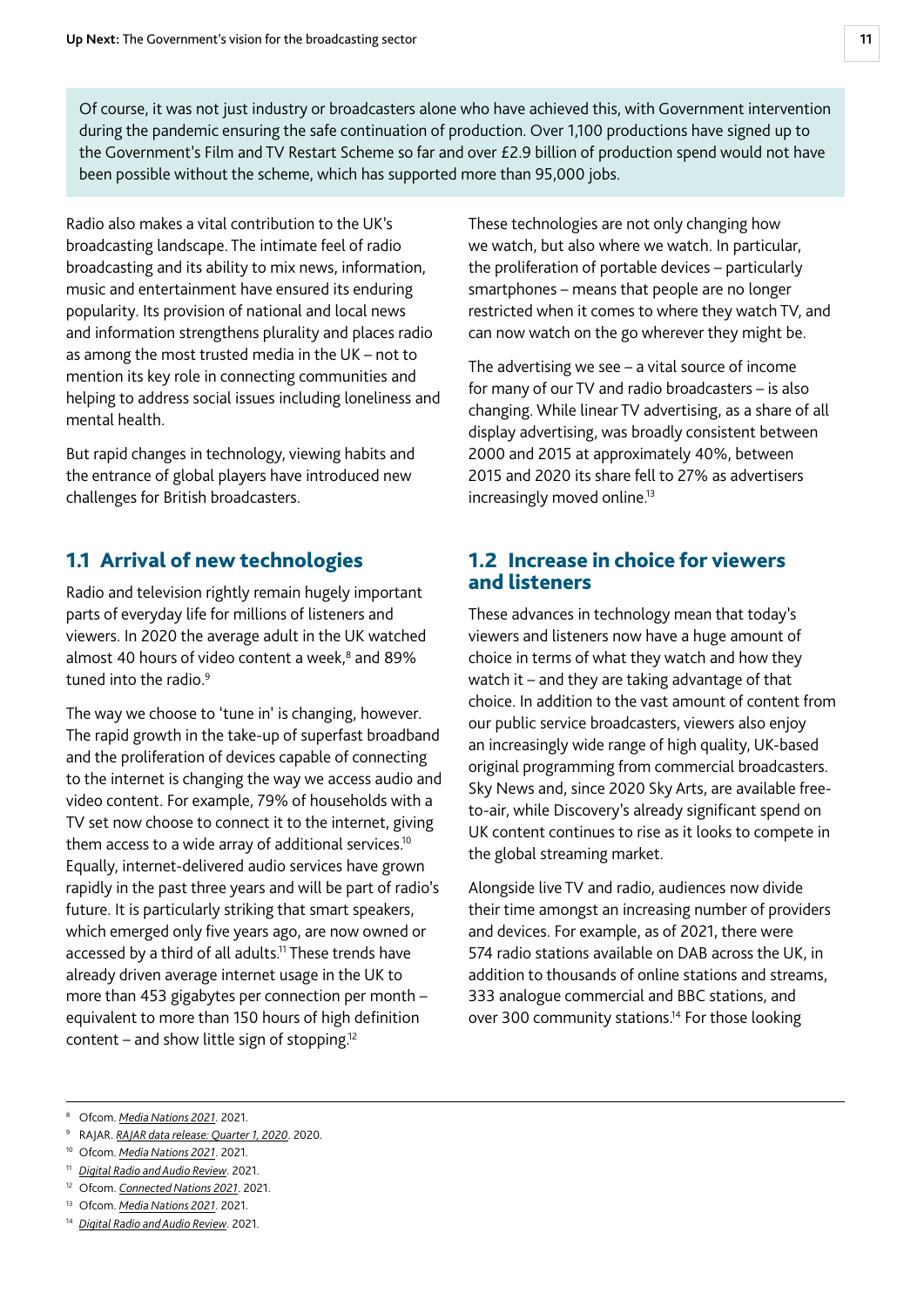<span id="page-12-0"></span>for something to watch, there were 294 television channels available in the UK $15$  and more than 500 hours of video were uploaded to YouTube every minute.<sup>16</sup>

The result is the end of an era of mass media dominated by linear television and radio, delivered over the airwaves via a box in the front room. In fact, in 2020, less than half of video viewing went to traditional live services.17 While particularly evident in younger age groups, this trend is now apparent in almost all age demographics.18 For radio, the BBC and commercial radio have responded by investing in new online services, for example app-based services such as BBC Sounds, Global Player, Kiss Kube or the Times Radio app, and by hosting content on streaming services such as Spotify or YouTube to continue to retain listeners and attract new younger audiences.

The main beneficiary of this change in the way we consume television has been video-on-demand services. Delivered over the internet, they allow viewers to select from a catalogue of hundreds or even thousands of hours of programmes, all at the touch of a button. In April 2021, Amazon Prime Video's content library boasted 41,000 hours of programmes, Netflix's 38,000 hours and public service broadcasters a combined 37,000 hours of content – 12 years' worth, watching 8 hours a day.<sup>19</sup> In the fifteen years since the BBC iPlayer first launched, the popularity of these services has grown rapidly: more than three-quarters of UK households now use a video-on-demand service, including those offered by existing broadcasters (BBC iPlayer, ITV Hub) or available on subscription (Netflix, Amazon Prime Video).<sup>20</sup> Notably, use of subscription video-on-demand services, such as Netflix, rose rapidly amongst the over 55s during the early part of 2020 as people stayed at home.<sup>21</sup> More recently, there is increasing evidence of viewers shopping around to find the services that best meet their needs, in what is becoming an increasingly competitive marketplace.<sup>22</sup>

They are not the only beneficiaries, however. A modern television or radio broadcaster must also compete for our eyes and ears with the significant investment in new content from video sharing platforms,

podcasters, music streaming platforms and video game companies – all international multi-billion pound industries in themselves.

This increase in choice and competition is a good thing. Nevertheless, it has significant implications for the UK's broadcast sectors which need to be considered. The UK's public service broadcasters in particular are facing substantial challenges in today's broadcasting and technological environment – an environment far removed from that of the 1920s when the BBC was founded, or even the 1990s when the most recent public service broadcaster, Channel 5, was launched. This challenge is addressed in more detail in Chapters 2 and 3.

#### 1.3 Entrance of big international players into UK domestic markets

In addition to increasing the choice available to viewers and listeners, the adoption of internet-based distribution methods – paired with the increasing desire of audiences to seek out new shows – has prompted a new wave of globalisation. British programming has long had a brilliant reputation overseas, and American shows have been mainstays on British TV channels for decades. But the landscape has changed and it is now clearer than ever that our broadcasters are competing on an international stage. This has been felt primarily in two ways.

Firstly, UK-based broadcasters now compete directly with services based overseas, many of whom have been able to leverage the significant financial resources arising from their global scale. In 2019, the UK's public service broadcasters were able to spend just under £2.8 billion on new content – by no means an insignificant amount.<sup>23</sup> Yet at the same time, Netflix alone spent an estimated \$13.9 billion (£11.5 billion).<sup>24</sup> This effect is felt most keenly in particular genres, including high end drama, where the average spend per hour on purely domestic productions has remained well under £2 million per hour, while the budget for shows with international investment is now almost £6 million

<sup>15</sup> BARB. *[TV since 1981](https://www.barb.co.uk/resources/tv-facts/tv-since-1981/2021/reported/)*. 2021.

<sup>16</sup> YouTube. *[YouTube by the numbers](https://blog.youtube/press/)*. 2022.

<sup>17</sup> Ofcom. *[Media Nations 2021](https://www.ofcom.org.uk/research-and-data/tv-radio-and-on-demand/media-nations-reports/media-nations-2021)*. 2021.

<sup>18</sup> Ofcom. *[Media Nations 2021](https://www.ofcom.org.uk/research-and-data/tv-radio-and-on-demand/media-nations-reports/media-nations-2021)*. 2021.

<sup>19</sup> Ofcom. *[Media Nations 2021](https://www.ofcom.org.uk/research-and-data/tv-radio-and-on-demand/media-nations-reports/media-nations-2021)*. 2021.

<sup>20</sup> Ofcom. *[Media Nations 2021](https://www.ofcom.org.uk/research-and-data/tv-radio-and-on-demand/media-nations-reports/media-nations-2021)*. 2021.

<sup>21</sup> Ofcom. *[Media Nations 2020](https://www.ofcom.org.uk/research-and-data/tv-radio-and-on-demand/media-nations-reports/media-nations-2020)*. 2020.

<sup>22</sup> Sunnebo, Dominic. *[Cost of living crisis bites: GB Streaming market shrinks](https://www.kantar.com/uki/inspiration/technology/cost-of-living-crisis-bites-uk-streaming-market-shrinks)*. Kantar. 2022.

<sup>&</sup>lt;sup>23</sup> Ofcom. *[Recommendations to Government on the Future of Public Service Media](https://www.smallscreenbigdebate.co.uk/__data/assets/pdf_file/0023/221954/statement-future-of-public-service-media.pdf)*. 2021.

<sup>&</sup>lt;sup>24</sup> Low, Elaine. *[Netflix Reveals \\$17 Billion in Content Spending in Fiscal 2021](https://variety.com/2021/tv/news/netflix-2021-content-spend-17-billion-1234955953/)*. Variety. 2021.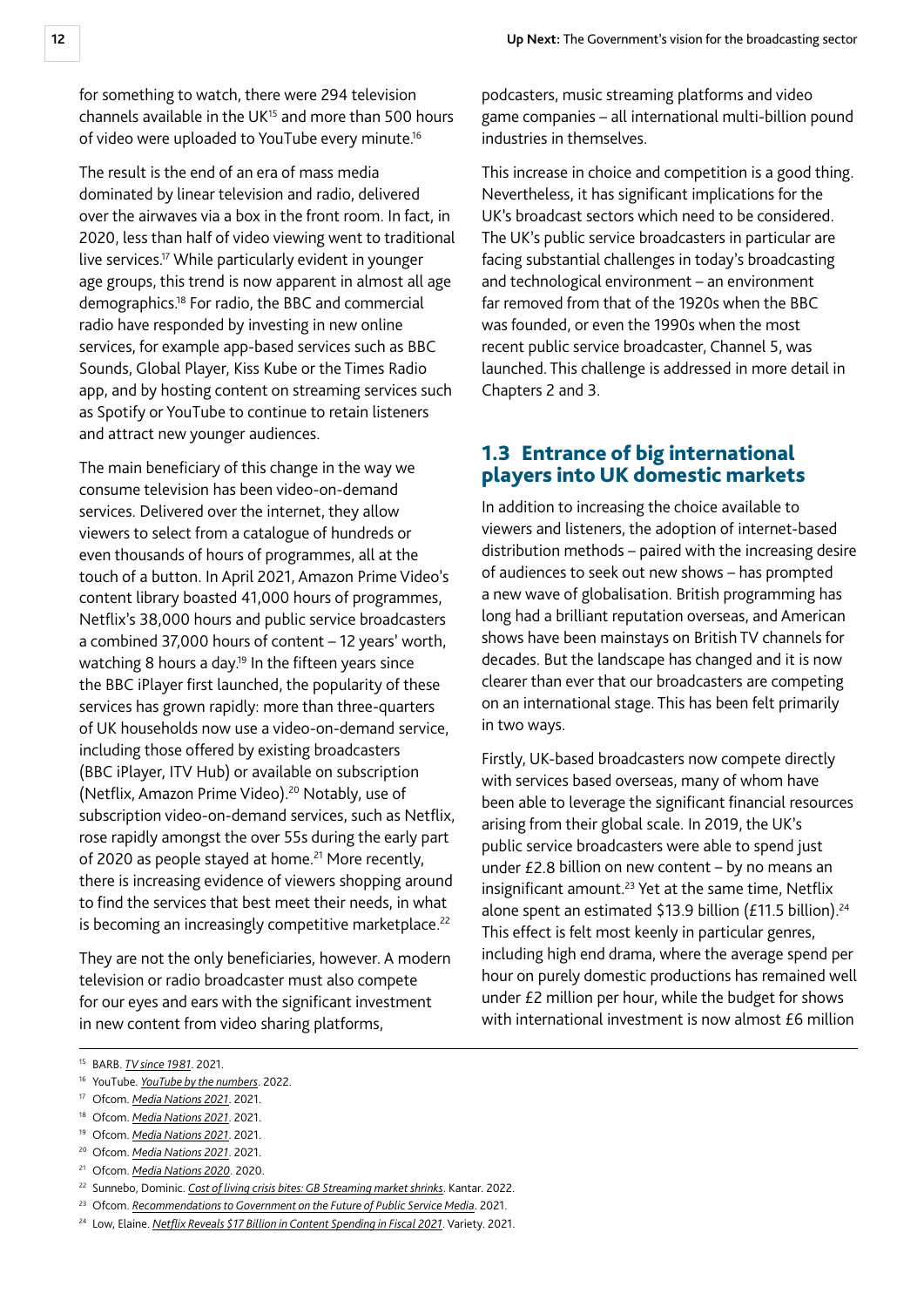<span id="page-13-0"></span>per hour.25 This funding disparity risks making it harder for our domestic broadcasters to access the best facilities and attract the best on- and off-screen talent.

At the same time, our broadcasters are having to work harder and harder to secure their presence on new global platforms – operated by digital giants who are quickly becoming the gatekeepers of content discoverability. Some of these companies also operate their own services, which are, in turn, given pride of place on the platforms they operate.

These new global players – the Googles, Amazons, and Apples of this world – are successful because they provide convenience and integration. But the growing power of these players, and the data they have at their fingertips, will inevitably impact how rights of access, carriage and prominence are negotiated moving forward. While the increase in range and ownership of distribution platforms generates potential benefits around consumer choice and innovation, there is a risk that the broadcasters that we in the UK know and love are simply crowded out.

In other sectors the emergence of global tech giants and the wave of consolidation they have prompted have raised questions about the impact on competition and the risk to the range of potential perspectives available to consumers. In the broadcasting sector there has been a growing trend towards consolidation, most noticeably with major mergers in North America and Europe. We want to make sure viewers and listeners experience the benefits flowing from the evolution of the sector, whilst ensuring we continue to support consumer choice and the success of our mixed ecology. These challenges are addressed in more detail in Chapters 3, 4 and 5.

#### 1.4 Growth of the UK production sector

Amidst this backdrop of increasing choice and technological innovation, the UK television production sector is thriving, both domestically and internationally. In 2019 total sector revenues grew to over £3.3 billion, their highest level to date, even before accounting for the individual successes of production

studios wholly owned by the BBC, ITV and Channel 5.<sup>26</sup> While commissions from UK broadcasters made up the majority of that revenue, international revenues (commissions from foreign broadcasters and streaming services) are becoming increasingly important. This revenue stream has increased rapidly since the middle of the last decade, and in 2019 it exceeded £1 billion for the first time.<sup>27</sup>

Despite the obvious challenges presented by the COVID-19 pandemic, sector revenues proved resilient in 2020. Facilitated by the Government's world-leading Film and TV Production Restart Scheme, they fell just 14% to £2.9 billion, still the sector's third highest total annual revenue ever.<sup>28</sup> The sector's bounceback has been remarkable and evidence of how resilient and dynamic the UK production sector has become.

In line with the Government's ambition to level up the United Kingdom, production outside of London has risen considerably in the last decade. This trend has been driven primarily by our public service broadcasters, who now make more than half of their content outside London.<sup>29</sup> All around the UK thriving production hubs have built up. The BBC and ITV have already established a vibrant media cluster in Salford's MediaCityUK from where major UK national programmes including BBC Breakfast and Coronation Street are made and broadcast. Similarly, Cardiff has become one of the UK's largest media centres outside London, hosting BBC Wales, ITV Wales and Welsh language broadcaster S4C.

This growth is not confined to television. Over recent years, live radio has also been strengthened by the emergence of a small – but dynamic – independent production sector. These companies produce content for the BBC and commercial radio, as well as adding to the growing presence of UK audio content on podcast and other audio platforms.

# 1.5 Looking to the future

The contribution of the creative industries to the UK economy increased significantly in the last decade – nearly 50% between 2010 and 2019.30 The number of the people they employ has grown by more than a third

<sup>25</sup> British Screen Forum. *[High-end Television Drama Investment: An Update](https://britishscreenforum.co.uk/wp-content/uploads/2021/04/British-Screen-Forum-High-end-Television-Drama-An-Update.pdf)*. 2021

<sup>26</sup> Oliver & Ohlbaum for Pact. *[UK Television Production Survey: Financial Census 2021](https://www.pact.co.uk/static/84d7f99f-a9fb-403d-a467ff1a7ea85ec4/Oliver-and-Ohlbaum-Pact-Census-2021-FINAL.pdf)*. 2021.

<sup>27</sup> Oliver & Ohlbaum for Pact. *[UK Television Production Survey: Financial Census 2021](https://www.pact.co.uk/static/84d7f99f-a9fb-403d-a467ff1a7ea85ec4/Oliver-and-Ohlbaum-Pact-Census-2021-FINAL.pdf)*. 2021.

<sup>28</sup> Oliver & Ohlbaum for Pact. *[UK Television Production Survey: Financial Census 2021](https://www.pact.co.uk/static/84d7f99f-a9fb-403d-a467ff1a7ea85ec4/Oliver-and-Ohlbaum-Pact-Census-2021-FINAL.pdf)*. 2021.

<sup>29</sup> Ofcom. *[Small Screen: Big Debate Consultation: The Future of Public Service Media](https://www.smallscreenbigdebate.co.uk/__data/assets/pdf_file/0032/208769/consultation-future-of-public-service-media.pdf)*. 2020.

<sup>30</sup> On a GVA basis: DCMS. *[DCMS Economic Estimates 2019 \(provisional\): Gross Value Added](https://www.gov.uk/government/statistics/dcms-economic-estimates-2019-gross-value-added/dcms-economic-estimates-2019-provisional-gross-value-added)*. 2021.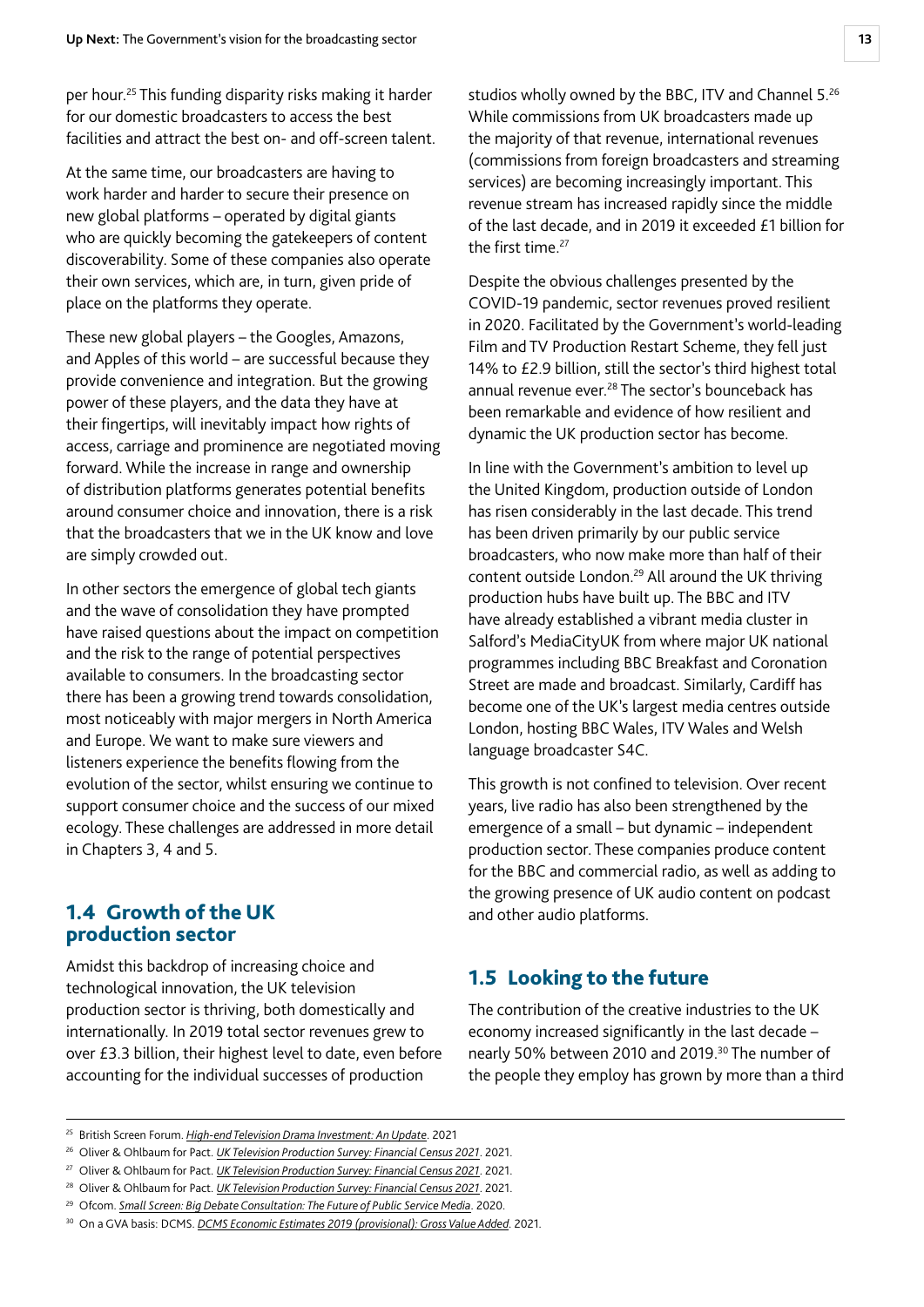since 2011.<sup>31</sup> We want to see these trends continue, and our internationally renowned broadcasting sector – which forms a key pillar of the creative economy – go from strength to strength.

This strength was recognised in the *Plan for Growth*, which identified the creative industries as one of the four key sectors to drive the country's growth after the pandemic.32 Through the development of a Sector Vision we will set out our joint government and vision for the sector to 2030. This strategy will ensure that all parts of the creative industries continue to play a central role in maximising global trade and investment opportunities, reaching our net zero targets, and levelling up the country.

Radio and TV remain strong, valued media in the UK delivering significant public value. As noted above, 89% of the population listens to radio every week, a figure which has remained remarkably consistent in the last decade.33 Total linear TV set viewing was 2 hours, 33 minutes *a day* in March 2022,<sup>34</sup> with viewers continuing to turn to our public service broadcasters for trusted news and high quality, original programming.

We think this will remain the case long into the next decade. Future listening projections prepared for the recent Digital Radio and Audio Review show that radio will retain a central role in UK media for at least the next 10-15 years. And while nearly half of UK adults now consider online video services to be their main way of watching TV and film,<sup>35</sup> 17.3 million homes still access digital terrestrial TV via an aerial, 8.4 million households subscribe to satellite television and 3.9 million have a cable TV subscription.<sup>36</sup>

The broadcasting sector has experienced significant change, and the rate of further change shows no sign of letting up as we look further into this decade and beyond. Total subscriptions to video-on-demand services reached 31 million in the second half of 2020, up 54% on the previous year.<sup>37</sup> And tellingly, 42% of users of those services say they can imagine watching no broadcast TV at all in 5 years' time, rising to almost half (46%) of 18-34 year-olds.<sup>38</sup>

These trends are clear and unlikely to be reversed. But as much as they create challenges, they also create opportunities – to deliver new services for viewers and listeners. To not just retain audiences, but to attract new ones around the world.

The proposals set out in this white paper will support British broadcasters in meeting those challenges, ensuring the continued success of our mixed ecology, with public service broadcasters at the heart of our plans.

<sup>37</sup> Ofcom. *[Media Nations 2021](https://www.ofcom.org.uk/research-and-data/tv-radio-and-on-demand/media-nations-reports/media-nations-2021)*. 2021.

<sup>&</sup>lt;sup>31</sup> DCMS. *[DCMS Sector National Economic Estimates: 2011 to 2020.](https://www.gov.uk/government/statistics/dcms-sector-national-economic-estimates-2011-to-2020)* 2021.

<sup>32</sup> HM Treasury. *[Build Back Better: our plan for growth](https://www.gov.uk/government/publications/build-back-better-our-plan-for-growth)*. 2021.

<sup>33</sup> RAJAR. *[RAJAR data release: Quarter 1, 2020](https://www.rajar.co.uk/docs/news/RAJAR_DataRelease_InfographicQ12020.pdf)*. 2020.

<sup>34</sup> Thinkbox. *[Monthly TV Viewing Report: March 2022](https://www.thinkbox.tv/research/nickable-charts/tv-viewing-and-audiences/monthly-report/)*. 2022.

<sup>35</sup> Ofcom. *[Media Nations 2021](https://www.ofcom.org.uk/research-and-data/tv-radio-and-on-demand/media-nations-reports/media-nations-2021)*. 2021.

<sup>36</sup> BARB. *[BARB Establishment Survey](https://www.barb.co.uk/download/?file=/wp-content/uploads/2020/11/BARB-Establishment-Survey-Annual-Data-Report-Volume-1-TV-Network-and-Appendices-Oct-2019-to-Sept-2020.pdf)*. 2020.

<sup>38</sup> Ofcom. *[Media Nations 2021](https://www.ofcom.org.uk/research-and-data/tv-radio-and-on-demand/media-nations-reports/media-nations-2021)*. 2021.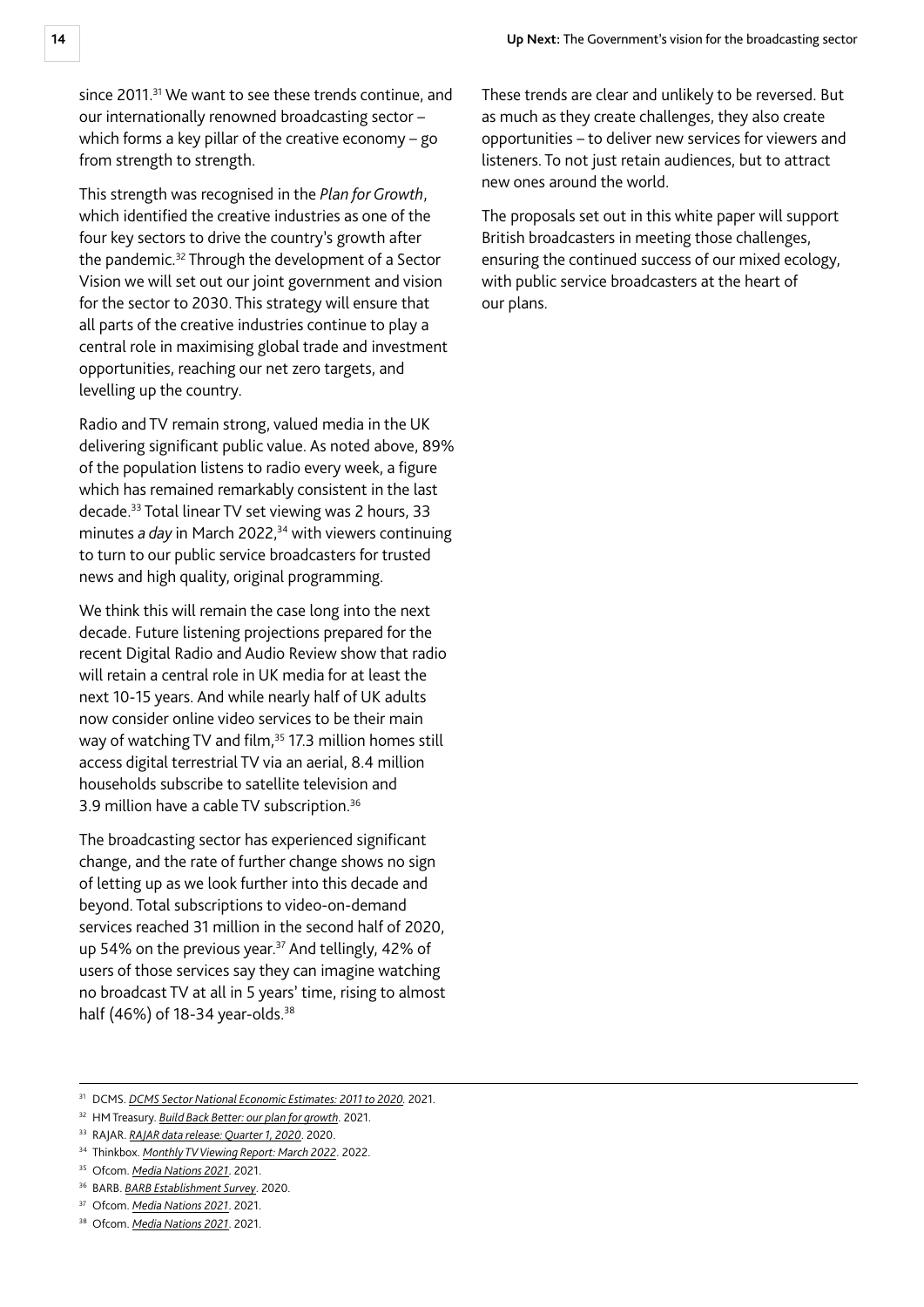# <span id="page-15-0"></span>Chapter 2: Ensuring our publicly owned broadcasters can continue to thrive

The UK benefits from six public service broadcasters, all of which are operationally and editorially independent of government. Three are publicly owned. Those broadcasters – the BBC, Channel 4 and Welsh language broadcaster S4C – vary in their size, remit and funding models. The UK's privately owned public service broadcasters – ITV, STV and Channel 5 – will be discussed in Chapter 3.

We want all of those broadcasters to continue making high quality, original content, which people all over the UK love, trust and learn from. We also want them to be at the forefront of developments for getting that content in front of audiences. However, to make sure they are set up to achieve this, there are some specific changes we need to see from our publicly owned broadcasters.

The BBC is a great national institution. Over the past 100 years it has touched the lives of almost everyone in the UK and made a unique contribution to our cultural heritage. It is also respected globally, and reaches hundreds of millions of people across the world every week. No other country in the world has anything quite like it.

The BBC also plays a vital role in supporting the creative economy across the UK, and makes a significant economic contribution across each of the UK's nations and regions through its spending and wider activities. Every £1 of the BBC's direct economic activity generates £2.63 in the economy, and approximately half of the BBC's economic impact is outside of London.39 The BBC also plays an important role in the UK's wider public service broadcasting ecosystem, including through commissioning distinctive public service content and developing talent and skills from communities across the UK.

The BBC has been entertaining UK audiences, and serving millions more globally, since 1922. In its centenary year, the Government wants to not only celebrate the BBC's successes over the past 100 years, but also to look to the future and take this as an appropriate moment to undertake further reforms that can secure the BBC's future in the decades to come. The BBC needs to be forward looking so it can meet the challenges of modern broadcasting as it serves audiences across the breadth of the UK. As the Director General said in his first speech upon assuming his role, the BBC must be a "simpler, leaner organisation" that offers "better value" to licence fee payers.<sup>40</sup> The BBC also needs to address issues around impartiality and groupthink, and to do so it needs to make material and swift progress on its 10-Point Impartiality and Editorial Standards Action Plan. The Government's Roadmap for Reform sees the forthcoming Mid-Term Charter Review and upcoming Funding Model Review as two key milestones in preparation for the next Charter Review. This agenda will ensure the BBC is able to continue to thrive and be a global beacon for decades to come.

Channel Four Television Corporation began broadcasting in 1982. A self-financing public corporation, it is publicly owned but generates most of its income from advertising. Channel 4 is an integral part of our public service broadcasting system. It contributes to the UK's creative economy and creates fun, daring, and provocative programming enjoyed by a broad range of audiences. But it is uniquely constrained in its ability to meet the challenges of the changing media landscape under its current ownership and operating model. Its borrowing is accounted for as public sector borrowing and scores against public sector net debt. It cannot derive significant revenues from production due to its publisher-broadcaster status, largely prohibiting Channel 4 from producing its own content – and limiting revenue from the sale of secondary rights. In the landscape that Channel 4 is operating within, which has evolved significantly and continues to evolve, these constraints inhibit its ability to grow and succeed. Easing these constraints within public ownership could lead to increased public sector

<sup>39</sup> KPMG. *[An Assessment of the Economic Impact of the BBC](http://downloads.bbc.co.uk/aboutthebbc/reports/reports/kpmg-economic-impact.pdf)*. 2021.

<sup>40</sup> BBC. *[Tim Davie's introductory speech as BBC Director-General](https://www.bbc.co.uk/mediacentre/speeches/2020/tim-davie-intro-speech)*. 2020.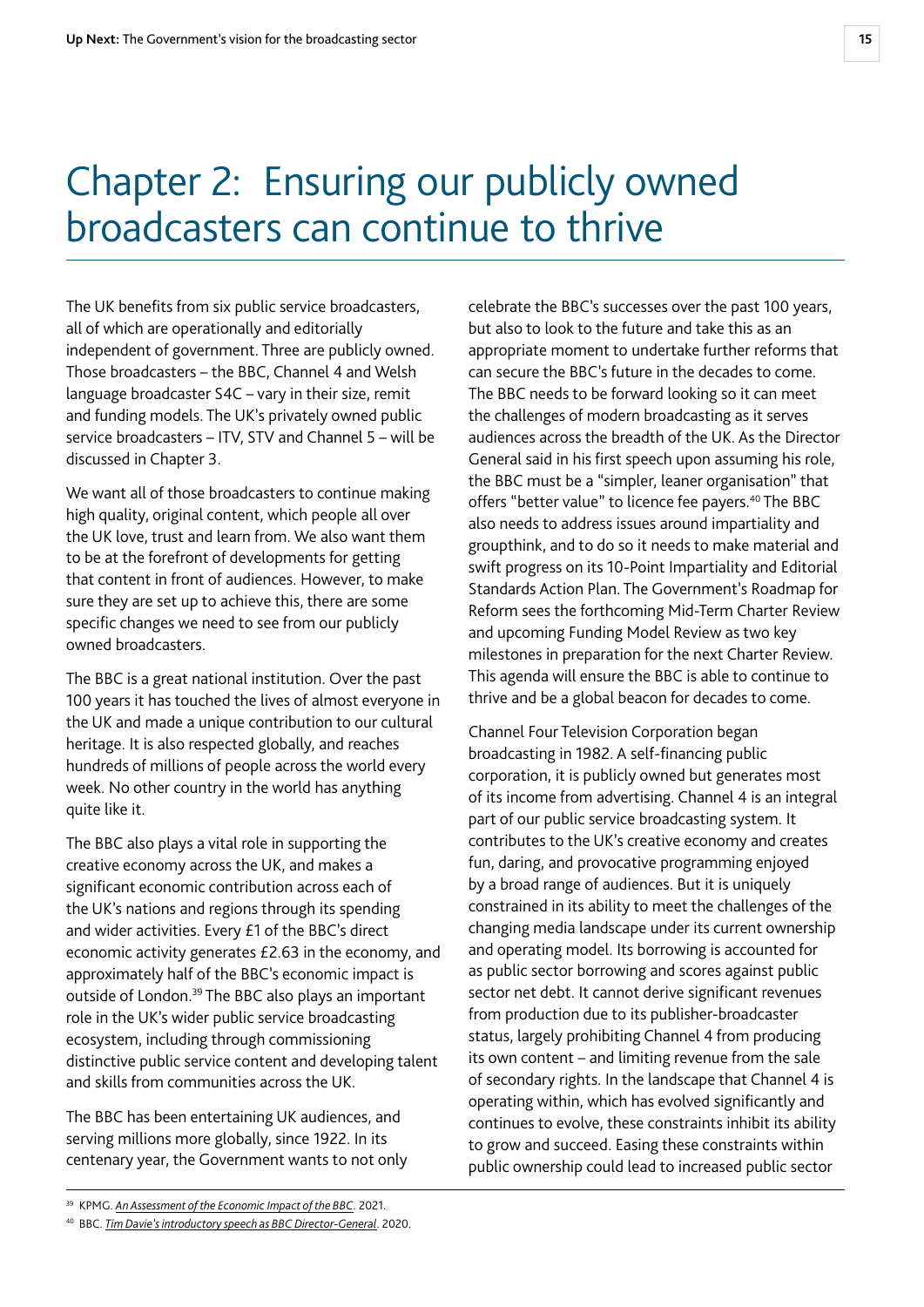<span id="page-16-0"></span>net debt and risk to the Government and, ultimately, the taxpayer, if Channel 4 could not service additional debt or its financial position deteriorated. Therefore, given the pace of change in the media landscape and the importance of safeguarding Channel 4's distinctive position within it, the Government consulted on the best ownership and operating model to secure Channel 4's future sustainability.<sup>41</sup> This Government's response to that consultation is discussed in section 2.4.

The UK also has a number of broadcasters who serve the UK's regional and minority language audiences. S4C, which started broadcasting in 1982, provides a wide range of content in Welsh across traditional and digital platforms to viewers in Wales, playing a vital role in promoting the Welsh language. MG ALBA is the UK's Gaelic language media service, with the remit to ensure the provision of a wide and diverse range of high quality programmes in the Gaelic language is made available to persons in Scotland. It makes an incredibly valuable contribution to the lives and wellbeing of Gaelic speakers across Scotland and the UK as a whole including through its partnership with the BBC in providing BBC ALBA.

The Government has an important role to play as we look at ensuring the continued success and sustainability of our publicly owned broadcasters – recognising their significant contributions to British life while being mindful of the fact that changes may be necessary if they are to continue to flourish. This chapter sets out the Government's proposals for this change.

# 2.1 Licence Fee Settlement and BBC reform

The BBC is funded by the licence fee, which was introduced first as a wireless licence fee in 1923. This became the television and radio licence fee in 1946, which cost £2 for a single channel. The output of the BBC, and the licence fee, has evolved massively since then, from the addition of the colour television supplement in 1964 to the closure of the iPlayer loophole in 2016.

On 17 January, the Government announced the Licence Fee Settlement to the end of the current Charter period. The price of the TV licence will stay at £159 for two years, before rising in line with inflation from April 2024. The Government believes this settlement

will give the BBC the money it needs to fulfil its mission and public purposes effectively, while making sure we support households through a difficult time.

The Licence Fee Settlement gives the BBC certainty on its funding over the remainder of the Charter period. Looking forward, the Government also wants to see the BBC taking steps to reform over the next six years. This includes taking action to improve on its impartiality, which is central to the BBC's Mission and to maintaining trust with audiences. In that context we welcome the BBC's 10-Point Impartiality and Editorial Standards Action Plan, published in October 2021, which aims to raise standards by ensuring that BBC programmes and content are fair, accurate, unbiased, and reflect the UK public. Alongside this, the BBC adopted the findings of the Serota Review into the BBC's governance and culture in full. While the Action Plan is a good start, changes are necessary and they need to be delivered.

To demonstrate the Government's support for the BBC's wider reform agenda, we have recently agreed to update the Framework Agreement between the Government and the BBC to include the BBC's new reform commitments, and to ensure that the Framework Agreement accurately reflects the new obligations and responsibilities that the BBC will deliver over the remainder of the Charter period. These updates will be published shortly.

# 2.2 Mid-Term Review of the BBC Charter

The next phase of our roadmap towards reform of the BBC is the Mid-Term Charter Review. This was established by the current Charter, and is a key tool with which the Government can consider whether the BBC is heading in the right direction.

We have already begun work on the review, which will report by 2024 and feed into the Charter Review process, due to start in 2025. While the review will not look at the BBC licence fee and funding issues, it will consider whether the current governance and regulation arrangements are working effectively, or if further reform is required.

We are consulting the BBC, Ofcom and the devolved administrations in determining the scope and Terms of Reference of the review. The Government is interested in the effectiveness of the BBC's governance

<sup>41</sup> DCMS. *[Consultation on a potential change of ownership of Channel 4 Television Corporation](https://www.gov.uk/government/consultations/consultation-on-a-change-of-ownership-of-channel-4-television-corporation/consultation-on-a-potential-change-of-ownership-of-channel-4-television-corporation)*. 2021.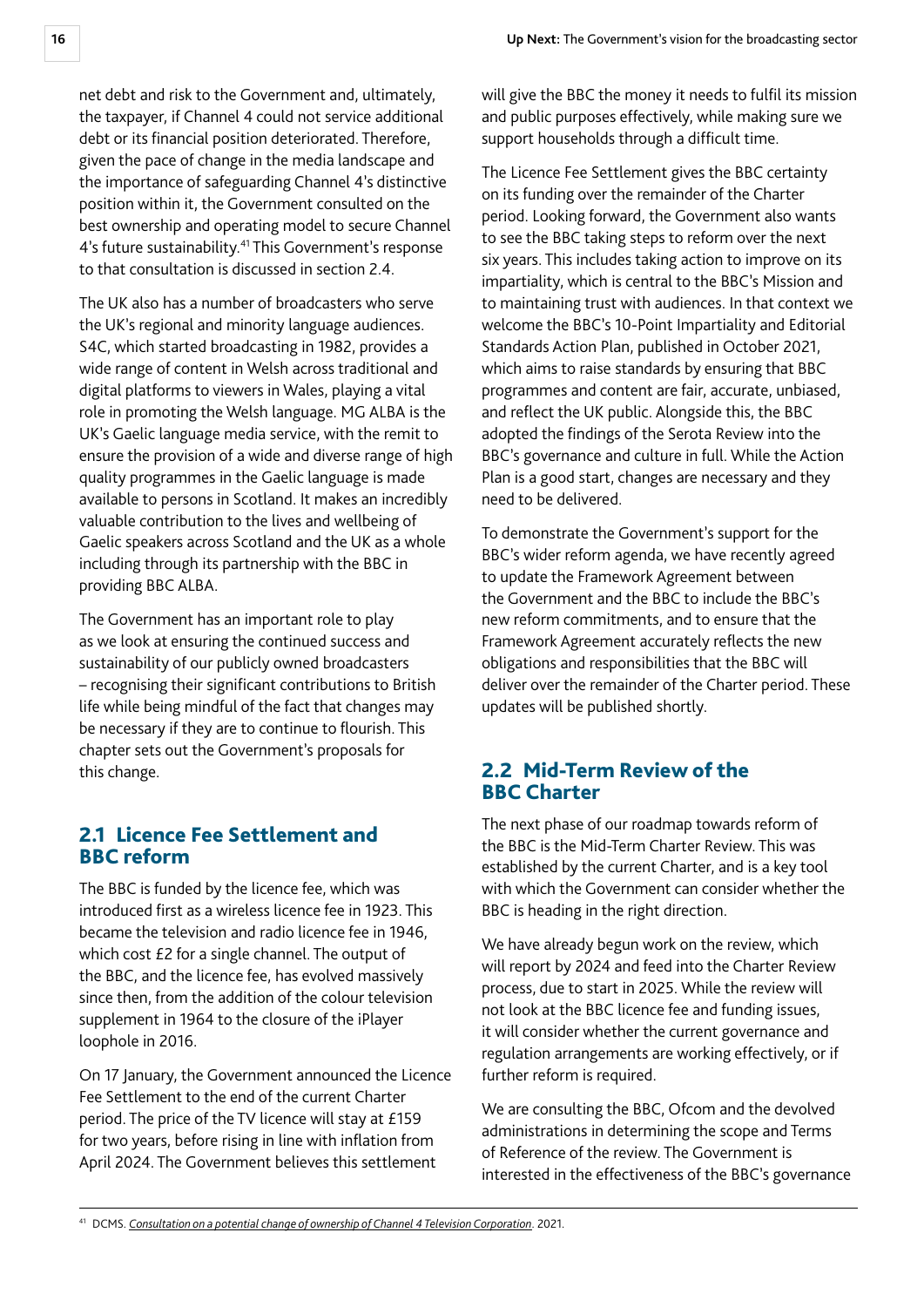<span id="page-17-0"></span>and regulation arrangements in enabling progress against our ambitions for greater impartiality, more accountability for its editorial standards including the handling of complaints, and a BBC that represents the breadth of the audience it was established to serve. This is not just about how well the BBC is doing – we also want to look at the effectiveness of the framework by which Ofcom holds the BBC to account. In doing so, we will consider Ofcom's findings from its review of the future regulation of the BBC.

We will set out more details in the coming months.

#### 2.3 BBC Funding Review

Looking further forward along the roadmap for reforming the BBC, we need to consider the future of the BBC's funding model. When the Government last reviewed the licence fee model in 2015/16, it recognised that there were a number of drawbacks to the licence fee, but concluded that it remained the most appropriate funding model for the BBC for this Charter period.

However, the broadcasting sector continues to change rapidly. As set out in more detail in Chapter 1, technology has revolutionised how, when, and where audiences can access and watch content. An increasing number of households are choosing not to hold a TV licence, as fewer people choose to watch live TV or other activities that require a TV licence.

Should this trend continue as expected there are clear challenges on the horizon to the sustainability of the licence fee. For example, if fewer households are required to hold a TV licence, and there is a desire to maintain the BBC's current level of funding, then the price of the licence fee would need to increase, potentially significantly, for those households who continue to be required to hold a TV licence.

The Government also remains concerned that the licence fee is enforced by criminal sanctions, which the Government sees as increasingly disproportionate and unfair in a modern public service broadcasting system. We are particularly concerned that, following the end of the free TV licence concession for over-75s, there is the potential for licence fee enforcement action to be taken against vulnerable elderly people. The Government also sees the ongoing disparity in the proportion of sanctions against women as unfair, with 74% of people convicted for TV licence evasion in 2019 being women.<sup>42</sup>

In recent years several countries have, reflecting on similar challenges, changed the funding models for their public service broadcasters and we will be able to draw on their experiences. At the same time, the BBC is a unique institution globally. It is therefore necessary to identify a unique approach that works best for the continued sustainability of the BBC as it continues to serve the whole of the UK.

The Government wants to see the BBC continue to succeed, which is why we need to consider the most fair and appropriate funding mechanism to be introduced at the end of the current Charter period. We want to see the BBC continuing to play its important role producing compelling programmes, contributing to our thriving creative industries, and supporting thousands of jobs across the UK. We also want to see the BBC continuing to provide high quality and impartial news to global audiences through the World Service, which is currently partly funded by the licence fee, and partly by general taxation. In addition, we want to ensure that S4C, which receives all of its public funding from licence fee income, continues to receive a sustainable and predictable level of funding.

The Government will therefore carry out a review of the licence fee funding model ahead of the next Charter period and we intend to set out more detailed plans for that review in the coming months.

The Government will also continue to support the BBC in diversifying its income streams, becoming more commercially successful and less reliant on the licence fee. The Government recently agreed to increase the BBC's commercial borrowing limit from £350 million to £750 million, pending the agreement of appropriate oversight mechanisms, to support the BBC in accessing capital and investing in ambitious growth plans.

# 2.4 A sustainable future for Channel 4

Channel 4 is an integral part of our public service broadcasting system. It contributes to the UK's creative economy and creates fun, daring, and provocative programming enjoyed by a broad range of audiences.

Channel 4 has done an excellent job in delivering its founding purposes – providing greater choice for audiences, and supporting the British production

<sup>42</sup> Ministry of Justice. *[Statistics on Women and the Criminal Justice System](https://assets.publishing.service.gov.uk/government/uploads/system/uploads/attachment_data/file/938360/statistics-on-women-and-the-criminal-justice-system-2019.pdf)*. 2019.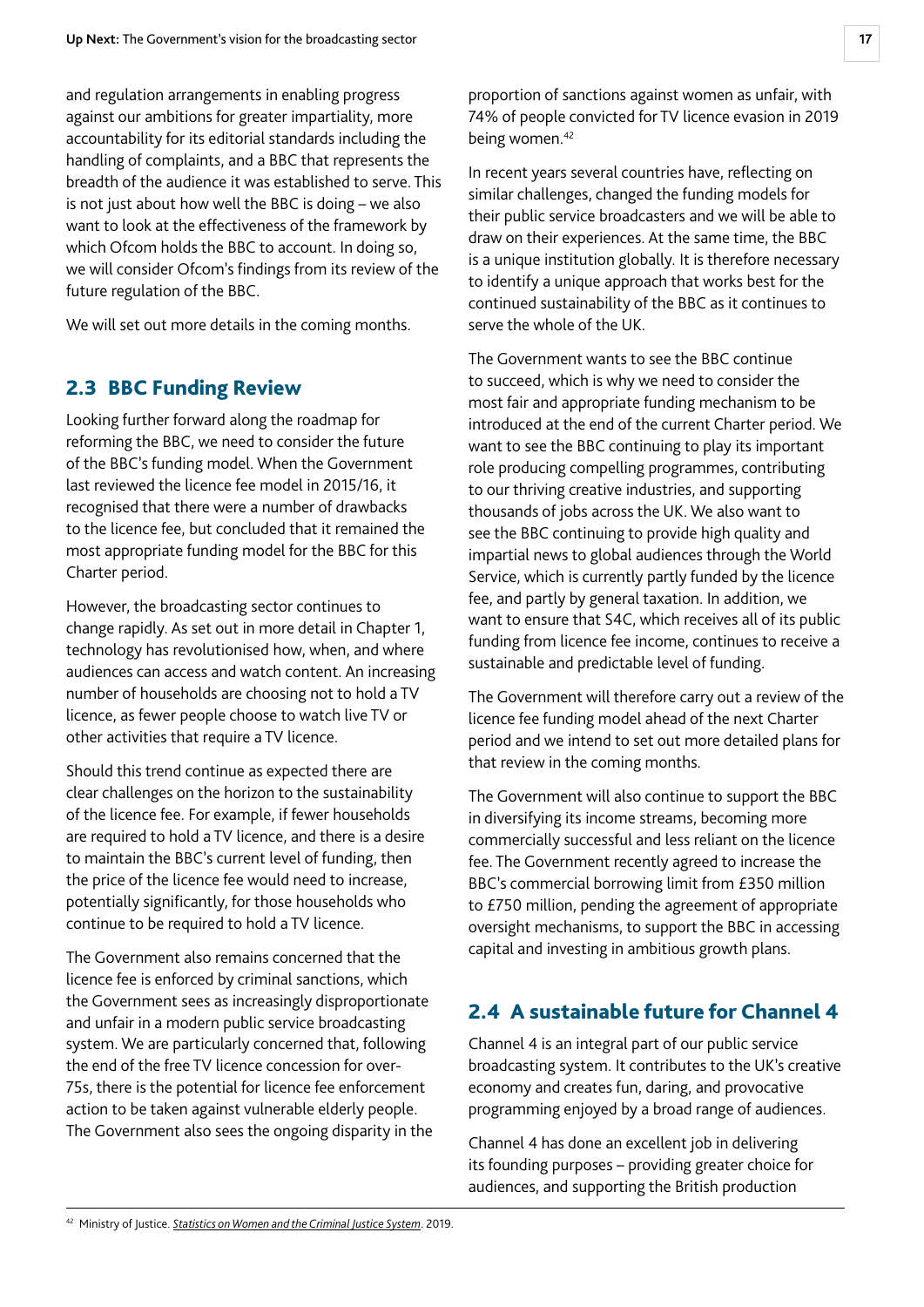sector. Forty years on, independent production in the UK is now booming, with companies increasingly less reliant on Channel 4 for commissions. Choice is no longer a problem, in a world of smart TVs and streaming sticks, catch-up and on-demand.

Channel 4 delivers commercially successful content that appeals in particular to young and valuable audiences, which underpins its distinctive brand. However, the market in which it operates has changed radically and is continuing to change. The company's current financial position and its shortterm outlook cannot therefore be our sole focus. Its historical performance does not guarantee its future sustainability – we must pay attention to the longerterm outlook too and consider what tools will be necessary for future success.

As is the case for other public service broadcasters, Channel 4 faces growing competition for audiences, programmes and talent, from new global videoon-demand providers with greater spending power. Audiences are increasingly likely to consume content on non-linear platforms such as video-on-demand services. Whilst overall daily viewing is increasing, rising from 4 hours 49 minutes in 2017 to 5 hours 40 minutes in 2020, linear TV's share of total viewing fell from 74% in 2017 (3 hours 33 minutes) to 61% in 2020 (3 hours 27 minutes). At the same time, subscription video-on-demand services' share of total video increased from 6% in 2017 (18 minutes) to 19% in 2020 (1 hour 5 minutes). $43$  In addition, the TV advertising market has changed significantly, with spending on linear TV advertising, which constituted 74% of Channel 4's revenue in 2020, declining substantially in the last decade in favour of digital. Linear TV advertising revenues fell 31% sector-wide between 2015 and 2020.<sup>44</sup> We set out more detail on the changing context in which Channel 4 is operating in the decision rationale and sale impact analysis published alongside this white paper.

In the Government's view, Channel 4's public ownership model is constraining its ability to respond to the challenges and opportunities of this changing broadcasting market in the long term. That is why we consulted on the best means of ensuring its future success and sustainability as a public service broadcaster. It is our conclusion that now is the right time for the Government to pursue a change of ownership of Channel 4. We need to ensure that

We are at a unique turning point. Channel 4 has fulfilled its original mission and now it is the Government's responsibility to take a long term view. We believe that the investment in content and technology needed to succeed in this rapidly changing media landscape will be delivered at greater scale and with greater pace under private ownership, supported by private-sector capital, rather than asking the taxpayer to bear the associated risk. We have the opportunity to make Channel 4 bigger and better without losing what makes it so distinctive. Channel 4 is and will remain a public service broadcaster, just like other successful public service broadcasters – ITV, STV, Channel 5 – that are already privately owned. A change of Channel 4's ownership forms part of the Government's wider broadcasting reforms to support all public service broadcasters into the future, as set out elsewhere in this document.

Channel 4 itself has set out that it both wants and needs to grow. We welcome that ambition, and to achieve it Channel 4 will need to invest and innovate, more and faster. As for all other public sector broadcasters, it needs to be able to generate and own its own content. Having greater access to capital, and the ability to produce and sell its own content will give Channel 4 the best range of tools to accelerate and unleash its potential.

This can allow it to create more great programming made by people who live and work across the UK. It can allow it to invest more in technology to make watching Channel 4 content easier, faster and more engaging. It can enable Channel 4 to think genuinely big in terms of the next evolution of its business model and strategy to help it lead the way in defining 'what's next' in the global TV market.

This is not a decision the Government has taken lightly. Our consultation generated 56,293 responses – including 40,411 campaign responses, 15,727 individual responses, and 155 responses from organisations, campaign groups or sectoral stakeholders – and there is a clear strength of feeling on this issue. The Government has taken the consultation responses into account, and examined a broad range of other options outside of a change of ownership. The summary of the consultation responses we

Channel 4 can continue to thrive and grow its impact for years to come as part of the wider public service broadcasting ecology in the UK.

<sup>43</sup> Ofcom. *[Media Nations 2021](https://www.ofcom.org.uk/research-and-data/tv-radio-and-on-demand/media-nations-reports/media-nations-2021)*. 2021.

<sup>44</sup> Ofcom. *[Media Nations 2021](https://www.ofcom.org.uk/research-and-data/tv-radio-and-on-demand/media-nations-reports/media-nations-2021)*. 2021.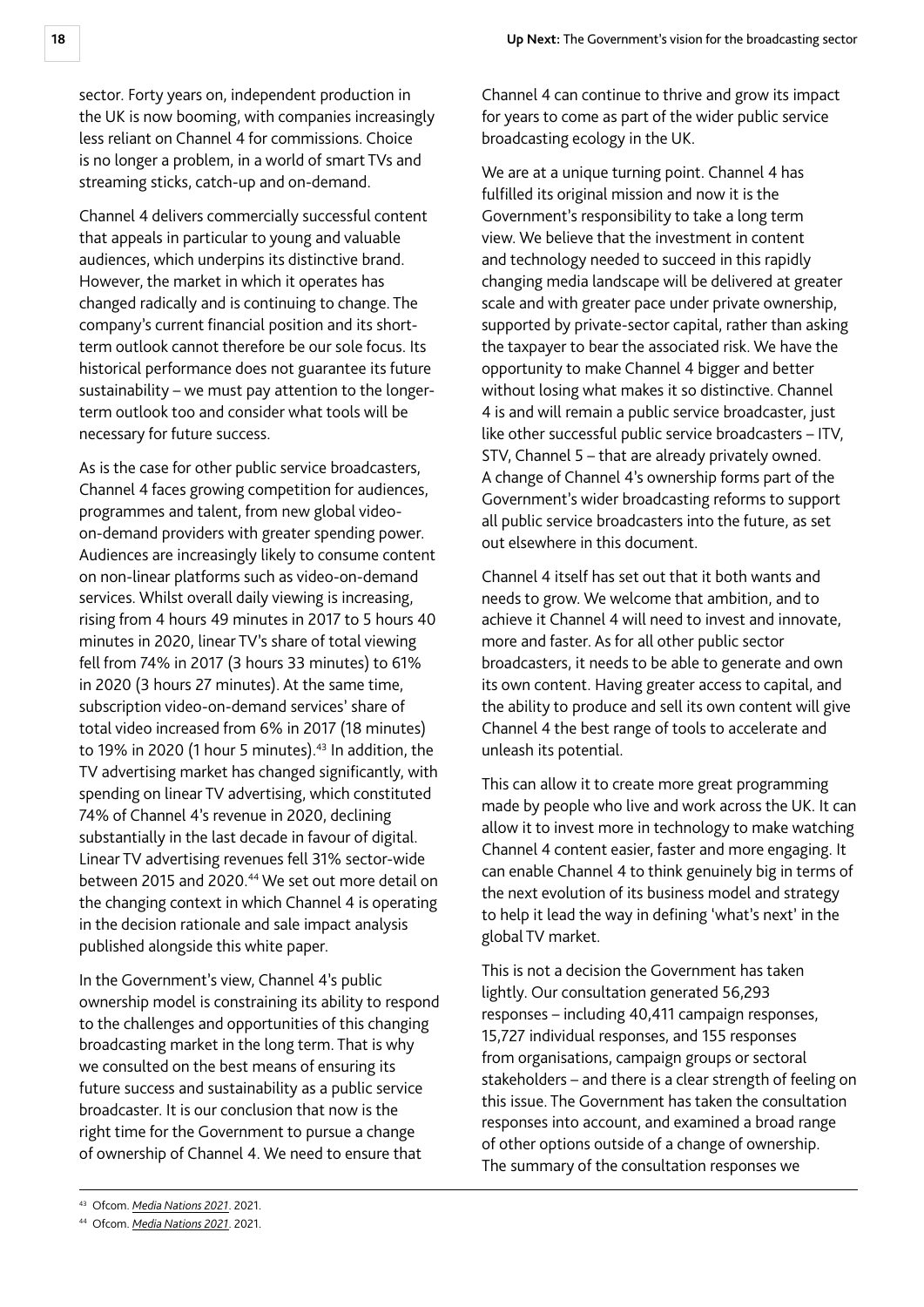received, our response, and the decision rationale and sale impact analysis have been published alongside this document.

We acknowledge that a substantial number of consultation responses did not agree that there are challenges in the current TV broadcasting market that present barriers to a sustainable Channel 4 under public ownership. However, as set out above, we must pay attention to the longer-term outlook for Channel 4 and ensure it has the best range of tools available for future success. We believe that a change of ownership will provide this.

We acknowledge the concerns raised about the impacts removing the publisher-broadcaster restriction (effectively prohibiting Channel 4 from producing its own content) could have on the independent production sector. However, we do not agree with those who have argued that it is necessary to retain the restriction in order for the sector to continue to succeed. Independent production sector revenues have grown from £500 million in 1995 to £2.9 billion in 2020, whilst the contribution of public service broadcaster commissions to sector revenue fell from 58% in 2010 to 41% in 2020,<sup>45</sup> due in large part to the growth of international commissioning revenues. Of the £2.9 billion sector revenues in 2020, public service broadcasters accounted for £1.2 billion, with Channel 4 spending £210 million on external commissions, less than each of the BBC (£508 million) and ITV (£356 million), who both have their own in-house production studios.46 Whilst Channel 4 therefore still plays an important role, the sector is increasingly benefitting from commissions from other sources and can continue to prosper without the publisherbroadcaster restriction on Channel 4. The Government will remove this restriction to enable Channel 4 to diversify its revenue streams into content and improve its business resilience. Channel 4 will still be required to commission a minimum volume of its programming from independent producers, in line with the quotas placed on other public service broadcasters, ensuring its continued contribution to the sector.

It has also been argued that these changes will result in a reduction in revenues from primary commissions for small and medium sized producers. Channel 4 has excellent relationships with independent producers right across the UK and there is no reason this should change – its work with these creatives has made it the success it is today, and part of its business model is to produce risky content that speaks to audiences across the UK. As such, we expect a new owner to want to grow and develop those relationships, even as it begins to produce and sell its own content. The Government's continued support for the independent production sector will be underpinned through protecting and updating the "terms of trade" regime and associated independent production quotas which apply to all public service broadcasters. This is explored further in Chapter 4.

The Government also recognises Channel 4's commitment to levelling up, and its support for national and regional economies. Channel 4's existing obligations in terms of regional production, and production outside of England, will be maintained. We expect Channel 4's access to networks outside London and its ability to speak to a diverse range of audiences across the UK to be an attractive asset that any potential buyer will look to nurture and develop. Indeed, there is no reason that a sale could not accelerate the process of growing the broadcaster's impact outside of London.

The Government acknowledges the material and continued impact of Channel 4's investment in the UK film sector. Film4 has a distinctive brand and track record of delivering successful Oscar-winning films that could be seen as an asset by many potential buyers.

The Government does not believe that private ownership has to be to the detriment of public good. It is not a binary choice, and the right owner will provide more investment, and support Channel 4's role in delivering public good. Some people are concerned that a private owner will make fundamental changes to what Channel 4 does, and how it sees its place in the public service broadcaster family. Although it is not possible to predict precisely how its future obligations would be operationalised by any particular buyer, we would expect buyers to see the value in making decisions that continue to deliver outcomes in line with those we see today, as they are linked to Channel 4's brand.

The right owner for Channel 4 will be one who shares our ambition for the business and our belief in what makes it special. The Government will require this new owner to adhere to ongoing commitments, similar to those Channel 4 has today, whilst allowing Channel 4 to adapt and grow, keeping its distinctive voice on our

<sup>45</sup> Oliver & Ohlbaum for Pact. *[UK Television Production Survey: Financial Census 2021](https://www.pact.co.uk/static/84d7f99f-a9fb-403d-a467ff1a7ea85ec4/Oliver-and-Ohlbaum-Pact-Census-2021-FINAL.pdf?userDownload=true)*. 2021.

<sup>46</sup> Oliver & Ohlbaum for Pact. *[UK Television Production Survey: Financial Census 2021](https://www.pact.co.uk/static/84d7f99f-a9fb-403d-a467ff1a7ea85ec4/Oliver-and-Ohlbaum-Pact-Census-2021-FINAL.pdf?userDownload=true)*. 2021.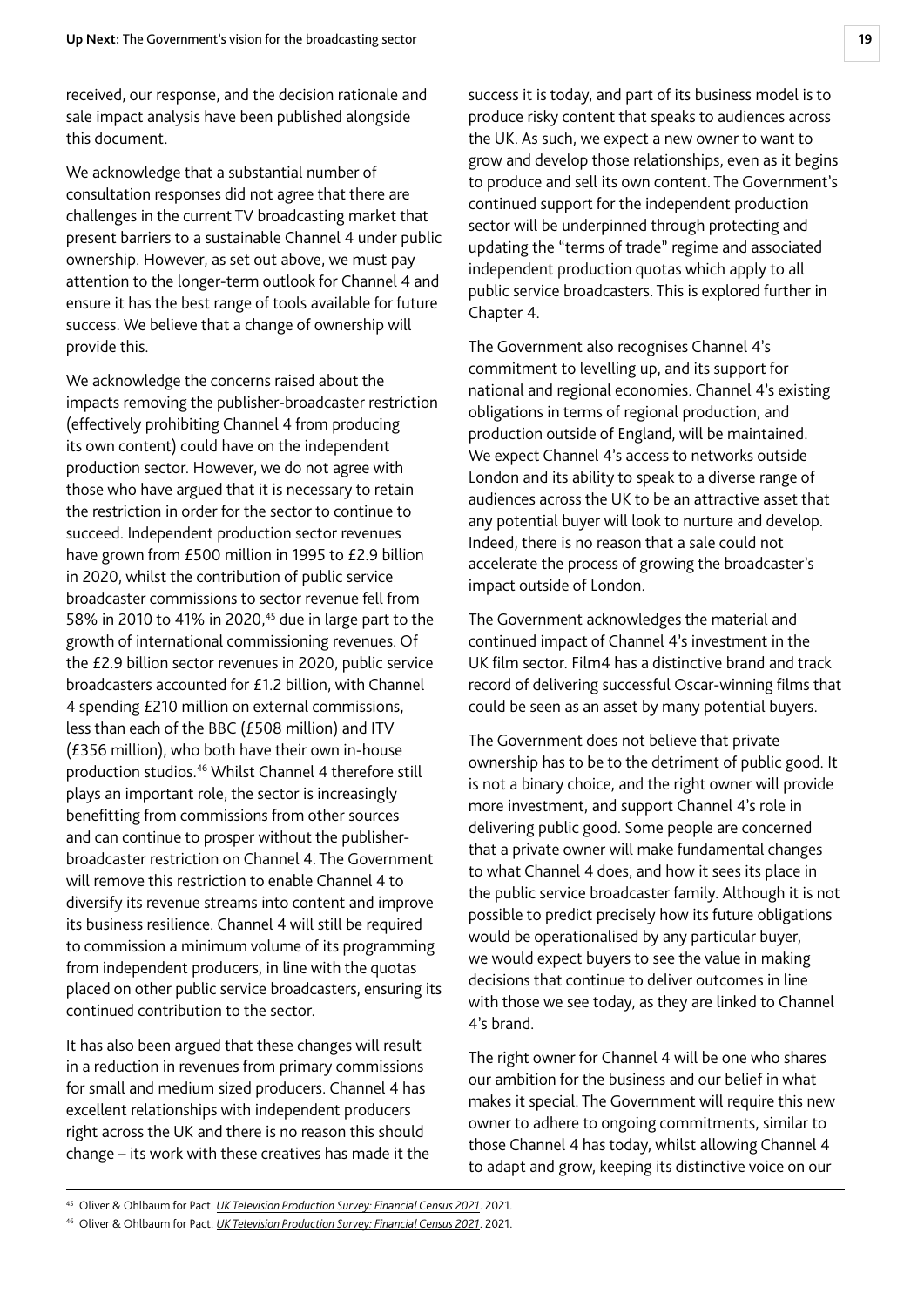<span id="page-20-0"></span>screens for years to come. This will include retaining its remit to provide distinctive, educational, innovative and experimental programming that represents the breadth of society. It will also include equivalent obligations for news and current affairs provision, to show original programmes, and to continue to make programmes outside London and across the UK. In particular, we will expect a Channel 4 under new ownership to continue working with independent production companies right across the UK. We are not trying to change the distinctive role Channel 4 plays; we are proactively giving it the best set of tools to succeed in the market context that is emerging.

New opportunities and investment, facilitated by a change of ownership, will complement continued Government support for the creative economy (discussed further in Chapter 4). The Government will look to use some of the proceeds from the sale of Channel 4 to deliver a new creative dividend for the sector. The Government will also consider funding for the creative industries in the round at the next Spending Review.

### 2.5 Regional and minority language broadcasting

Broadcasting in regional and minority languages has an important role to play in the UK's broadcasting ecology, providing not only an opportunity for speakers to access content in a language familiar to them, but a means of cultural expression for communities across the UK.

The Government has a strong record of demonstrating its commitment to regional and minority language broadcasting. For example, the Government has embedded a duty to regional and minority languages as part of the BBC's general duties under the current BBC Charter, with a further set of responsibilities in the current Framework Agreement.

We can now go further. As part of the changes to the public service remit for television described in Chapter 3, we will for the first time make the importance of programmes broadcast in the UK's indigenous regional and minority languages clear in legislation, by including it in our new public service remit for television.

The Government remains committed to helping S4C adapt to the changing media landscape and remain relevant as an independent modern public service broadcaster in the UK.

As the Government announced on 17 January, S4C have received a strong licence fee settlement for the next six years. This provides £88.8 million per annum for the first two years, then rises in line with inflation thereafter. It includes a new commitment of £7.5 million per annum to support S4C's digital development, ensuring S4C's offering remains sustainable in the digital age. Through its provision of a wide range of content in Welsh across traditional and digital platforms to viewers in Wales, S4C is vital to the people of Wales, and this settlement will enable S4C to continue to support the Welsh economy, culture and society, reach more Welsh language speakers including younger audiences, and the UK Government's commitment to support the ambition of 1 million Welsh speakers by 2050.

Building on this settlement, and in line with the broader reforms described in Chapter 3, we will update S4C's public service remit to include digital and online services and remove the current geographical broadcasting restrictions. These changes will allow S4C to broaden its reach and offer its content on a range of new platforms in the UK and beyond. S4C will have greater clarity on its ability to invest and generate commercial revenue, and the new unitary board and audit arrangements, implemented following the 2017 independent review of S4C, *Building an S4C for the future*, will be reflected in updated legislation.

We will also legislate to support S4C and the BBC in moving away from the current, somewhat rigid, framework requiring the BBC to provide S4C with a specific number of hours of television programming, so that they can together agree an alternative arrangement that better suits the evolving broadcasting landscape and the changing way in which people access content.

The Government recognises the hugely valuable contribution that MG ALBA makes to the lives and wellbeing of Gaelic speakers across Scotland and the UK, including through its unique partnership with the BBC in the provision of BBC ALBA. Such a partnership must ensure high quality, diverse Gaelic language content continues to be readily available so that Gaelic culture is protected in the years to come. We also recognise that certainty of future funding is important for MG ALBA being able to deliver for Gaelic speakers.

The Government also funds the Irish Language Broadcast Fund and Ulster-Scots Broadcast Fund to provide high quality content for a Northern Ireland audience and to support the independent production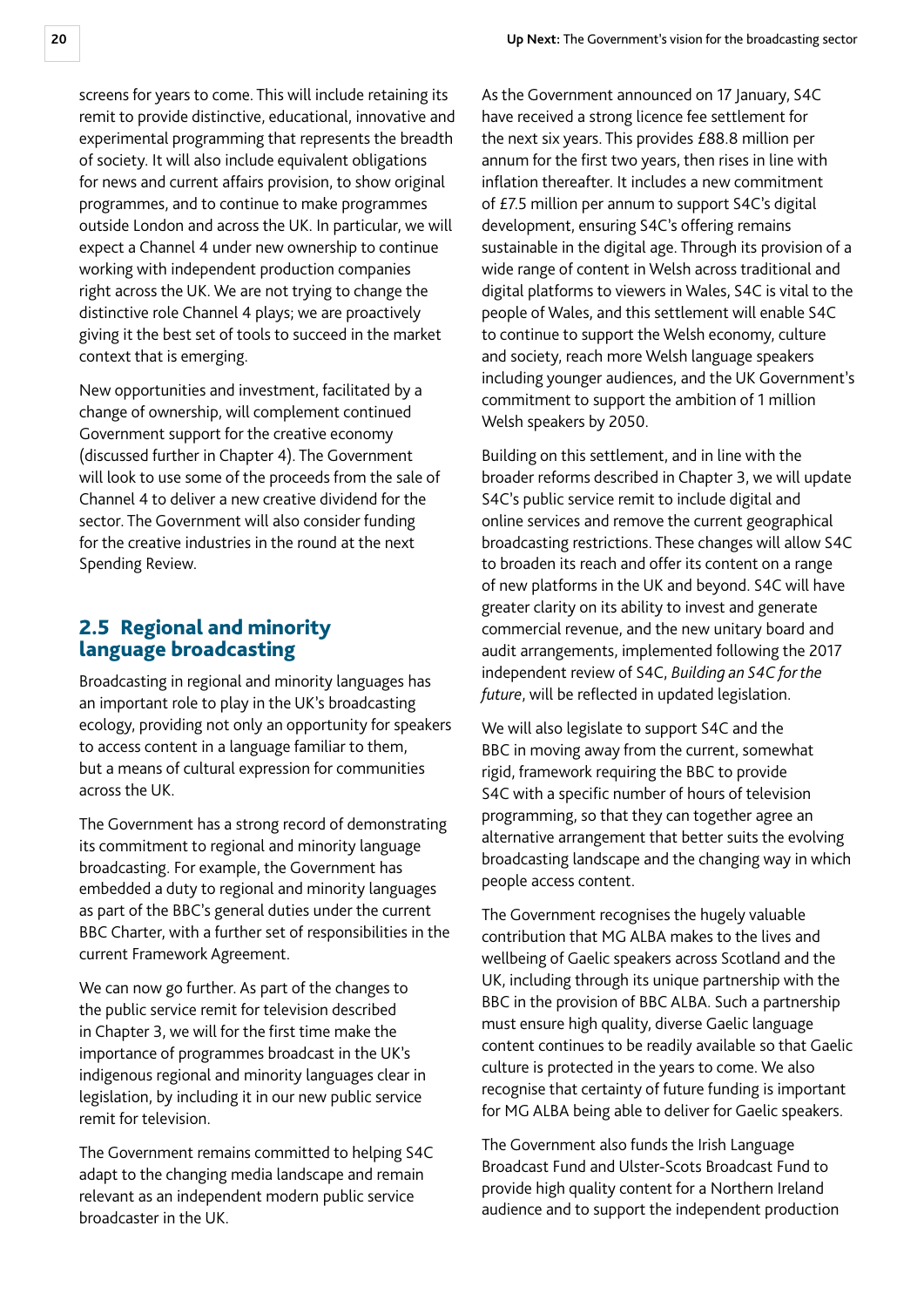sector in Northern Ireland. Following the commitment in the *New Decade New Approach* political agreement in 2020, the Government provided an additional £2 million funding in further support of these objectives.

We will also continue to support long term commitments to support cross-border broadcasting on the island of Ireland including funding for the Northern Ireland digital terrestrial television multiplex that has carried RTÉ and TG4 services to Northern Ireland since 2012. We will also consider the scope to ensure the prominence of regional and minority language services.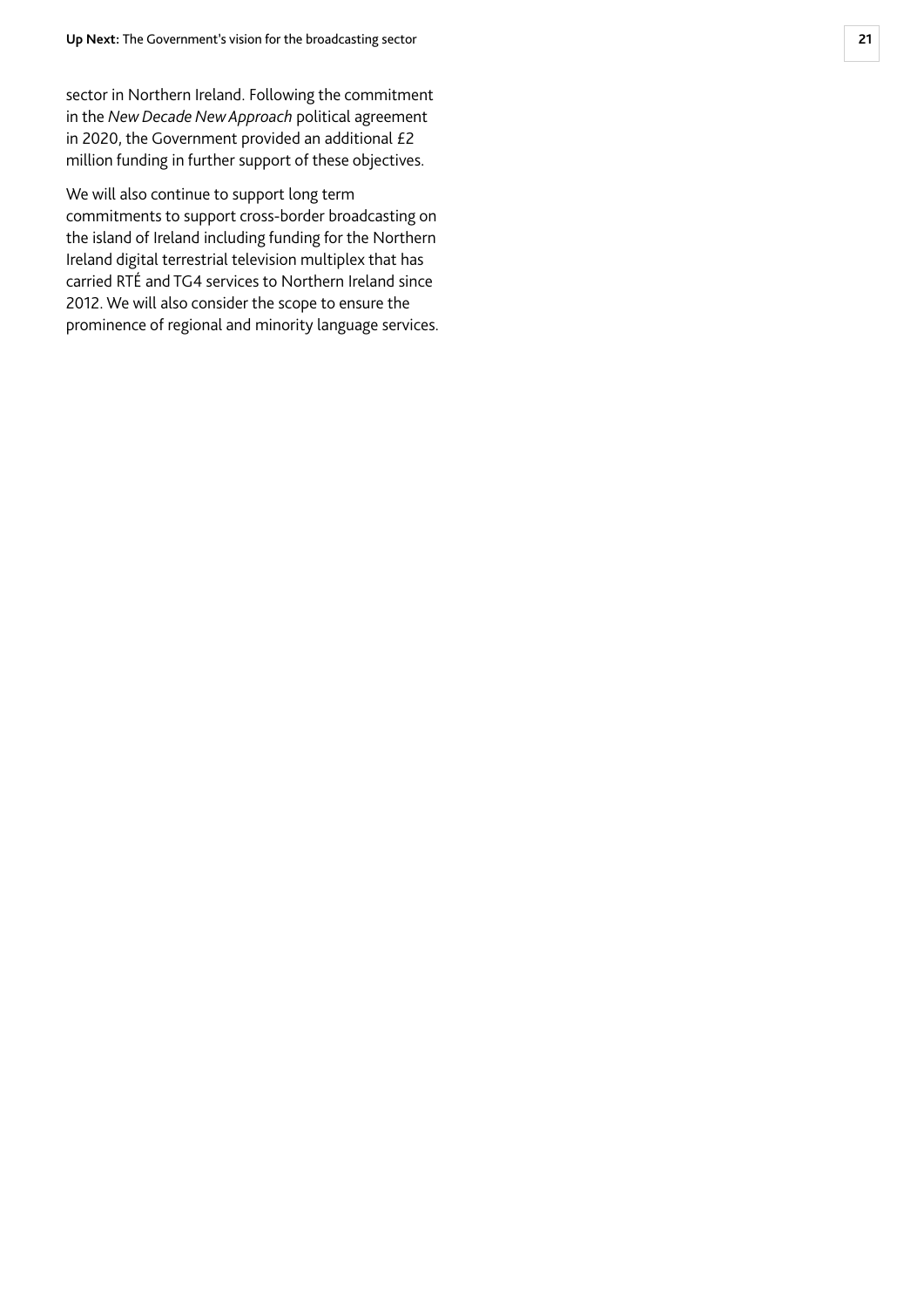# <span id="page-22-0"></span>Chapter 3: A new system of public service broadcasting for a new era

The UK's system of public service broadcasting for television is second-to-none. At the touch of a button, viewers have access to thousands of hours of high quality, locally produced programmes, whether in the form of TV staples or new cutting edge dramas and documentaries. This has been helped by the fact that our public service broadcasters (PSBs) have often led the way globally when it comes to delivering that content to audiences. The BBC started to roll out iPlayer in 2005, and Channel 4 undertook a full launch for 4OD – the precursor to All4 – back in 2006, when Netflix was still a DVD rental business. British content is loved by audiences across the UK and envied the world over – and this is how the Government wants it to stay.

Audiences in the UK have access to hundreds of TV channels, but only a fraction of these are **public service channels**. The main public service channels are BBC One, BBC Two, Channel 3 (currently ITV1 or STV depending on region), Channel 4, S4C, and Channel 5.

These channels are operated by our **public service broadcasters** (PSBs): the BBC, ITV, STV, Channel 4, S4C and Channel 5. By virtue of their status as PSBs these broadcasters have additional obligations – for example to broadcast a certain amount of news and current affairs programmes. However, they also get benefits, including the right to appear prominently on electronic programme guides (see section 3.2). This exchange is sometimes referred to as the PSB 'compact'.

Unlike many other countries internationally, the UK benefits from having multiple PSBs. As set out in Chapter 2, some are publicly owned, and others are privately owned, but they are all responsible for the success of the overall system. And, in turn, our PSBs sit at the heart of a vibrant broadcasting sector (see Chapter 4).

This chapter sets out the conclusions of the Government's strategic review of public service broadcasting, and the immediate steps we are taking to protect what is most important.

#### 3.1 A new public service remit for television

The Government's strategic review has been considering whether public service broadcasting remains vital in the modern media age, and if so, how the PSB system should contribute to economic, cultural and democratic life across the UK.

In response to the first question, the answer is a resounding yes. Public service broadcasting continues to be associated with a wide range of high quality content that is made available to, and highly valued by, viewers from all backgrounds and in all corners of the UK.

Nevertheless, the last time the system was significantly updated was in 2003 – when television broadcasting was still predominantly analogue, and prior to the emergence of video-on-demand services and global streaming services. This means that if we want the system to continue to deliver for audiences – into the coming decade and beyond – then it is vital that it is updated in the context of the latest trends and developments in the sector which are addressed in Chapter 1.

This leads into the second overarching question from the review: what is the purpose of a modern system of public service broadcasting? We believe the answer is simple: to ensure that viewers continue to have access to a wide range of public service content on a freeto-air basis.

In the context of this new remit, we recognise that public service content takes many forms, including:

• Culturally relevant content that reflects the United Kingdom of today and the values that define it;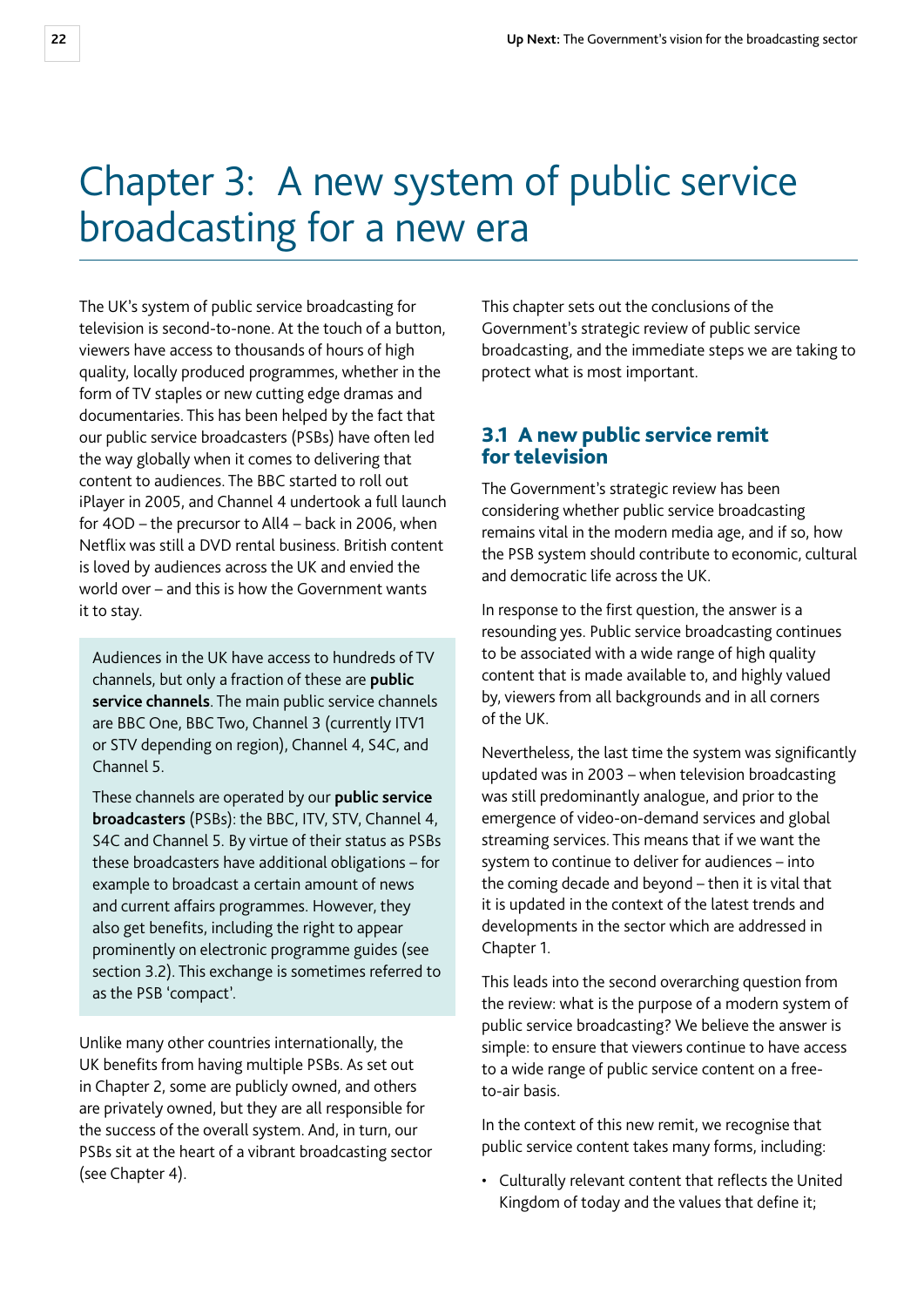- <span id="page-23-0"></span>• Economically important content produced by independent producers and across the UK; and
- Democratically impactful content such as trusted, impartial news and current affairs.

Given the answers to these questions, we will replace the outdated set of fourteen overlapping 'purposes' and 'objectives' that our public service broadcasters must contribute to with a new, shorter remit, focussed on the things that they are uniquely positioned to deliver, and would make us poorer as a nation – culturally, economically and democratically – if they were not provided. We will make it clearer that PSBs must contribute to this remit and will be accountable for the extent of their contributions.

In light of the changes in technology that we have witnessed since 2003, the Government will legislate to give our public service broadcasters greater flexibility in how they deliver their remits, while ensuring there are effective powers available should intervention be necessary. This will make it easier for them to make their content available on a wider range of free-to-air platforms.

In addition to ensuring more culturally relevant content that reflects the United Kingdom, and the values we share, forms a part of the new remit as described above, we will consult on embedding the importance of this distinctively British content directly into the existing quota system. Any legislative approach we take will allow for further consideration to ensure it is proportionate and achieves its aim of guaranteeing the continued production of content that could only have been made for British audiences.

We will be clear that this includes programmes that reflect the lives and concerns in different parts of the UK, from Bangor to Bognor and Dunmurry to Dunblane. And we will take action to support regional and minority language broadcasting in the UK (see Chapter 2).

The Government also continues to recognise that public service broadcasting needs to produce content that people want to watch and engage with – shows that are loved and admired not just at home, but around the world. As now, PSBs will have their own individual channel remits, which will help ensure that the current high standards of programme quality are maintained, and that they continue to produce a wide range of content for viewers to enjoy irrespective of their precise tastes and preferences.

### 3.2 Ensuring public service content is easy to find and watch

An important aspect of the UK's PSB system is ensuring that public service content is readily available to as wide an audience as possible and easy to find.

To enable this, broadcasting legislation incorporates a 'prominence' framework which makes valued public service content easy to find and watch. This is currently achieved for linear broadcasting through rules set out by Ofcom that affect the position (channel numbers) of designated channels when accessed via an electronic programme guide. The current legal framework guarantees that the first five channels the British public find when they switch on their TVs are operated by PSBs.

This framework not only provides important cultural and societal benefits, allowing viewers to easily discover their favourite programmes, but also provides important commercial and economic benefits for PSBs. PSB prominence plays a crucial role by boosting viewership and engagement, which is important to advertising revenue and brand value for PSBs. This ensures that they can continue to deliver high quality, original programming. It therefore forms a key part of the PSB compact referred to above.

There are also separate rules which require PSBs to 'offer' their channels to broadcast TV platforms, which are in turn required to 'carry' them. These rules collectively ensure that the Freeview platform and current satellite and cable services like Sky and Virgin have to make PSB channels available on their platforms.

However, the current regulatory framework for prominence, and the existing rules covering what must be offered and what must be carried, do not extend to the PSBs' on-demand services. Due to a range of factors discussed in Chapter 1, such as increased competition, PSBs are finding it increasingly difficult to secure their presence on global platforms, maintain their prominence on those platforms, and secure fair value for the services they provide.

Audiences increasingly watch content online, and in many cases bypass traditional distribution platforms altogether. These trends are likely to further accelerate, creating challenges to the long term sustainability of the PSB system in the UK. If PSBs are not given adequate prominence online, then our longstanding commitment to ensuring public service content is widely available and easy to find will also be at risk.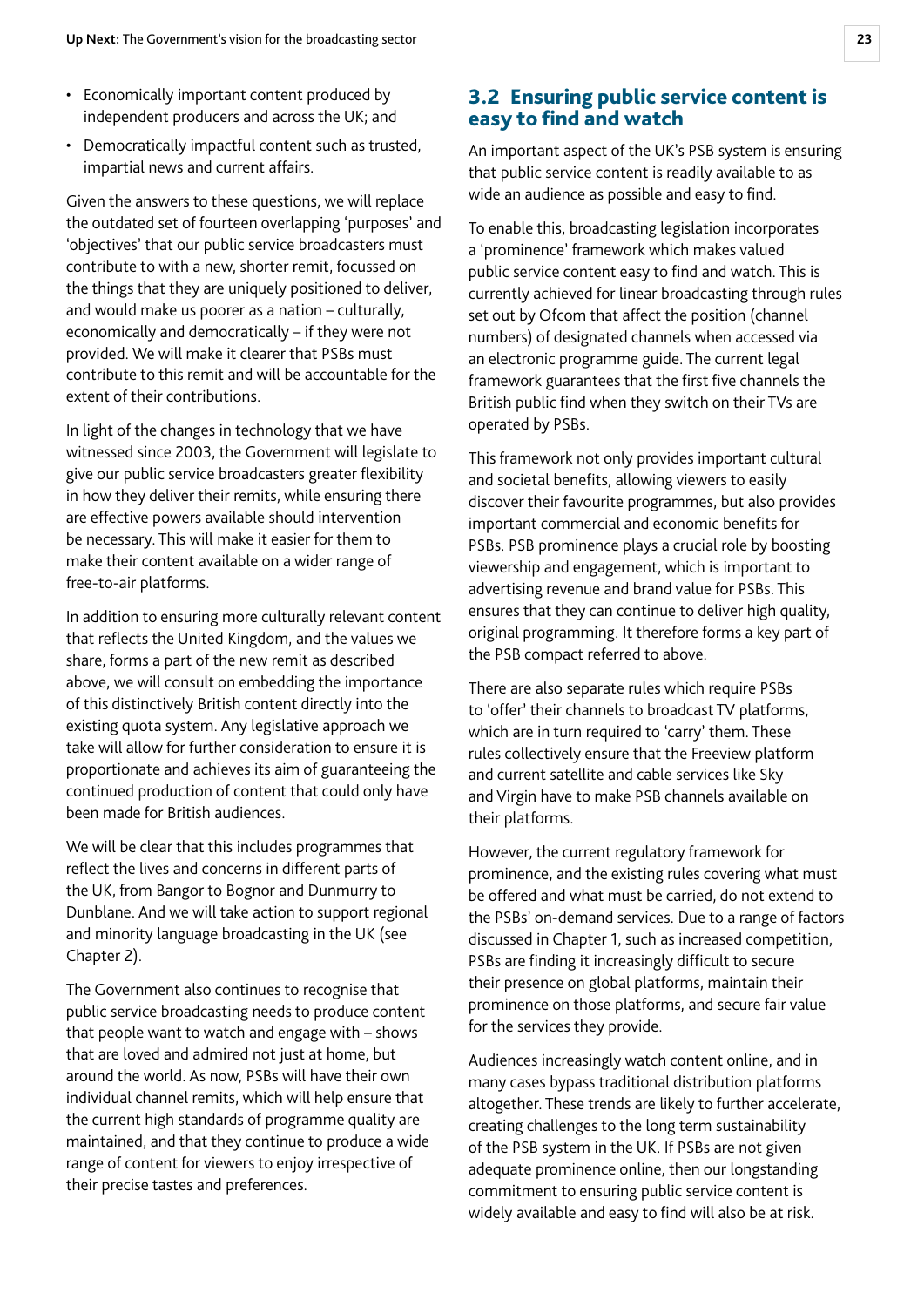<span id="page-24-0"></span>As the DCMS Select Committee made clear in their report *The Future of Public Service Broadcasting*, swift action is required to address this disparity between traditional TV platforms and new ones. Building on the recommendations made by Ofcom in 2019 and 2021, we will introduce a new prominence regime for on-demand television.<sup>47</sup> This will ensure public service content is both available and easy to find on designated TV platforms. This includes appropriate recognition for the unique relevance of the public service content produced by STV and S4C in particular areas of the UK.

We will achieve this by legislating for a new principlebased legislative framework, whereby the providers of designated TV platforms – those used by a significant number of UK viewers as a main way of watching television content on-demand – will be required to give appropriate prominence to PSBs' designated on-demand services. We expect TV platform providers which are in scope to include popular Smart TVs, pay TV operators, and global TV platform providers. This new regime is to be enforced by Ofcom, who will be required to develop and maintain guidance on the new framework.

Our new prominence regime for on-demand services will be proportionate and flexible, so it can adapt to the differences across the market and ongoing changes, without creating undue burdens and negatively impacting consumer choice and experiences. Ofcom will also be given the necessary new enforcement powers, including information gathering powers and the ability to impose financial penalties where appropriate in the event of non-compliance.

The regime will incorporate new rules to ensure availability of content on relevant TV platforms by requiring PSB providers to offer their designated on-demand services to platforms and requiring platforms to carry these PSB on-demand services. This will be underpinned by statutory objectives which include:

- ensuring that PSB on-demand services are available to view by as many members of their intended audiences as practicable;
- ensuring that PSB on-demand services are given appropriate prominence on relevant TV platforms; and

• ensuring that PSB on-demand services are made available on terms that are consistent with the sustainable delivery of PSB obligations, but which also do not place disproportionate restrictions on consumer choice or TV platforms' ability to innovate.

Ofcom will also be given a dispute resolution function, in line with the recommendations made in its *Small Screen: Big Debate* review. PSBs and platforms should always seek to pursue mutually beneficial commercial arrangements in the first instance, but if for whatever reason that is not possible then it is appropriate for the regulator to have the necessary powers to intervene in support of effective negotiations.

# 3.3 Events of national interest

As set out above, it is important that viewers have easy access to culturally relevant content. This includes certain sporting events of national interest, like the FIFA World Cup and the Wimbledon Tennis Finals. The Government believes that where possible these events should be shown on free-to-air television so that they can be enjoyed by as wide an audience as possible.

The **listed events regime** works by prohibiting the broadcast of exclusive rights of an event on the list without prior consent from Ofcom. The current list is divided into two categories (Group A and Group B) and where rights holders make an event available, full live coverage must be offered for purchase first to free-to-air channels for events in Group A. Group B events may have live coverage on subscription TV provided that secondary coverage or highlights are offered for purchase first to freeto-air broadcasters. However, no rights holder can be compelled to sell its rights, and no broadcaster can be compelled to acquire rights.

The Government recognises that the sale of broadcasting rights to subscription TV providers generates income for sports bodies, which enables them to invest in their sports at both the elite and grassroots level. The legal framework therefore needs to strike an appropriate balance between retaining free-to-air sports events for the public, while allowing rights holders to negotiate agreements in the best interests of their sport. We believe the current list of events achieves this. However, we are also of the view that more could be done to improve the diversity of the list, which is why

<sup>47</sup> Digital, Culture, Media and Sport Committee. *[The Future of Public Service Broadcasting](https://committees.parliament.uk/publications/5243/documents/52552/default/)*. 2021.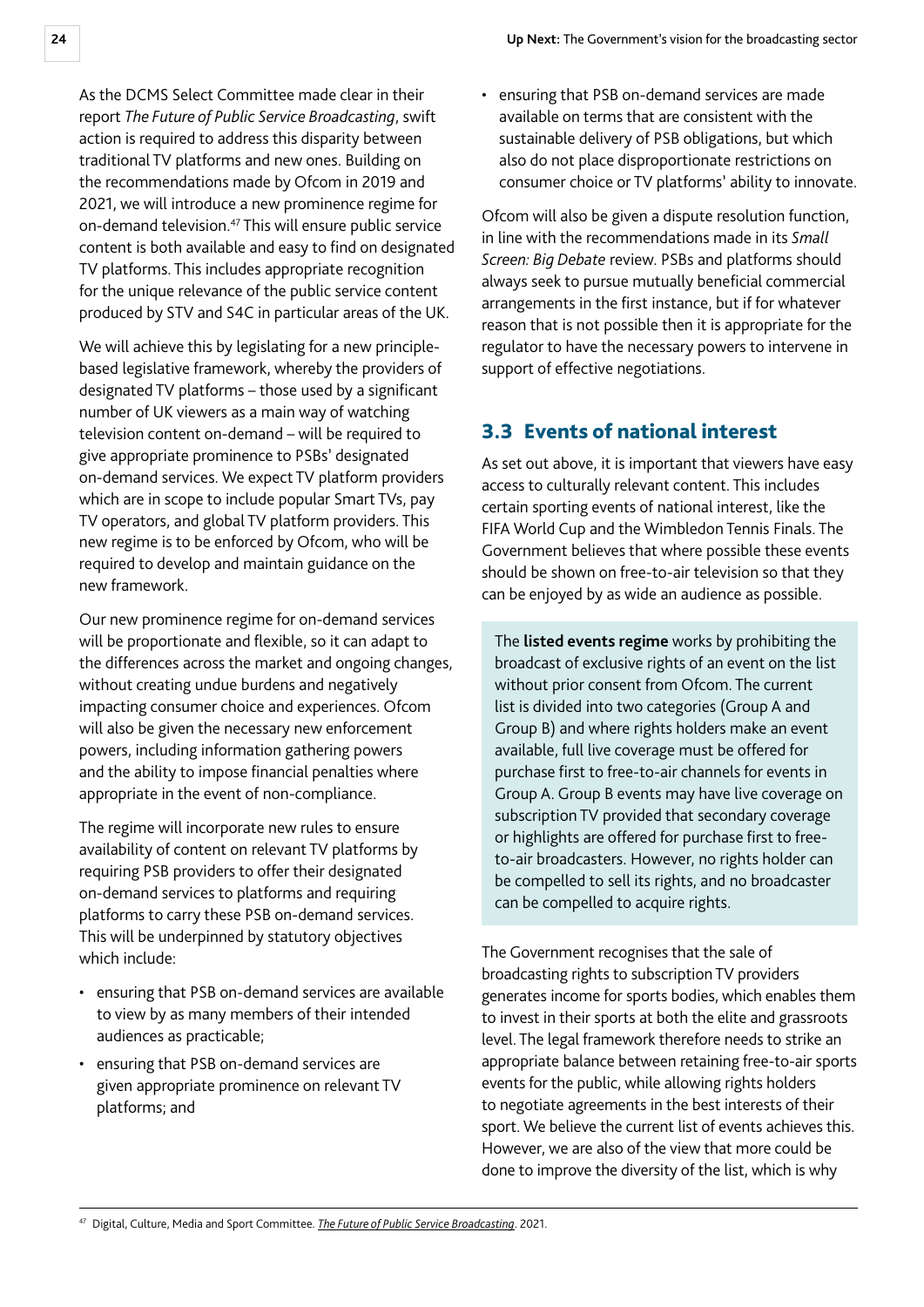<span id="page-25-0"></span>we added the Paralympics in 2020, and have recently added the FIFA Women's World Cup and the UEFA Women's European championships.

However, the current framework was devised in a different media landscape where competitors to freeto-air broadcasters were limited and UK-focussed. The consumption habits of viewers are changing rapidly and broadcasters are now required to compete for rights with global media platforms. As such we see a need for a small number of important reforms to modernise the current framework.

In recognition of the key role that our public service broadcasters play in distributing content which is both distinctively British and of interest to British audiences – and recognising that all current services that qualify for the listed events regime are operated by the PSBs – we will look at making qualification for the listed events regime a PSB-specific benefit.

The current legal framework was established in 1996 at a time when just 4% of UK households had access to the internet.<sup>48</sup> Consequently, although digital rights, including on-demand rights, have now become an important element in the sale of sports rights, they are not covered by the listed events regime. This raises questions about whether the objectives of the existing regime are still being met and whether they will continue to be met in the future. If for example the Olympic 100 metre final was broadcast live in the middle of the night on the BBC, but all streaming and catch-up rights were sold to a different broadcaster and kept behind a paywall, then a culturally relevant event might not be available to a wide audience on a free-to-air basis.

We want to ensure that as viewing habits change and technology evolves the regulatory framework remains fit for purpose. We will therefore undertake a review to look at whether the scope of the listed events regime should be extended to include digital rights.

## 3.4 Contestable funding

The UK is home to a thriving broadcasting industry, and the Government is determined to make sure it continues to go from strength to strength. To do so, it must ensure that all UK audiences have access to a broad range of high quality content which reflects the diversity of our nation. It must also provide

opportunities for our world-renowned production sector to innovate and grow even as technology and viewing habits change at an unprecedented pace.

To support these ambitions, the Government has been piloting contestable funding, a new way to directly support underserved public service content. Since 2019 the Young Audiences Content Fund and Audio Content Fund have received almost £48 million of public funding and supported 220 hours of children's television content and more than 700 hours of radio content to date.

The three-year pilot phase of the Contestable Fund concluded on 31 March 2022. We will conduct an evaluation of the pilot and will consider in detail the lessons in determining whether a contestable fund model would – in the longer term – provide additional value to the breadth and availability of high quality UK-produced public service content, which might better meet audience needs.

# 3.5 Channel 3 and 5 licensing

The size and plurality of public service broadcasting provision in the UK is one of the aspects that makes it unique. An important element of this is the Channel 3 and Channel 5 commercial licences, which set out the detailed obligations on individual licensees. The Channel 3 licences in England, Wales, Northern Ireland, the Channel Islands and the south of Scotland are held by ITV plc; and the licences for northern and central Scotland are held by STV plc. Channel 5 Ltd, controlled by Paramount Global (formerly ViacomCBS), provides the Channel 5 service.

These broadcasters play a specific and important role not only in the public service broadcasting system, but also in the wider broadcasting ecology. ITV employs more than 6000 people and spends more than £1 billion per year on content, the majority of which is on original UK content, including regional news.<sup>49</sup> Channel 5 was awarded 'Channel of the Year' at both the Broadcast Awards and Royal Television Society Programme awards in 2020<sup>50</sup> and its children's programming block, *Milkshake!*, reached 19.5 million viewers in 2019.51

Both the Channel 3 and Channel 5 licences are due to expire in 2024. As required by the Communications Act 2003, the Government is expecting to receive a

<sup>48</sup> DCMS. *The Review of the BBC's Charter*. 2003.

<sup>49</sup> ITV. *[2021 Annual Report and Accounts](https://www.itvplc.com/~/media/Files/I/ITV-PLC/documents/reports-and-results/annual-report-2021.pdf)*. 2022.

<sup>50</sup> Ganatra, Shilpa. *[Channel 5's drive for drama](https://rts.org.uk/article/channel-5-s-drive-drama)*. 2021.

<sup>51</sup> ViacomCBS and Channel 5. *[Written evidence submitted by ViacomCBS and Channel 5](https://committees.parliament.uk/writtenevidence/7536/html/)*. Digital, Culture, Media and Sport Committee. 2020.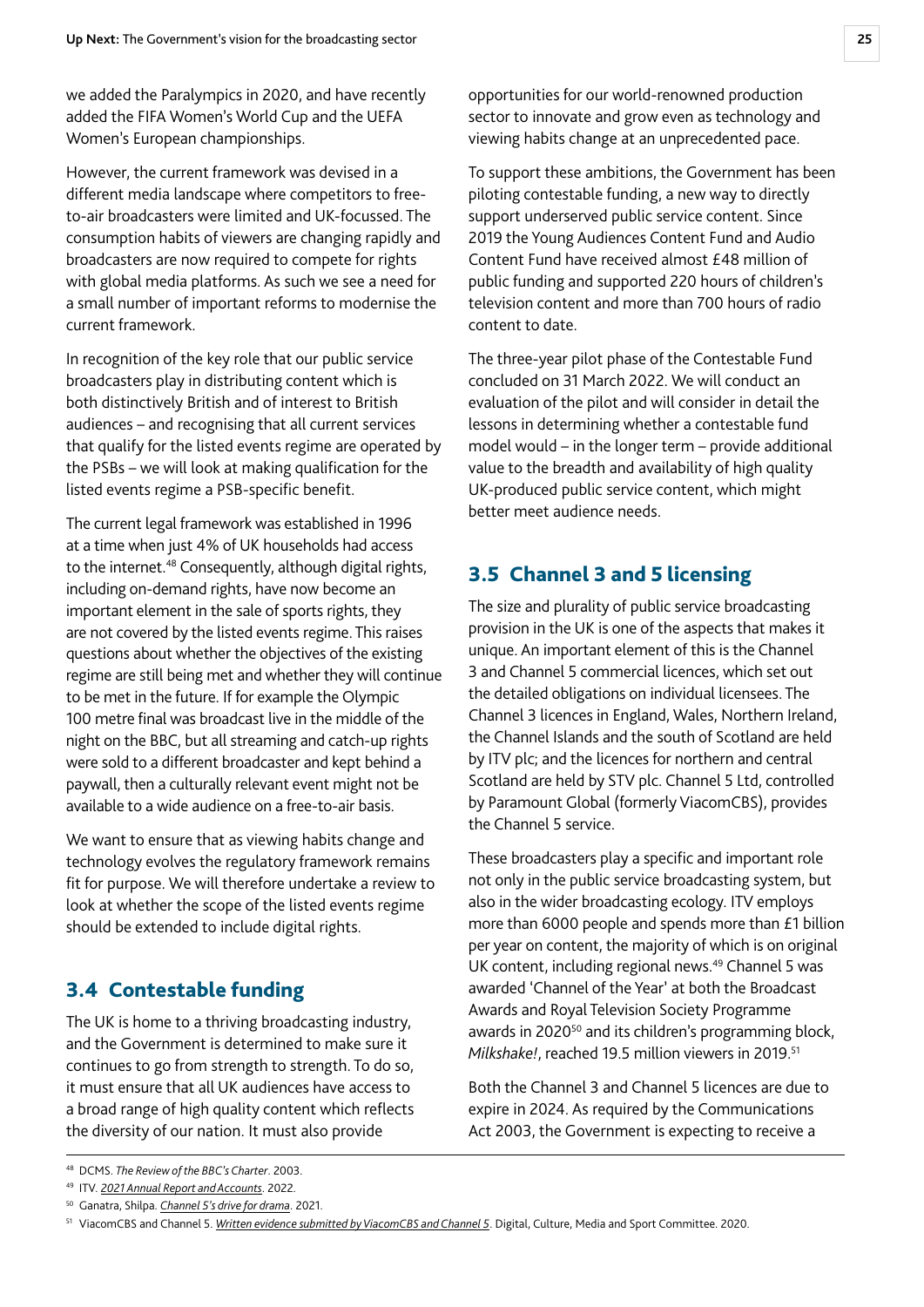<span id="page-26-0"></span>report from Ofcom in June 2022 in connection with the potential renewal of the Channel 3 and Channel 5 licences. We look forward to reviewing Ofcom's report later in the year.

#### 3.6 Opening up the system to new providers

**Commercial providers** such as Sky, Discovery and BT, whilst not being public service broadcasters themselves, still play a hugely valuable role in our broadcasting ecology. In particular they commission and produce a wide range of high quality content, including news, and invest in new technology and production facilities.

Sky operates the largest non-PSB TV news service – Sky News – which is available free-to-air, and has been named 'News Channel of the Year' at the Royal Television Society Awards for five years running.52 As of 2020, their Sky Arts channel is also available to watch without subscription on Freeview and Freesat. In 2019, Sky announced plans to double its investment in UK originated content by 2024, and is developing a new studio complex at Elstree which it estimates will add £3 billion to the creative economy during its first five years of operation.<sup>53</sup>

Discovery are significant investors in original UK content, particularly in genres such as natural history and factual – and that spend continues to rise as they compete in the global streaming market. BT Studios is used to create sports programming and is also available for UK independent production companies to hire. BT have also fronted a number of high profile public interest campaigns, such as its 'Draw The Line' campaign targeting online abuse and hatred.<sup>54</sup>

The Government recognises that a wide range of providers produce high quality, UK-originated programmes for television. This includes the public service broadcasters themselves. But it also includes a wide range of commercial broadcasters who produce hundreds of hours of public service-like content despite being under no obligation to do so – in particular UK-based original news, drama and arts programming.

In their recent recommendations to government, Ofcom recommended opening up the public service broadcasting system to new providers by putting in place a system for designating additional public service broadcasters. They suggested that this could boost innovation and help with sustainability.<sup>55</sup>

As set out above, the Government is taking forward a number of other changes to the UK's system of public service broadcasting, and is minded to let these bed in before considering further reforms. Nevertheless, we will continue to consider the case for future reforms as we work to update the PSB framework to ensure its long term sustainability.

# 3.7 Local TV

Since 2013, a total of 34 local television services have been launched across the UK, each serving a particular area with local news and local content.

The climate for local television since 2013 has been a challenging one in terms of services being able to develop local advertising. A number of the initial licence holders – including STV in 2018 – sold their interests as the sector consolidated operations and services in order to reduce costs. Ofcom has supported this process by agreeing to proposals to reduce the number of local production hours that stations were required to deliver while ensuring that all local television services continue to provide a core local news service. In addition, the licensees in Belfast, Brighton, London, Maidstone, Nottingham and Sheffield have been able to operate local services as single entities and continue to deliver bespoke local services with a strong ethos towards training, skills as well as to local journalism.

The launch of local television was initially supported by up to £40 million of BBC licence fee funding which covered the development of the local digital terrestrial TV (DTT) multiplex and support for news content. The scheme to provide local television news, run by the BBC, ended in 2020 and local television currently receives no public subsidy but continues to benefit from significantly reduced DTT transmission costs due to the commercial revenues generated by the spare DTT video streams as well from prominence on DTT and other TV platforms.

<sup>52</sup> Sky News. *[Sky News wins three RTS awards including News Channel of the Year](https://news.sky.com/story/sky-news-wins-three-rts-awards-including-news-channel-of-the-year-12549965)*. 2022.

<sup>53</sup> Sky. *[Written evidence submitted by Sky](https://committees.parliament.uk/writtenevidence/7342/html/)*. Digital, Culture, Media and Sport Committee. 2020.

<sup>54</sup> BT. *[Draw The Line: BT launches campaign to tackle online hate](https://www.bt.com/sport/features/draw-the-line-campaign-tackle-online-abuse)*. 2021.

<sup>55</sup> Ofcom. *[Recommendations to Government on the Future of Public Service Media](https://www.smallscreenbigdebate.co.uk/__data/assets/pdf_file/0023/221954/statement-future-of-public-service-media.pdf)*. 2021.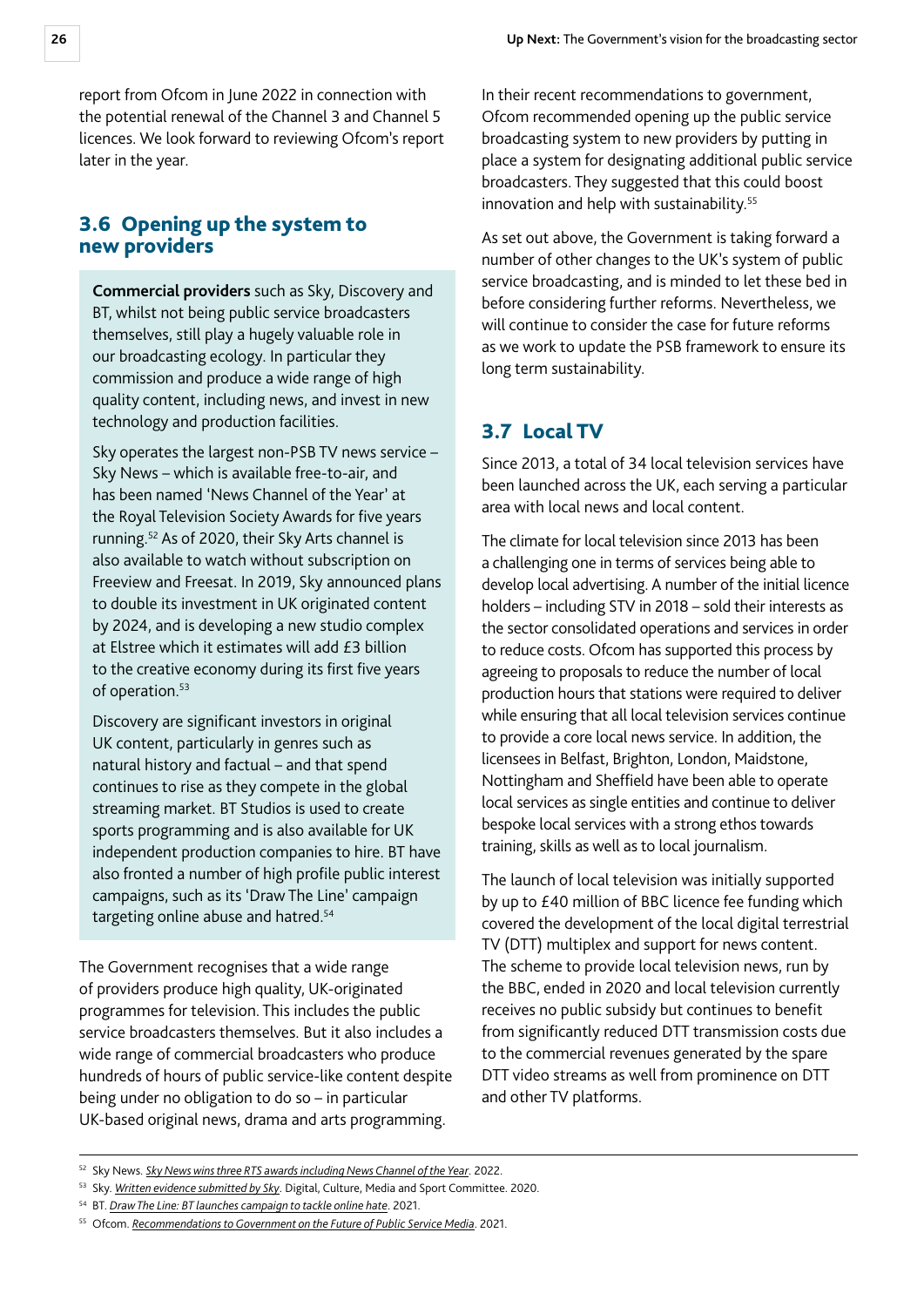<span id="page-27-0"></span>In September 2021, the Government announced changes to national DTT multiplex licensing legislation. The changes enable Ofcom to extend licences issued to the BBC, other PSBs and to other commercial operators until 2034 (subject to a new revocation power, which cannot take effect before the end of 2030).

In the light of this, the Government intends to make changes to the local TV licensing regime to enable the extension of the local TV multiplex licence until 2034 and subject to the same conditions (including revocation power) that apply to the national DTT multiplexes. We plan to consult by the end of 2022 on the detailed arrangements for the renewal of the local television multiplex licence and conditions for renewal. We will consult on options for the renewal or relicensing of individual local television services at the same time.

# 3.8 The benefits of collaboration

As described in more detail in Chapter 4, the UK's broadcasting sector is a rich and varied one, with many different actors. The Government believes that changes and consolidation in the sector pose strategic questions as to whether our public service broadcasters need to pursue more collaboration, either with each other or with external partners.

**Radioplayer** was established in 2010 as a way to offer simple and accessible listening to radio online. It is a not-for-profit venture between the BBC and commercial radio broadcasters (its current shareholders are the BBC, Global, Bauer Media and Radiocentre). Since 2014 it has licensed its technology to consortia of broadcasters in other territories and has partnership agreements with 14 other countries.

In recent years, Radioplayer has significantly expanded its activities using its backend technology to deliver broadcaster metadata to vehicles to power hybrid radio. This allows drivers to seamlessly switch between FM, DAB/DAB+ and streaming while providing a richer and more visual experience. Radioplayer has signed partnership agreements with VW Group and BMW Group, which together represent a third of all European car sales, and has produced a hybrid radio app (DAB, DAB+, FM, Internet) in Android Automotive which can be adapted by car companies for free or at cost.

There are plenty of examples of this collaboration happening already. For example, Freesat – a venture first established by the BBC and ITV in 2007 to create a free-to-view satellite platform to support TV switchover – recently merged with Freeview to create a shared platform for the BBC, ITV, Channel 4 and Channel 5. Similarly, Radioplayer, a not-forprofit venture between the BBC and commercial radio broadcasters, has licensed its technology to consortia of broadcasters in other territories and has partnership agreements with 14 other countries since 2014.<sup>56</sup> Channel 4 and Sky's partnership – particularly sharing sports rights – has helped create moments that bring the country together.

In the context of a fragmented but highly competitive broadcasting landscape, especially where broadcasters are no longer just competing with each other for viewership and revenues, but also with other types of content and global platforms, these strategic partnerships become even more important. We do not want to repeat the mistakes of the past – mistakes which, for example, led to the Competition Commission blocking Project Kangaroo (a video-ondemand joint venture between ITV, Channel 4 and BBC Worldwide) in 2009 after it was deemed too much of a threat to the UK's nascent streaming market. This allowed international competitors to steal a march on our domestic broadcasters and left them playing catch up.

In addition to supporting the sustainability of the sector, the Government believes that these partnerships also bring benefits to viewers – for example, being able to discover content more easily in one place, or providing the technology that allows broadcasters to help reach new and diverse audiences around the world. The BBC Charter contains a requirement for the BBC to work collaboratively with other organisations, particularly in the creative economy, and we will continue to look at how this behaviour can be encouraged throughout the wider PSB system. Collaboration can also help ensure that audiences continue to benefit from a plurality of voices and perspectives.

<sup>56</sup> *[Digital Radio and Audio Review](https://www.gov.uk/government/publications/digital-radio-and-audio-review)*. 2021.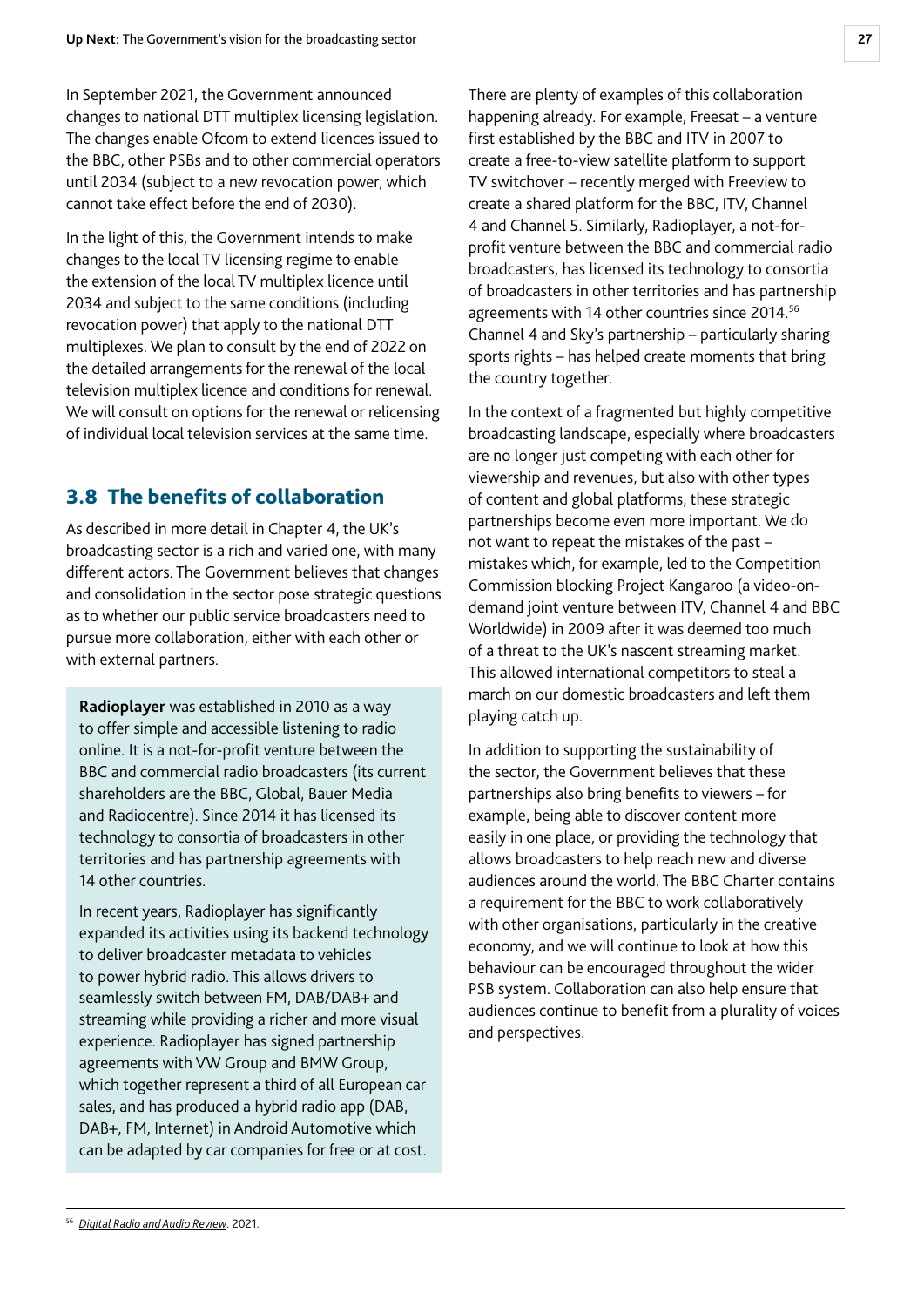# <span id="page-28-0"></span>Chapter 4: A vibrant broadcasting ecology

The contribution of the creative industries to the UK economy increased significantly in the last decade – nearly 50% between 2010 and 2019.57 The number of the people they employ has grown by more than a third since 2011.<sup>58</sup>

This thriving and diverse ecosystem has built a virtuous circle. It makes the UK a very attractive place in which to invest and allows UK creatives to produce high quality, original content that audiences love. We want to see these trends continue, and our internationally renowned broadcasting sector – which forms a key pillar of the creative economy – go from strength to strength.

This chapter sets out the steps we are taking both to protect that virtuous circle, and to help the sector respond to the challenges and opportunities it faces.

#### 4.1 Championing our production sector

Thanks to the Government's action and intervention, TV production is booming across all parts of our union. As set out in Chapter 1, this success has been fuelled both by traditional investment from our domestic broadcasters and by the UK's success in attracting international investment.

Total TV production revenues more than doubled between 2004 and 2020, with more than £1 billion of annual revenues coming from inward investment from outside the UK.<sup>59</sup> Even when faced with the challenges of COVID-19, the industry reached near record levels of spend – the combined spend by film and high end television production during 2021 reached £5.64 billion, the highest ever reported and £1.27 billion higher than for the pre-pandemic year 2019.60

Of course, it was not just industry or broadcasters alone who have achieved this, with Government intervention during the pandemic ensuring the safe continuation of production. Over 1,100 productions have signed up to the Government's Film and TV Restart Scheme so far and over £2.9 billion of production spend would not have been possible without the scheme, which has supported more than 95,000 jobs. PACT, the industry group representing film and television producers recognised this when they said that, "...the Government's Film & TV Production Restart Scheme provided the critical business support for the sector, enabling them to start or restart their productions, keeping people in jobs and getting new content on UK screens".61

This is a truly globally leading sector and its success is felt in all four corners of the nation, be that Line of Duty in Northern Ireland, Poldark in Cornwall, Peaky Blinders in Yorkshire, Outlander in Scotland, or Brassic in Wales – this Government will safeguard and build on that success. Recognising that at the highest end, the gap between TV and film production requirements has fallen away, the Government is also determined to help the broadcast and wider screen production sector, including film, thrive together, including introducing measures which enable film production companies to switch between Film Tax Relief and High-end TV Tax Relief during production.<sup>62</sup>

<sup>57</sup> On a GVA basis: DCMS. *[DCMS Economic Estimates 2019 \(provisional\): Gross Value Added](https://www.gov.uk/government/statistics/dcms-economic-estimates-2019-gross-value-added/dcms-economic-estimates-2019-provisional-gross-value-added)*. 2021.

<sup>58</sup> DCMS. *[DCMS Sector National Economic Estimates: 2011 to 2020.](https://www.gov.uk/government/statistics/dcms-sector-national-economic-estimates-2011-to-2020)* 2021.

<sup>59</sup> Oliver & Ohlbaum for Pact. *[UK Television Production Survey: Financial Census 2021](https://www.pact.co.uk/static/84d7f99f-a9fb-403d-a467ff1a7ea85ec4/Oliver-and-Ohlbaum-Pact-Census-2021-FINAL.pdf)*. 2021.

<sup>60</sup> BFI. *[Official 2021 BFI statistics reveal a record £5.64 billion film and high-end TV production spend in the UK](https://www.bfi.org.uk/news/official-2021-bfi-statistics)*. 2022.

<sup>&</sup>lt;sup>61</sup> Quoted in BFI. Peaky Blinders, Midsomer Murders for television; feature films Mothering Sunday, Benediction and a Christmas Number One in £1.9 bn Production *[Recovery Thanks to Restart Scheme.](https://core-cms.bfi.org.uk/media/11552/download)* 2021.

<sup>62</sup> HMRC. *[Switch between Film Tax Relief and High-End TV Relief during production](https://www.gov.uk/government/publications/switch-between-film-tax-relief-and-high-end-tv-relief-during-production)*. 2021.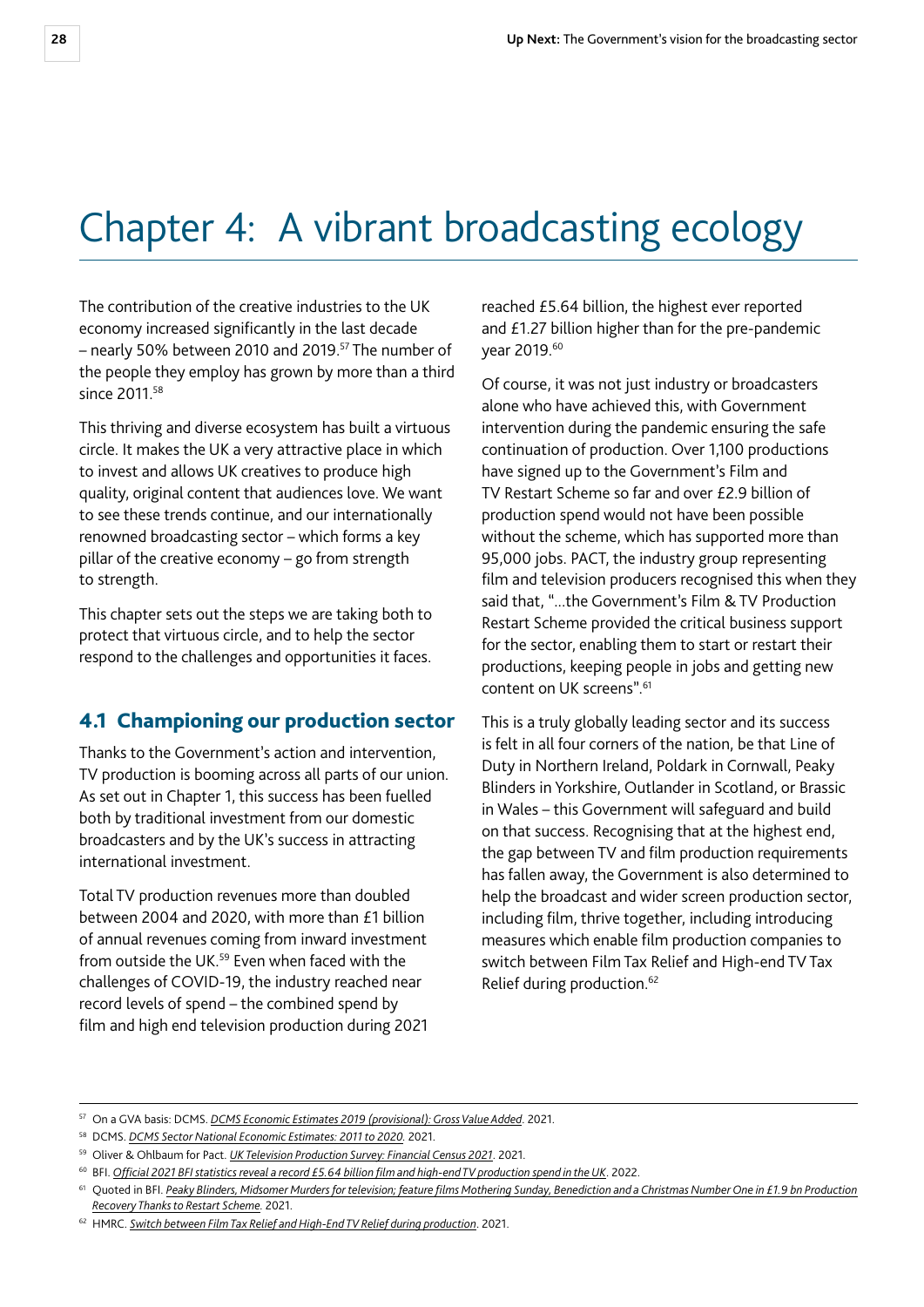<span id="page-29-0"></span>Beyond TV, UK audio production continues to diversify away from radio as demand for podcast content continues to grow. Around 10 million adults listen to podcasts weekly and UK podcast advertising revenue is expected to double to £75 million per year by 2024.<sup>63</sup>

As discussed in Chapter 1, the UK's independent television production sector has grown rapidly in the last decade, with revenues increasing over 50% between 2010 and 2019.<sup>64</sup> Now, in shaping the future landscape of UK broadcasting, we will ensure the UK remains a thriving production hub for both domestic and international content producers. This means protecting the UK's 'terms of trade' regime, while simultaneously updating it to reflect changes in technology and the way viewers are watching content from our PSBs. We will also consider whether there is a need to extend aspects of this regime to radio and audio producers that produce programming for the BBC.

At the same time we want to ensure that the benefits of the terms of trade regime, and the quota for independent production which operates alongside it, accrue to SMEs who will benefit most from these interventions. The sector's impressive growth has facilitated the emergence of so-called 'super indies' which – whilst still classed as independent – are often larger than the broadcasters they work with. We therefore plan to initiate a review looking at whether to introduce a revenue cap for 'qualifying independent' producer status, to ensure that that status remains an effective lever in promoting the growth of the sector.

We also recognise that the UK's success in attracting inward investment is based on the unique interplay of those attributes which make us the number one global destination for production: a stable and generous tax relief system; a skilled workforce; strong and growing physical infrastructure; supportive institutions and wider screen ecosystem, and the creativity and dynamism of UK citizens.

As the Chancellor has previously noted, the Government will continue to support our highly skilled and innovative creative industries through creative sector tax reliefs.<sup>65</sup> Recent research has demonstrated their phenomenal impact, for example every £1 of High-end TV Tax Relief delivers returns of

 $£6.44<sup>66</sup>$  At the same time, production supported by that tax relief increased from £1.2 billion in 2017 to £4.1 billion in 2021.67

In addition, recognising that all this investment, particularly for larger productions, requires suitable infrastructure, the Government stepped in to fund the British Film Commission an extra £1.6 million a year from 2020/21 to 2022/23 to facilitate the development of more sound stages UK-wide. This investment has already played a significant role in meeting the huge demand for screen infrastructure, supporting productions of all sizes.

TV is a global marketplace and we both want to attract inward investment and want to help UK content to find the widest possible international audiences. We know other nations are doing the same, and looking to the UK with envy, so we must act to ensure our reforms support what works and protect the UK's status as a leading destination for TV and film production.

These measures, as well as others set out in this document, form part of our vision for the creative industries. The Creative Industries Sector Vision, due to be published in summer 2022, will set out a long term strategy for the sector and deliver on the Government's levelling up, Global Britain and net zero objectives. This strategy will be developed as a partnership between government and industry.

### 4.2 Supporting the UK's commercial radio sector

Radio broadcasting has been a part of the UK media landscape for more than 100 years and remains a cornerstone of public broadcasting. In recent years – and never more so than during the pandemic – the BBC, the commercial radio sector (which will be 50 years old next year) and community radio have all shown radio's extraordinary resilience and value to the nation, be this keeping people up to date with the impacts of COVID-19 within their community, being a free-to-air source for entertainment and discovery, or simply in providing companionship.

The Government wants to support and strengthen UK radio. We will continue to encourage and foster cooperation between the BBC, commercial radio and

<sup>63</sup> *[Digital Radio and Audio Review](https://www.gov.uk/government/publications/digital-radio-and-audio-review)*. 2021.

<sup>64</sup> Oliver & Ohlbaum for Pact. *[UK Television Production Survey: Financial Census 2020](https://www.pact.co.uk/static/7aa7c919-aa4f-455c-a13df5d3375740a9/Oliver-and-Ohlbaum-Pact-Census-2020-FINAL.pdf)*. 2020.

<sup>65</sup> Olsberg•SPI with Nordicity for the BFI. *[Screen Business](https://core-cms.bfi.org.uk/media/15417/download)*. 2021.

<sup>66</sup> Olsberg•SPI with Nordicity for the BFI. *[Screen Business](https://core-cms.bfi.org.uk/media/15417/download)*. 2021.

<sup>67</sup> BFI. *[Official 2021 BFI statistics reveal a record £5.64 billion film and high-end TV production spend in the UK](https://www.bfi.org.uk/news/official-2021-bfi-statistics)*. 2022.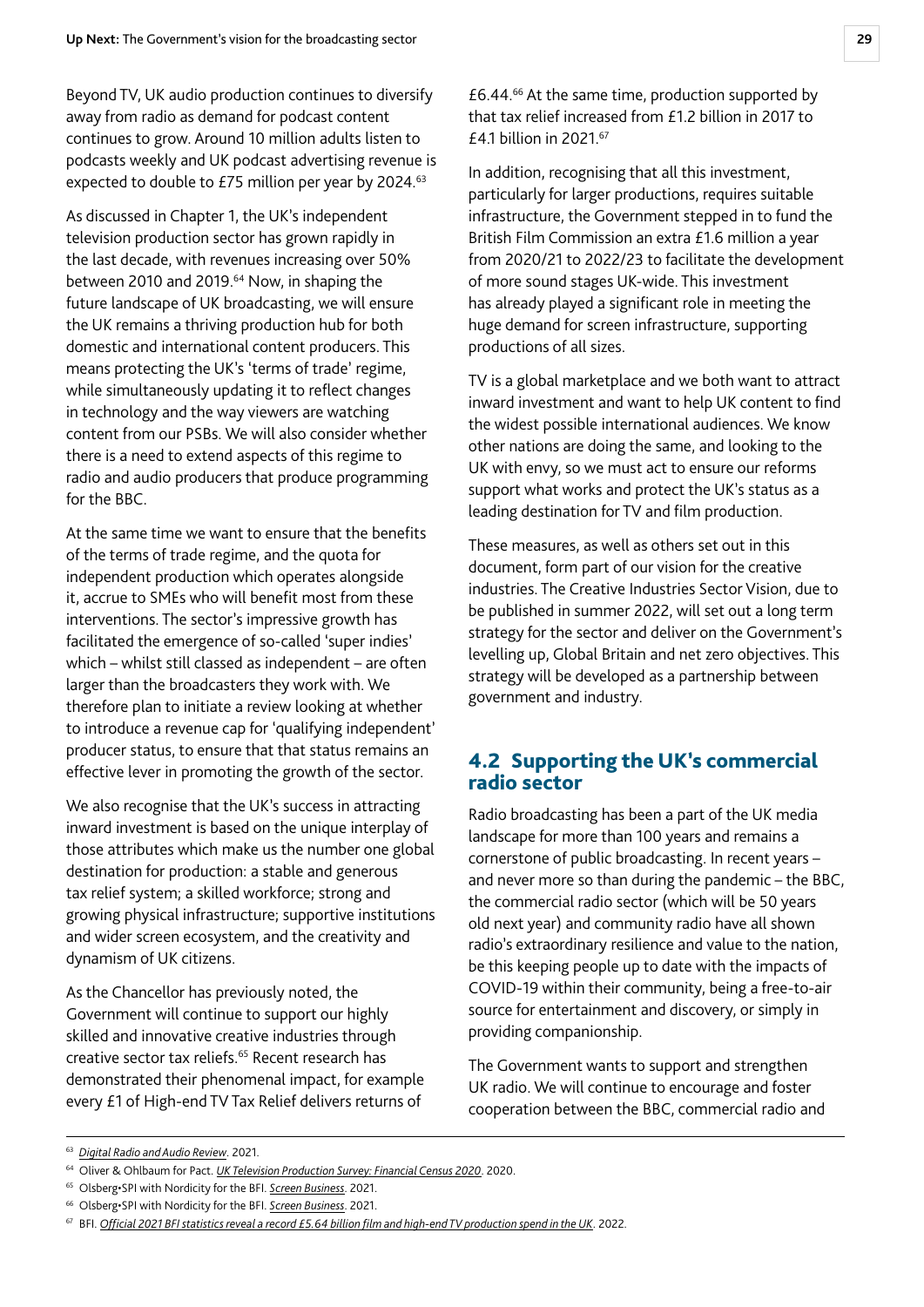<span id="page-30-0"></span>community radio – as most recently demonstrated through the Digital Radio and Audio Review.<sup>68</sup> The Government strongly welcomes the recent announcement by the BBC and commercial radio of new investment in, and continued support for, Radioplayer to help secure radio's place across a range of digital platforms as more radio and audio listening goes online.

The current rules for licensing commercial radio were developed as part of the 1990 and 1996 Broadcasting Acts in order to open up the airwaves for more choice to FM and to support the development of digital radio services. But while commercial radio is among the most trusted parts of UK media, it is coincidentally the most regulated sector, a legacy of restrictive localness requirements on analogue licensed services introduced nearly two decades ago.

With digital now accounting for 64.4% of UK radio listening<sup>69</sup> and with new challenges from online audio providers that operate with no regulation, we remain of the view that the regulatory structure for commercial radio needs bringing up to date. We want to ensure that commercial radio is able to operate under a more flexible regulatory framework that is fit for the modern age. We will therefore – as soon as parliamentary time allows – introduce measures to remove outdated character of service requirements such as music formats and reform the current rules on where local radio programmes are produced, while at the same time strengthening requirements for its vital local news and local information services, including measures which allow for the protection of local news on digital platforms.

The Government consulted on a package of measures to deregulate commercial radio in 2017. Since then the Digital Radio and Audio Review, which was published in October 2021, has assessed the potential impact of the rapid changes in technology and listener behaviour on future radio listening, reaching a clear conclusion that a greater focus is needed on investment in radio and audio content and in how this reaches listeners. The Government remains committed to legislating to give effect to the conclusions of the 2017 consultation on radio deregulation $70$  when parliamentary time allows. This will include allowing Ofcom to be able to license some overseas radio services for the first time – specifically those based in the Republic of Ireland – and for the DCMS Secretary of State to add other countries to the list of services that Ofcom can license.

The Government also agrees with the main conclusion of the Digital Radio and Audio Review that a switch off of FM services should not take place until at least 2030. However, there is a need to update the legislation to help encourage the ongoing transition towards digital radio. We therefore plan to:

- give Ofcom powers to extend FM licences in the event of confirmation of a switchover date to ensure that FM services can continue, if required, right up to any transfer date;
- ensure that the three independent national radio services (Classic FM, TalkSport and Absolute Radio) are able to access guaranteed capacity on the D1 national DAB multiplex should they decide at some point before a future switchover to cease broadcasting on AM or FM and hand back their analogue licences to Ofcom; and
- remove onerous requirements for local multiplex operators to have to seek Ofcom consent when station lineups change.

# 4.3 Strengthening community radio

Community radio stations typically cover a small geographical area and are run on a not-for-profit basis. They can cater for whole communities or for different areas of interest – such as a particular ethnic group, age group or interest group. There are stations which cater for urban or experimental music, while others are aimed at younger people, religious communities or the Armed Forces and their families.

Community radio has grown since its formal establishment in 2005 and has become a vibrant and increasingly mature part of the UK's radio sector. There are now more than 300 community radio stations on air all across the UK and new digital services are planned as part of the successful development of small-scale DAB, something strongly championed by the Government.

This growth is in part thanks to the Government's sustained support through the Community Radio Fund. Administered by Ofcom, the fund provides grants to support the development of community radio stations.

<sup>69</sup> RAJAR. *[RAJAR data release: Quarter 4, 2021](https://www.rajar.co.uk/docs/2021_12/RAJAR%20Q4%202021%20-%20Chart%202%20-%20All%20Digital%20Listening%20-%20Clean.pdf)*. 2021.

<sup>68</sup> *[Digital Radio and Audio Review](https://www.gov.uk/government/publications/digital-radio-and-audio-review)*. 2021.

<sup>70</sup> DCMS. *[Commercial radio deregulation consultation: Government response](https://www.gov.uk/government/consultations/commercial-radio-deregulation-consultation)*. 2017.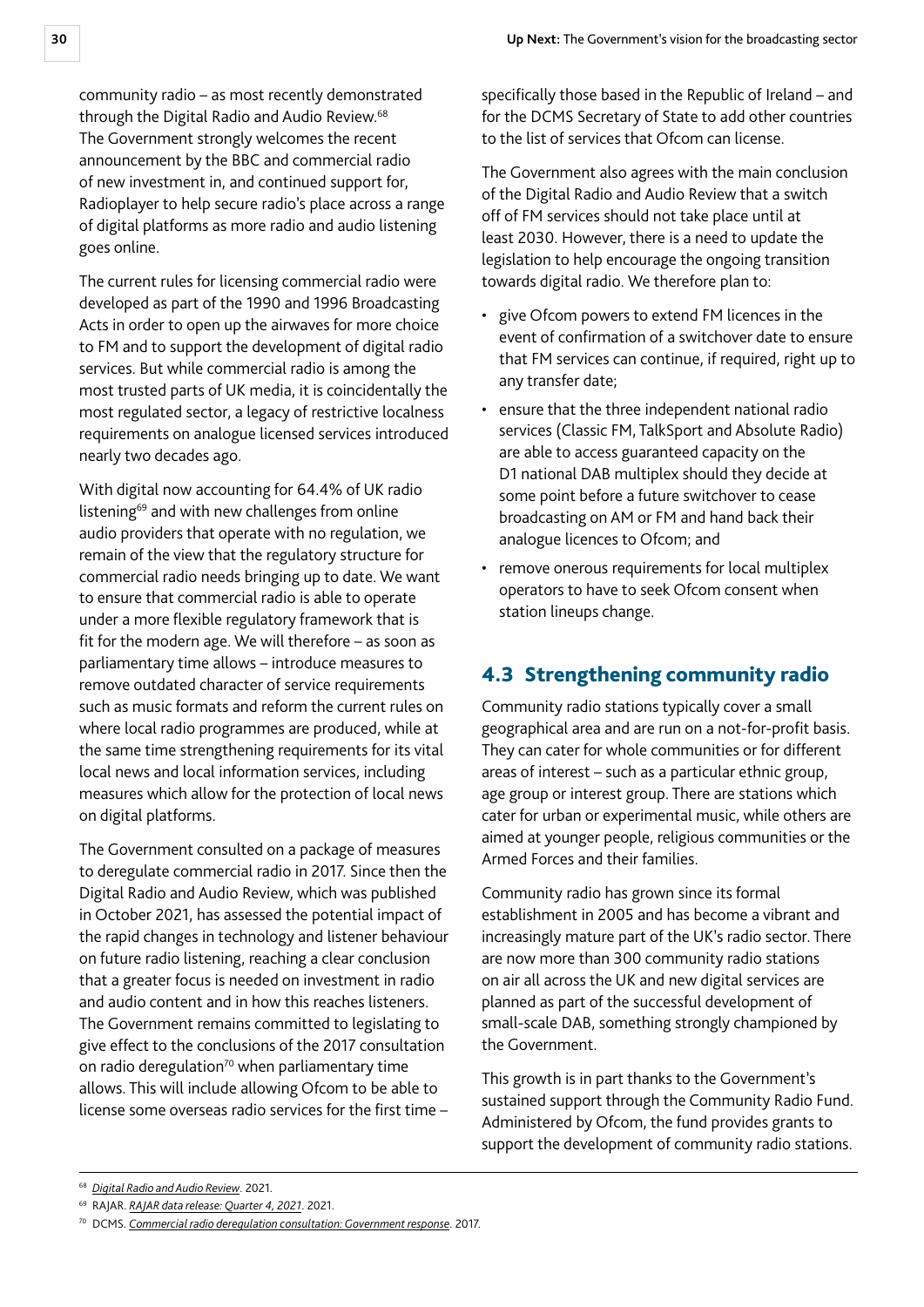<span id="page-31-0"></span>The fund received targeted uplifts of £200,000 in both 2020/21 and 2021/22, enabling Ofcom to allocate more funding to more stations than ever before.

However, licences for the first community stations launched in 2005 are due to expire in 2025.<sup>71</sup> We want to make sure that community radio has the right structure to ensure that existing stations can continue to develop their services and that new community radio stations can be developed on digital radio.

While we want to maintain community radio's model of delivery through community based, not-for-profit companies or charities, we want to look again at the restrictions on advertising revenue that prevent some community radio stations from fully monetising their content. We also want to ensure that there is a much wider availability of community radio services, such as through Ofcom's digital licensing process, as part of the Government's broader levelling up agenda.

We therefore plan to consult in early 2023 on new proposals to champion the community radio sector and, where necessary, will bring forward changes to licensing requirements through amendments to the Community Radio Order 2004.

### 4.4 Improving access and representation in the sector

Broadcasters and the wider media have an important responsibility to reflect 21st century life in the UK. It is important that the broadcasting industry – both on- and off-screen – is representative of the country in which we live and offers opportunities for people from all backgrounds to contribute and achieve. A more diverse workforce can also directly benefit broadcasters, helping them to find new audiences and create more authentic and informed content.72

Although the Government recognises the editorial and operational independence of the broadcasting sector, we do want to ensure that we see progress in representation and inclusion across the sector. UK broadcasting – as well as the wider creative industries – should represent the whole of the UK population. Evidence suggests there are multiple hidden barriers,

particularly for under-represented groups and those from working class backgrounds, to entry and progression in these sectors. Research by the Creative Industries Policy and Evidence Centre into social mobility in the creative economy found that "those from a privileged background are twice as likely to be employed in the Creative Industries than their working class counterparts".73 Furthermore, COVID-19 has worsened this divide, with the proportion of workforces from working class backgrounds dropping up to four percentage points in 'Film, TV, Video and Photography' by September 2020, compared to 2019.<sup>74</sup>

Under the Communications Act 2003, Ofcom has a duty to promote equality of opportunity in relation to employment in the broadcasting sector (for both TV and radio) and has powers to ask broadcasters to provide information about their diversity policies and the make-up of their workforce. Although Ofcom's five year review of diversity in broadcasting (published in September 2021) demonstrated a general trend towards a more representative industry, there is a lot of room for improvement, particularly in terms of the proportion of TV employees who are disabled, which is projected to fall over the next five years, as well as poor levels of representation of ethnic minority groups at senior levels.75 Ofcom also found that greater progress was particularly needed in the retention and development of diverse talent in the sector.

The issues raised by Ofcom's five year review of diversity and equal opportunities in UK broadcasting were also considered by the recent Digital Radio and Audio Review. There have been clear moves by the BBC and commercial radio broadcasters to boost diversity both across their on-air and online services and within their wider organisations, through changes in recruitment and their approach to training and skills. However, research carried out for the Digital Radio and Audio Review highlighted the need and opportunity for radio to ensure that it continues to speak to communities across the UK.<sup>76,77</sup> For this reason the Government will work with radio broadcasters to identify opportunities to expand radio and audio services for underserved communities – building on the existing provision offered by commercial and community radio stations.

 $71$  Community radio stations that operate on FM or AM are licensed for five years and the legislation allows for three further renewals (20 years in total).

- <sup>72</sup> Ofcom. *[Diversity and equal opportunities in television 2018](https://www.ofcom.org.uk/__data/assets/pdf_file/0021/121683/diversity-in-TV-2018-report.PDF)*. 2018.
- <sup>73</sup> Creative Industries Policy and Evidence Centre. *[Social Mobility in the Creative Economy](https://www.pec.ac.uk/research-reports/social-mobility-in-the-creative-economy-rebuilding-and-levelling-up)*. 2021.
- <sup>74</sup> Creative Industries Policy and Evidence Centre. *[Social Mobility in the Creative Economy](https://www.pec.ac.uk/research-reports/social-mobility-in-the-creative-economy-rebuilding-and-levelling-up)*. 2021.

<sup>75</sup> Ofcom. *[Five-year review: Diversity and equal opportunities in UK broadcasting.](https://www.ofcom.org.uk/__data/assets/pdf_file/0029/225992/dib-five-years-2021.pdf)* 2021.

<sup>76</sup> Dynata. *[Ethnic Minorities Radio Listening Project](https://getdigitalradio.com/wp-content/uploads/2021/10/Dynata-Ethnic-minorities-radio-listening-project-March-2021.pdf)*. 2021.

<sup>77</sup> Ethnic Opinions. *[Ethnic minority audience perceptions and consumption of radio and alternatives](https://getdigitalradio.com/wp-content/uploads/2021/10/Ethnic-Opinions-Ethnic-minorities-audience-perceptions-and-consumption-of-radio-and-alternatives-April-2021.pdf).* 2021.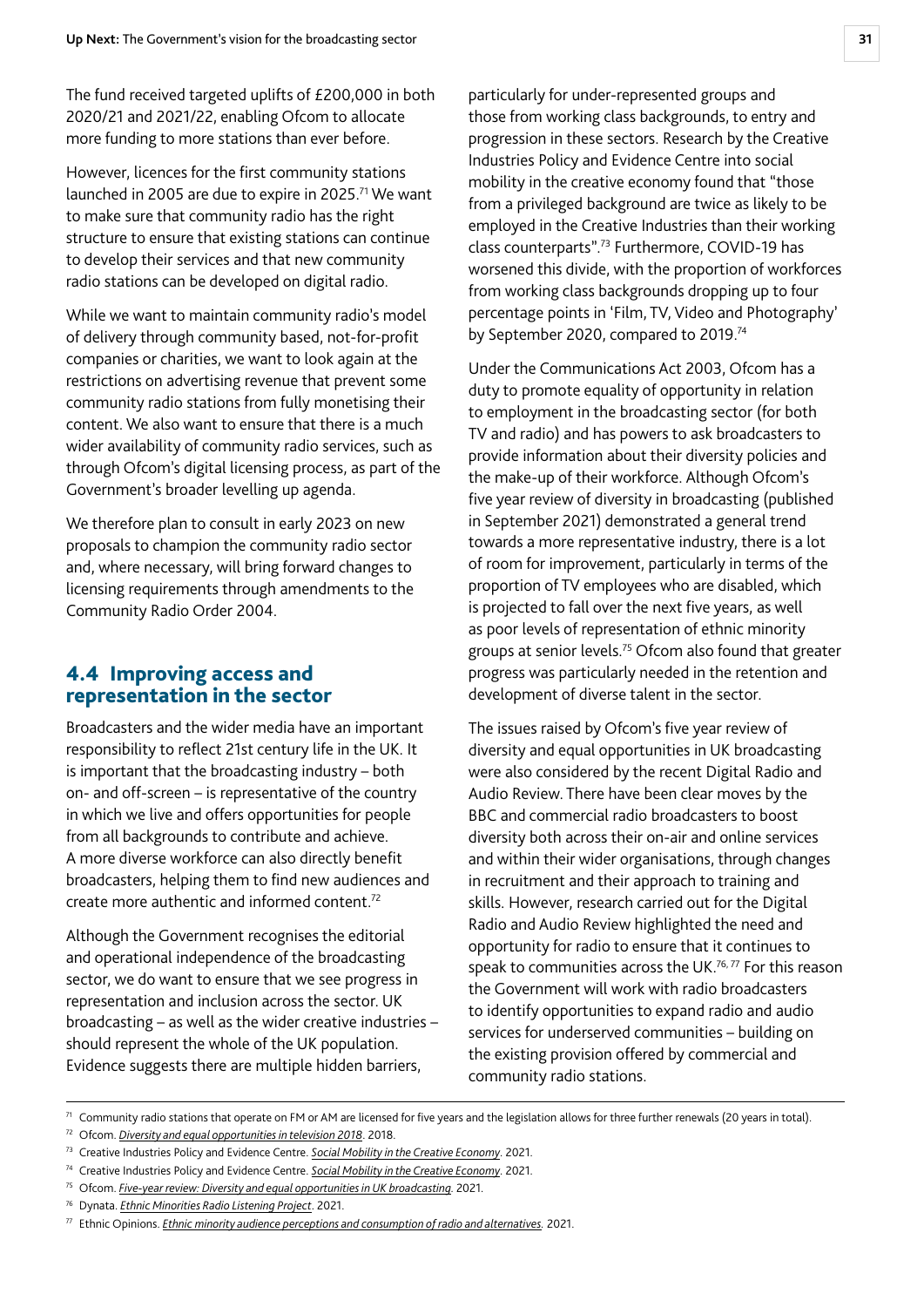<span id="page-32-0"></span>Changes to the global market and the rise of video-on-demand services, as well as the impacts of the pandemic, continue to reshape the sector as we know it. We are keen to see on-demand services become a greater part of the conversation on diversity, and to see more collaboration across industry to find innovative and effective ways to reduce barriers to entry and progression and improve representation.

We also welcome the work being done by a number of our public service broadcasters and other industry participants who have also launched their own diversity and inclusion strategies and initiatives. The Government calls on UK broadcasters to do everything they can to address critical areas of under-representation in their organisations and the wider sector, particularly around accessibility for those from working class backgrounds, and to demonstrate a greater commitment to diversity of opinion amongst staff, rather than group-think. In doing so the ambition should be for real change and not just warm words.

### 4.5 Protecting free speech

A free media is one of the cornerstones of our democracy. The Government recognises the vital role the media, including our television and radio broadcasters, play in holding people to account and shining a light on the issues which matter most. The central importance of having access to trusted and impartial news in particular has been underscored during the recent invasion of Ukraine, which has seen journalists, working for the BBC, ITN, Sky and other news outlets, risking their lives to bring us unbiased and accurate news from a live war zone.

In support of these principles, we rightly have a robust system of communications regulation led independently by Ofcom. In relation to broadcasting it remains entirely appropriate that Ofcom continues to have responsibility for maintaining the Broadcasting Code as it regulates issues such as fairness, as well as due accuracy and impartiality. A code which wholly reflects broadcasters' right to freedom of expression and audiences' right to receive information and ideas.

In this regard it is also important that UK broadcasting law reflects the UK's freedoms and traditions. Following the implementation of the Audiovisual Media Services Directive, UK legislation currently references the Charter of Fundamental Rights of the European Union in a way that we are concerned may have a chilling effect on free speech. As part of the Government's

broader efforts to amend or remove outdated 'retained EU law' – legacy EU law kept on the statute book after Brexit – we intend to replace the EU definition in the Communications Act 2003 with a UK specific measure over the coming months.

We are also concerned about the implications for media freedom from actions by major tech platforms. UK news publishers – whether on television, radio or in print – have a strong history of championing media freedom and for reporting and commenting fearlessly on events. Television and radio services are directly regulated by Ofcom whilst there is a system of independent self-regulation for the press. However, there is a potential tension between these regulatory frameworks and separate decision-making by online platforms, on whom news publishers are increasingly reliant for distribution of their content. For example, in 2021, YouTube temporarily closed the service of TalkRadio because of content which had already been broadcast on national radio and was therefore subject to direct regulation by Ofcom. The Government is clear that news publishers' content, and wider journalistic material, should be given greater protection online. We have therefore included provisions in the Online Safety Bill to exempt news publishers' content from the safety duties in the online safety legislation and ensure that relevant platforms put in place safeguards for journalistic content shared on their services.

# 4.6 Levelling up

In February this year, the Government set out an ambitious plan for a complete 'system change' of how government works that will be implemented to level up the UK. At the heart of this new way of making and implementing policy will be 12 bold, national missions. These missions, which will form the heart of our agenda for the 2020s, will be cross-Government, cross-society efforts. The first mission, for instance, will see pay, employment, and productivity grow everywhere, and the disparities between the top and worst performing areas narrow.

Broadcasters and the wider media have significant potential to contribute to levelling up. They can do this by reinvigorating local economies post-pandemic to drive regional growth, and strengthening a sense of identity and connection with local communities, by allowing people to see themselves and their way of life reflected on screen.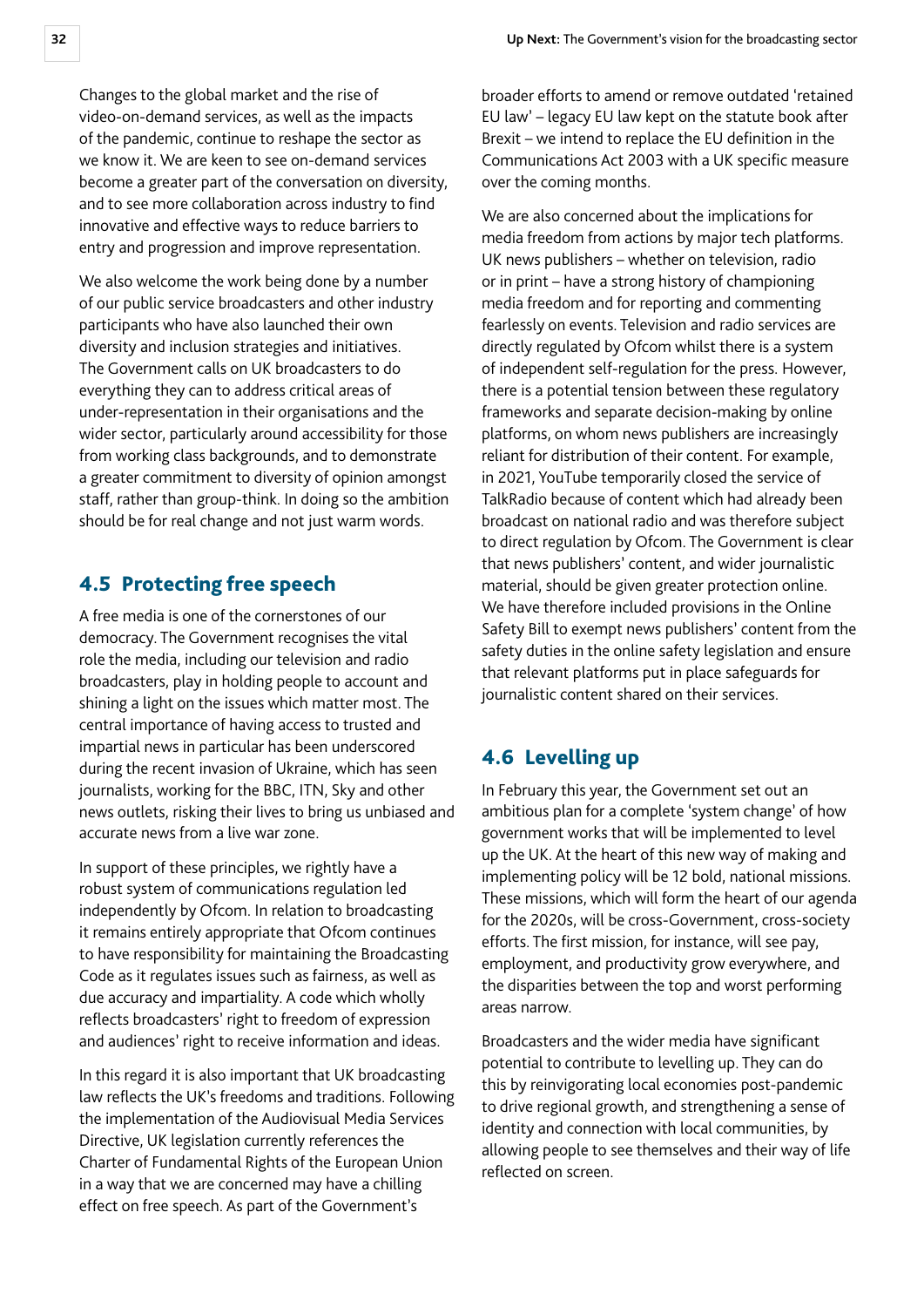<span id="page-33-0"></span>Rebalancing spend and activity across the country, with greater emphasis outside London and the South East, will help to bring the economic and social benefits of media and broadcasting to people across UK regions.

Our public service broadcasters have specific quotas for commissioning programmes from outside London. These quotas are set and monitored by Ofcom and have been effective in driving growth across the UK. For example, the BBC and ITV have already established a vibrant media cluster in Salford's MediaCityUK from where major UK national programmes including BBC Breakfast and Coronation Street are made and broadcast. The BBC's Across the UK strategy notes that half of the BBC's economic impact is already outside of London and it has identified further significant new commitments to regional commissioning and talent development.78 This includes to increase the proportion of BBC TV and radio spend that is outside of London to 60% and 50% respectively by the end of the current Charter period, a commitment that the Government welcomes. Likewise, Channel 4 has commissioned more than half of its programming from producers based outside London every year since 2013.79

But we have taken steps to go further. DCMS funding to the British Film Commission is supporting the further growth of seven geographic production hubs – including one in each nation – and numerous new studio developments all across the UK. In each of these regions there are already some of the most talented creative and commercial individuals of any industry, and the skills landscape must evolve to take advantage of this opportunity. The National Film and Television School, with support from DCMS, has opened sites in Glasgow, Yorkshire, and Cardiff with the aim of strengthening local talent pipelines for productions across the UK. There are also a number of cases of individual communities taking action; for example, through the Belfast Region City Deal, £38 million was secured for the Future Screens Northern Ireland Creative Cluster – Northern Ireland's first screen and media innovation lab. This will be complemented by £2.9 million funding from Round One of the Levelling Up Fund for a Flexible Production Studio in Belfast, to expedite the growth of the city as a competitive creative cluster for film and screen. These investments will ensure that the industry is well positioned to expand on its contribution towards driving regional economic growth across the UK.

Of course, levelling up is also about supporting connected communities and fostering pride in place. Here too our broadcast sectors can contribute. As touched on above, community radio is a growing sector, staffed mainly by local volunteers and delivering numerous social impacts to regions, including fostering civic pride, increasing community participation and alleviating loneliness. Stations receiving money from the Community Radio Fund to date have helped to improve lives in their communities, for instance in the promotion of local fundraising causes, coffee mornings for socially isolated or vulnerable groups, and exercise classes. DCMS' recently commissioned evaluation of the fund found that grants had provided a lifeline to smaller stations and boosted their growth.<sup>80</sup>

### 4.7 Meeting our commitment to net zero

The Government recognises the urgency of tackling climate change. Following the successful COP26 UN Summit held in Glasgow in November 2021, the UK will continue to hold the COP Presidency until COP27 in Egypt in 2022, where we will further drive progress on this important issue. We remain committed to achieving net zero emissions by 2050, with a target of reducing emissions by 78% compared with 1990 levels by 2035.

The broadcasting sector has an important role to play here. The Government particularly welcomes the work of BAFTA albert in addressing this issue as the leading sustainability initiative for film and TV production in the UK. By providing practical tools and support, albert is enabling the industry to actively tackle carbon emissions and limit waste from production activities. Many funders, including broadcasters and the Government's arm's length body the British Film Institute, require many if not all of the productions they fund to use BAFTA albert's carbon calculator and certification tools in order to access funding.

<sup>79</sup> Ofcom. *[PSB Annual Compliance Report 2021](https://www.ofcom.org.uk/tv-radio-and-on-demand/information-for-industry/public-service-broadcasting/annual-report-2021)*. 2021.

<sup>78</sup> BBC. *[The BBC Across the UK](http://downloads.bbc.co.uk/aboutthebbc/reports/reports/the-bbc-across-the-uk.pdf).* 2021.

<sup>80</sup> DCMS/Wavehill. *[Evaluation of the Community Radio Fund](https://www.gov.uk/government/publications/evaluation-of-the-community-radio-fund).* 2022.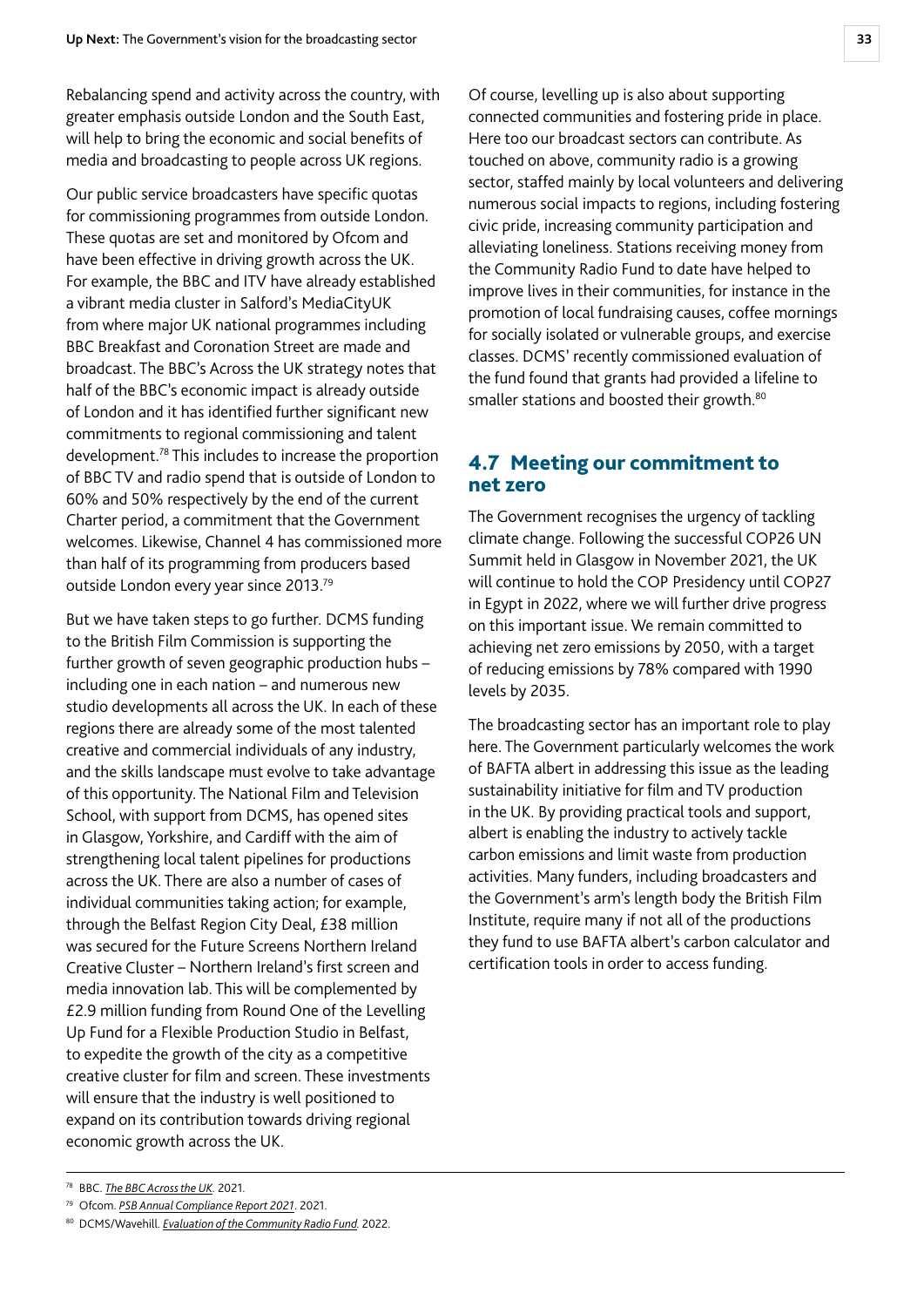#### **Carbon emissions in the broadcasting sector** have a number of sources, including:

**Production**. According to the latest review from albert, during 2020 there was a 52% reduction in emissions for the average hour of TV from 9.2 tonnes to 4.4 tonnes CO<sub>2</sub> equivalent.<sup>81</sup> Half of this reduction can be attributed to restrictions introduced as a result of the COVID-19 pandemic, particularly the reduction in travel. It is likely that as production not only returns to normal but surpasses previous highs, impacts on the environment will once again rise. However, this should not deter industry from continuing to build on the positives we can take away from this period and the new ways of working that have come about as a result of the pandemic.

**Distribution**. The Carbon Trust has estimated that the average carbon footprint in Europe per hour of video streaming is approximately 55g CO $_2$  equivalent (comparable to boiling an average electric kettle three times) per viewer. Their white paper published in 2021 estimates that the energy use associated with watching on a 50-inch TV is around 4.5 times that of watching via a laptop, and 90 times that of a smartphone.<sup>82</sup> At the same time, the UK radio industry is calculated to consume around 115 GWh/year for transmission – the electrical energy equivalent to that used by 30,000 households.<sup>83</sup>

**Device manufacture.** Evidence suggests that the manufacture of a typical flat screen television contributes around half of the greenhouse gas emissions of its entire lifecycle.<sup>84</sup> It also requires the use of a number of metals including indium, one of the least abundant minerals on Earth.<sup>85</sup> Extending the useful lifetime of televisions, and ensuring they are ultimately recycled, therefore have a key role to play in supporting sustainability. The Government is pleased that companies are becoming much more conscious about their carbon footprint. For example, last year saw the launch of the world's first certified carbon neutral TV, Sky Glass.<sup>86</sup>

The Government also welcomes the work individual broadcasters are doing to support the UK's net zero target for carbon emissions by 2050, and appreciates the positive precedents the UK sector is already setting. The pioneering work done by Sky has set an especially high bar, and we strongly welcome the subsequent commitments by other broadcasters to being carbon neutral by 2030, including BBC, ITV and Channel 4, and we call on other British broadcasters to follow this example.

This issue is not unique to television. The recent Digital Radio and Audio Review included a comprehensive assessment of energy use resulting from analogue and digital radio broadcasting and a clear commitment from the radio industry that they should, as part of future planning assumptions, commit to targets to lower energy use for transmission and radio sets.

The Government recognises the importance of the broadcasting sector's contribution, not just in terms of emissions but also public service messaging. That is why we were pleased to see the industry jointly announce their 'Climate Content Pledge' during

COP26. This is a new commitment convened by BAFTA's albert, with 12 signatories so far (including the BBC, ITV, Channel 4, Channel 5, STV and Sky) to use their content to educate audiences about the need to tackle climate change, as well as inspire and inform green choices.

In addition, the Government remains active in promoting action on this important matter with our international partners. During 2021 the UK held the Presidency of the European Audiovisual Observatory, a Council of Europe body with a remit covering the audiovisual sector. As part of this, the Government worked with albert, the British Film Institute, and a range of international industry and Government partners to encourage discussion of environmental sustainability, culminating in a UK-led conference on 'Sustainability in film and TV production'. Thanks to the UK's leadership and through discussion with our international partners, the Observatory has confirmed it will incorporate this important topic into its research moving forwards, which will provide the UK and other nations with a valuable evidence base to continue to play a leading role on this important issue.

<sup>81</sup> albert. *[Annual Review 2020-21](https://wearealbert.org/2021/09/09/our-2020-21-annual-review-is-out/)*. 2021.

<sup>82</sup> Carbon Trust. *[Carbon impact of video streaming](https://prod-drupal-files.storage.googleapis.com/documents/resource/public/Carbon-impact-of-video-streaming.pdf)*. 2021.

<sup>83</sup> *[Digital Radio and Audio Review](https://www.gov.uk/government/publications/digital-radio-and-audio-review)*. 2021.

<sup>&</sup>lt;sup>84</sup> European Topic Centre on Waste and Materials in a Green Economy. *[Electronic products and obsolescence in a circular economy](https://www.eionet.europa.eu/etcs/etc-wmge/products/etc-wmge-reports/electronics-and-obsolescence-in-a-circular-economy)*. 2020.

<sup>85</sup> European Topic Centre on Waste and Materials in a Green Economy. *[Electronic products and obsolescence in a circular economy](https://www.eionet.europa.eu/etcs/etc-wmge/products/etc-wmge-reports/electronics-and-obsolescence-in-a-circular-economy)*. 2020.

<sup>86</sup> Sky. *[Sky Glass: The World's First Carbon Neutral TV.](https://www.independent.co.uk/life-style/gadgets-and-tech/sky-glass-tv-sustainability-eco-features-b1940487.html)* 2021.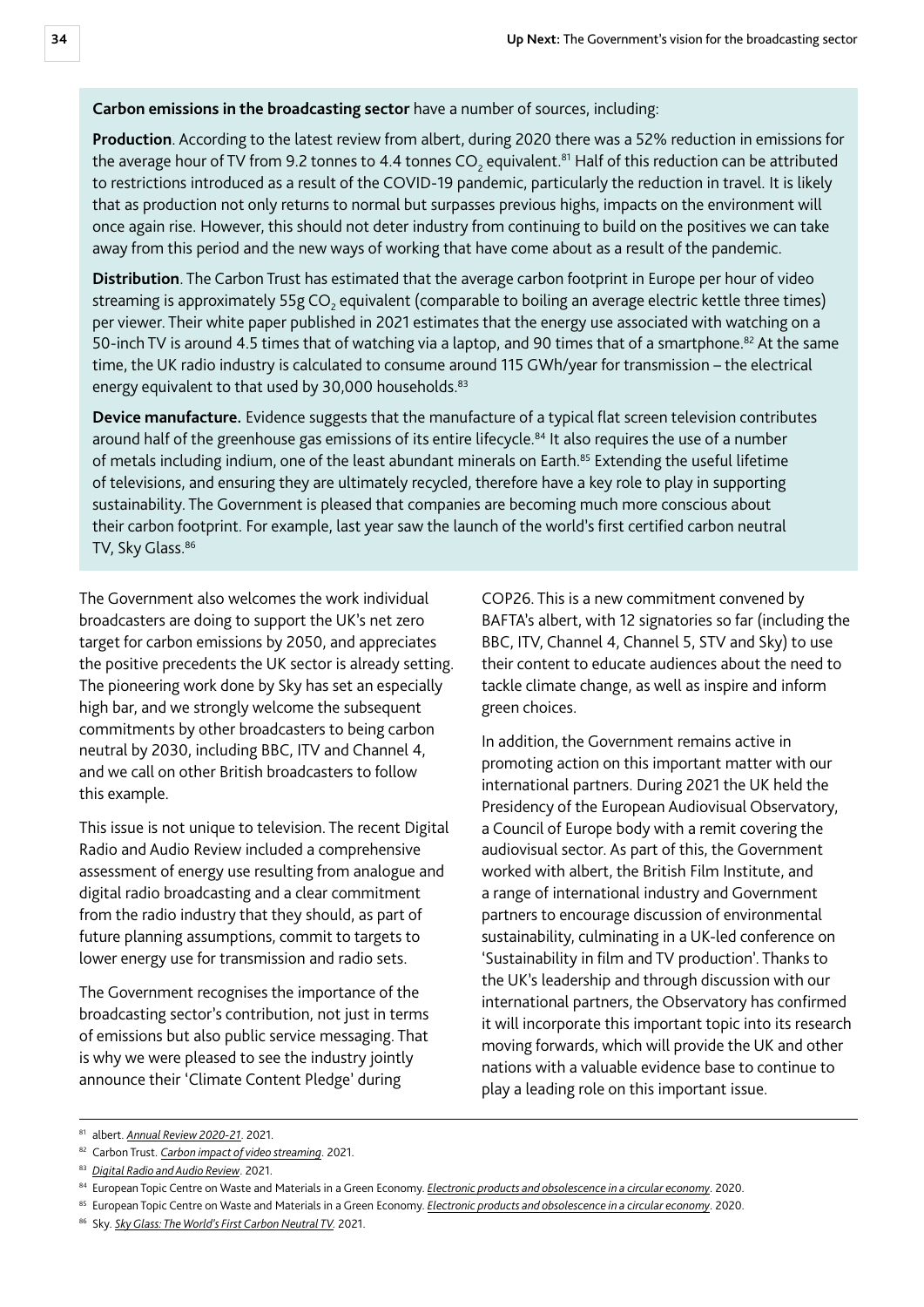# <span id="page-35-0"></span>4.8 Encouraging responsible advertising

The Government recognises the importance of advertising in contributing to the vitality and strength of media markets, particularly broadcasters. We support the broadly self-regulatory approach taken by the advertising industry, but we also see the value of limited legislation and regulation where we believe it necessary.

This is why, to help tackle childhood obesity, we are introducing restrictions on the advertising of less healthy food and drink products. Our analysis estimates that in 2019 there were an estimated total of 2.9 billion child impacts on TV for less healthy food and drink products. These new measures could remove up to 7.2 billion calories from children's diets per year in the UK, reducing the number of obese children by 20,000.<sup>87</sup>

We recognise that these new restrictions will impact on broadcasters' future revenue streams. That is why we have introduced a number of exemptions and exclusions to balance the anticipated health benefits and impacts on business and create a space for broadcasters to continue to generate revenue. For example, brands will be allowed to continue to advertise, allowing major food and drink companies to continue to market themselves. We will continue to work with broadcasters and monitor the effect of the new measures.

We will also explore other ways to support UK broadcasters through possible changes in the wider advertising ecosystem. For example, through the Online Advertising Programme we intend to consider how to create a more level playing field between broadcast and online advertising, including on the issue of platform liability, as we consider what measures could be introduced to improve accountability and transparency. The Online Advertising Programme consultation was launched on 9 March 2022.88

# 4.9 Preserving our cultural heritage

As well as its commercial value, television, alongside film and other screen activities, forms an important part of the UK's cultural wellbeing and heritage. It reflects and shapes opinion, captures moments in time, and enables us to better understand ourselves and our country. For that reason it is critical that we preserve that culture, and that content, for generations to come.

The British Film Institute (BFI) currently operates the BFI National Archive, to which commercial PSBs are required to make financial contributions. Under the Broadcasting Act 1990, Ofcom oversees these contributions and determines the amount appropriate for the holders of the Channel 3, Channel 4 and Channel 5 licences to contribute towards the expenses of maintaining the Archive. The BFI also works closely with the BBC and its archival activity to avoid duplication.

Over time, relevant screen content which shapes UK culture is increasingly being made outside the PSB ecosystem. It is therefore important that the Archive continues to stay aligned to the changing cultural output of the UK, and we would welcome more proactive engagement from non-PSB content makers with the Archive about how they will contribute to and support the UK's store of culturally significant content moving forwards. Looking ahead, and working with relevant partners, we will consider and act on how best to secure the nation's cultural screen heritage so that it can be understood by generations to come.

# 4.10 Working with our global partners

Free trade is evolving, and the UK has an important opportunity to trade more and trade differently. We are embarking on a new era in our trading relationships, negotiating innovative and world-leading free trade agreements with the markets of the future. By aligning our trade agreements and relationships to UK priorities, we are creating export opportunities that work for all parts of the UK.

The Government is proud of the UK's strong audiovisual sector, which produces world-class content and attracts investment from around the globe. The UK's talent and infrastructure has made it the destination of choice to shoot major film and TV series such as *Star Wars* and *The Lord of the Rings: The Rings of Power*. The Government is also acting to support UK independent content to be seen more widely and was pleased to confirm that, as part of the wider almost £50 million Creative Industries package announced in the recent Spending Review, we will be investing a further £21

<sup>&</sup>lt;sup>87</sup> DCMS. *[Introducing a 2100-0530 watershed on TV and online restriction for paid advertising of food and drink that are High in Fat, Salt and Sugar \(HFSS\) prod](https://assets.publishing.service.gov.uk/government/uploads/system/uploads/attachment_data/file/996232/impact-assessment-hfss-advertising.pdf)[ucts](https://assets.publishing.service.gov.uk/government/uploads/system/uploads/attachment_data/file/996232/impact-assessment-hfss-advertising.pdf)*. 2021.

<sup>88</sup> DCMS. *[Online Advertising Programme consultation](https://www.gov.uk/government/consultations/online-advertising-programme-consultation/online-advertising-programme-consultation)*. 2022.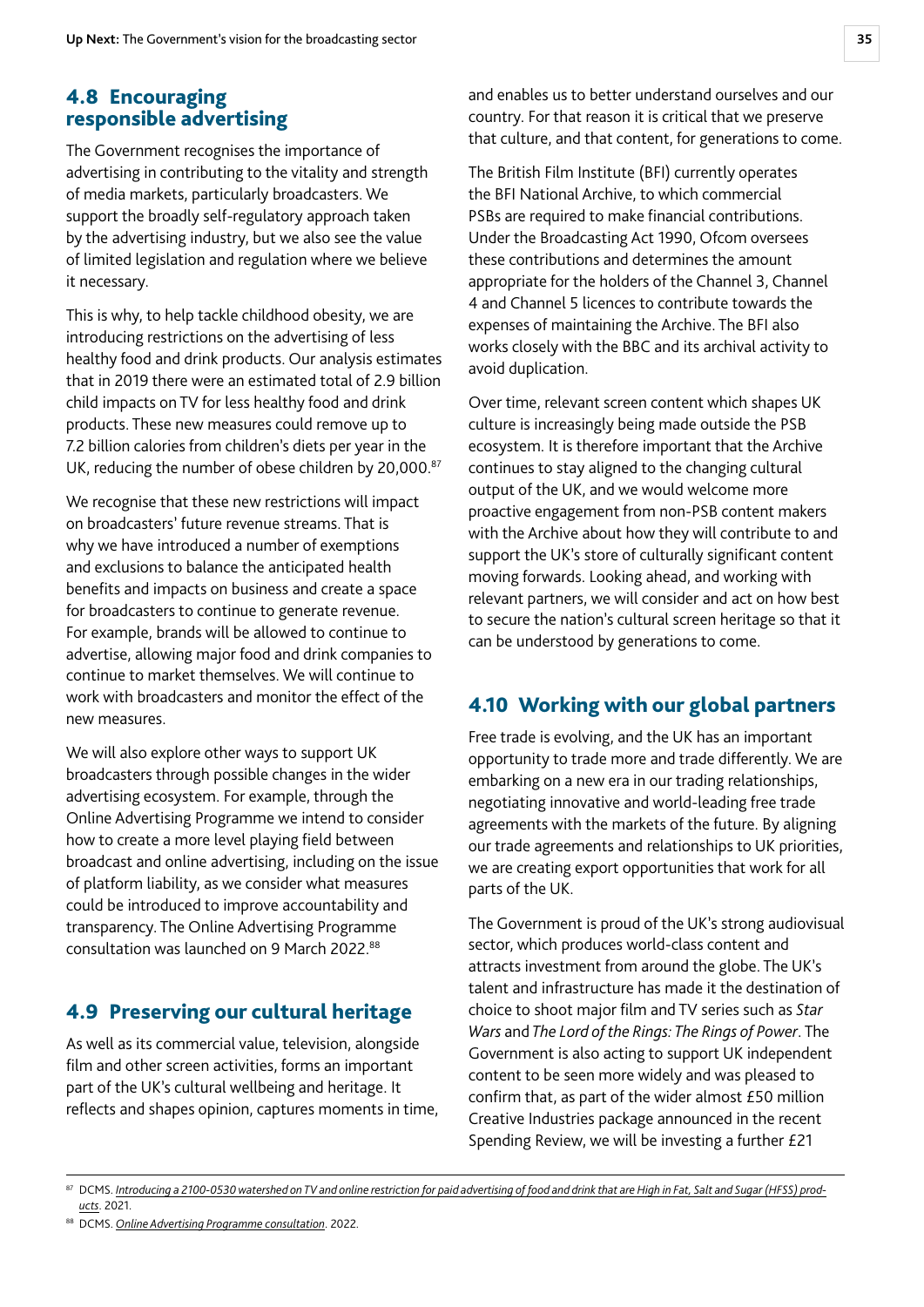<span id="page-36-0"></span>million in the UK Global Screen Fund. That Fund will create more opportunities to build international partnerships and share UK stories with the world, with a particular focus on ensuring that even more of our critically acclaimed UK independent screen content reaches global audiences.

The audiovisual sector is a complex ecosystem, and its success is supported by a suite of public policy interventions, many of which are laid out across this document. The Government is committed to maintaining and developing the strength of the sector, including through our international trade agenda.

In particular, we will ensure that the UK's trade policy complements and protects the UK's audiovisual public policy framework, including maintaining our membership of the Council of Europe's Convention on Transfrontier Television and, consequently, our European Works status. This status ensures that the UK continues to contribute to vital cultural enrichment across nations, allowing us to collaborate effectively with our European neighbours and distribute culturally important works across Europe. For example, it means that broadcasters across Europe have access to UK content that is hugely popular with European audiences, increasing choice and engagement, while also helping to ensure UK audiences have access to the best European content. It also supports UK and European producers in working together to produce content across Europe, thereby helping to ensure that countries across Europe maintain their own vibrant broadcasting systems.

### 4.11 Promoting competition in digital markets

Rapid changes in technology, viewing habits and the entrance of global players have introduced new challenges for British broadcasters, as explained in Chapter 1.

In other sectors the emergence of global tech giants and the wave of consolidation they have prompted have raised questions about the impact on competition and the risk to the range of potential perspectives available to consumers.

The Government set out its proposals for a new pro-competition regime for digital markets in a public consultation in July 2021, and we will publish our response in due course. This regime will drive a more vibrant and innovative digital economy across the UK

and will complement the existing competition regime and regulatory powers available to sectoral regulators such as Ofcom.

The regime will be overseen by the new Digital Markets Unit inside the Competition and Markets Authority and will include new rules to ensure consumers and businesses are treated fairly and level the playing field so that new and innovative tech firms can flourish. The new rules will apply only to a small number of the most powerful tech firms to shape their conduct in the market and protect those who rely on them, which in some circumstances may include broadcasters and/ or platform operators. The Digital Markets Unit will be empowered to tackle both the underlying sources of market power and its consequences through the introduction of conduct requirements and procompetitive interventions. For example, it will be equipped with a range of tools to ensure the most powerful tech firms operate on fair and reasonable terms with third parties.

The Government will legislate for this new procompetition regime when parliamentary time allows. It will then be for the Digital Markets Unit, as an independent regulator, to determine how to utilise their new powers.

Over the longer-term, as the broadcasting sector continues to evolve, we will continue to consider how digital markets are impacting broadcasting and whether further bespoke market interventions are necessary.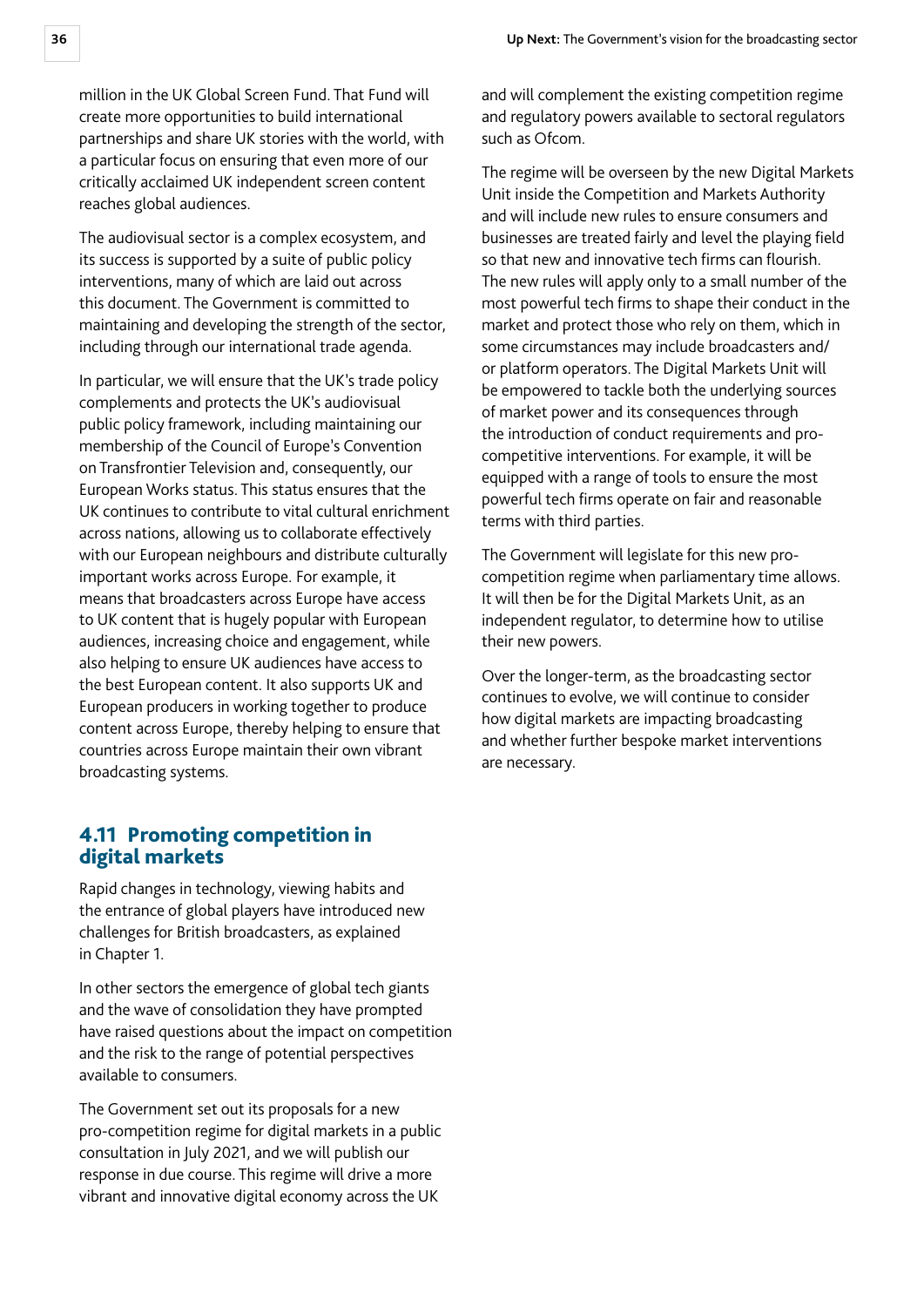# <span id="page-37-0"></span>Chapter 5: New and emerging technologies

Advances in technology mean that today's viewers and listeners now have a huge amount of choice in terms of what they watch and how they watch it, and they are taking advantage of it. Alongside live TV and radio, audiences now divide their time amongst an increasing number of providers and devices.

This chapter sets out the Government's approach to regulating these technologies – encouraging innovation while maintaining a level playing field for participants.

### 5.1 Content regulation on video-on-demand services

Video-on-demand services such as Netflix and Amazon Prime Video provide huge value to UK audiences, and in many cases significant, and growing, contributions to the UK economy. Viewers now have access to thousands of hours of on-demand programmes at the touch of a button across hundreds of different video-on-demand services, each of different scale and ambition and audience reach.

However, these on-demand services, other than BBC's iPlayer, are not subject to Ofcom's Broadcasting Code, which sets out appropriate standards for content including harmful or offensive material, accuracy, fairness and privacy. This means that the TV-like content you watch is regulated differently depending on how you choose to watch it. Equally, this is one area of significant innovation and growth in the industry. Consumers enjoy the broad range of on-demand services available and we would not wish regulation to impede this experience or to make the UK a less attractive market in which to operate video-on-demand services.

That is why we launched a consultation to consider whether it is necessary to level the rules for traditional broadcasters and video-on-demand services.89

A full response to that consultation has been published alongside this white paper, which outlines that the Government intends to legislate in a light touch manner to give Ofcom powers to draft and enforce a new Video-on-demand Code, similar to the Broadcasting Code, to ensure TV-like content, no matter how audiences choose to watch it, will be subject to similar standards. These changes will mean UK audiences will be better protected from harmful material and better able to complain to Ofcom if they see something they are concerned about.

This world-leading regime will be aimed at the largest, most TV-like video-on-demand services to ensure that major services which engage UK audiences at scale are subject to the same or similar obligations as UK broadcasters. This will also ensure that larger TV-like on-demand providers that are not currently regulated in the UK but who target and profit from UK audiences will now rightly come under Ofcom jurisdiction. The specific services that will be subject to new regulation will be determined by the Secretary of State following a review by Ofcom.

This will mean that larger on-demand streaming services will have the same or similar obligations as traditional broadcasters, including effective handling of complaints. Ofcom tools to regulate video-on-demand, such as information gathering and enforcement powers, will also be brought in line with existing broadcasting regulation.

In our light touch regime, increased conformity on protection tools and measures, like age ratings, PIN codes and warnings, will not be made compulsory. Instead, Ofcom will be given an ongoing duty to assess on-demand providers' audience protection measures. This will ensure that the systems put in place by videoon-demand providers are effective and fit for purpose, and allow Ofcom to secure change if needed.

<sup>89</sup> DCMS. *[Audience protection standards on Video-on-Demand Services](https://www.gov.uk/government/consultations/audience-protection-standards-on-video-on-demand-services)*. 2021.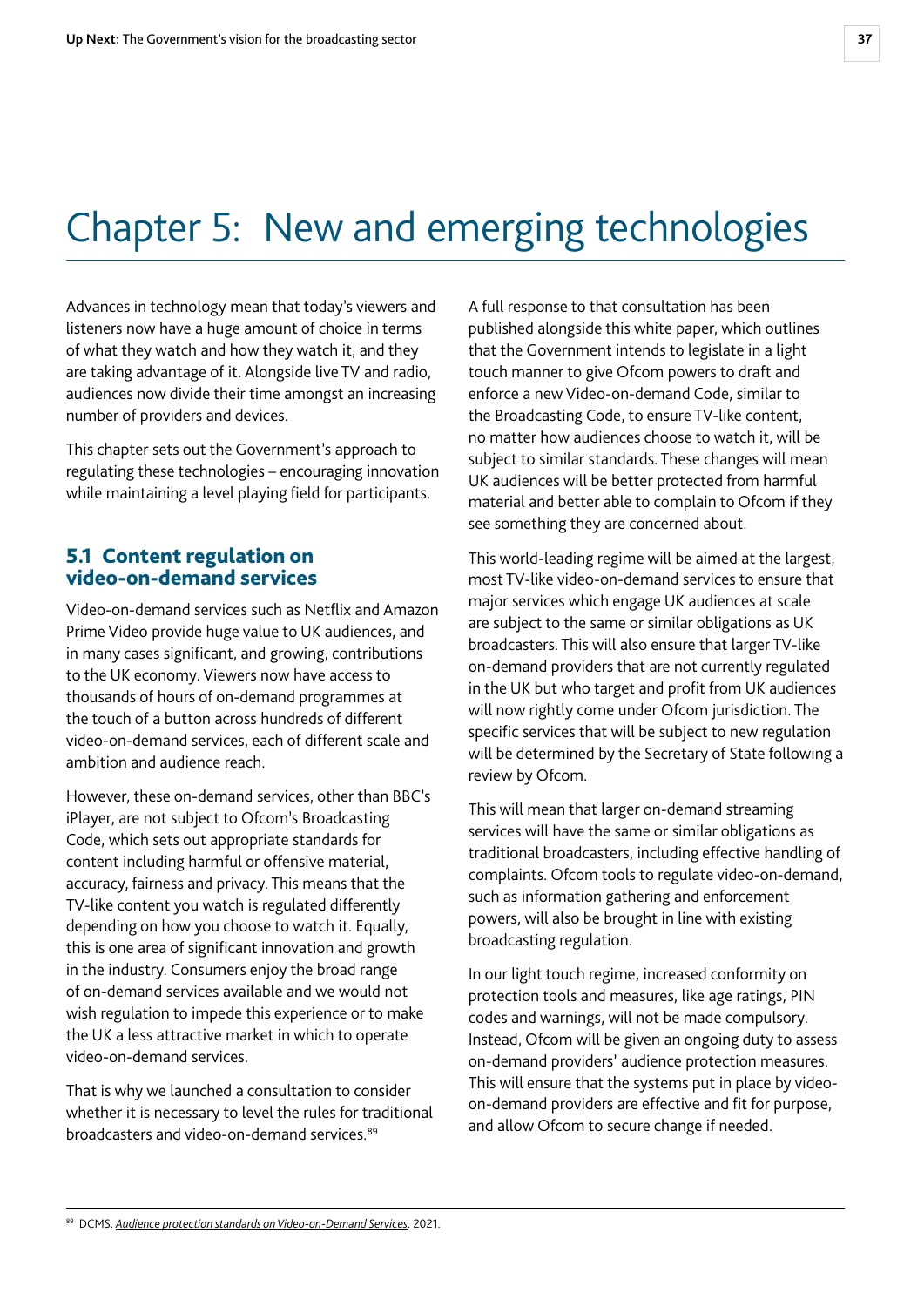<span id="page-38-0"></span>Respecting issues of free speech and proportionality, smaller, lower risk on-demand services in the UK will continue under existing rules, ensuring smaller services are not unfairly or unnecessarily penalised.

#### 5.2 Ensuring all audiences can access video-on-demand services

More than three quarters of households now use videoon-demand services, but the provision of subtitles, signing and audio description on these services has lagged behind broadcast TV. While statutory targets exist for access services (subtitles, signing and audio description) on broadcast TV, these are not replicated for on-demand services, meaning that a significant proportion of the UK population is being prevented from enjoying TV at their convenience.

The Government is committed to a digitally inclusive society, in which television content should be accessible for all UK audiences, regardless of the platform chosen to access content. Under the Communications Act 2003 (as amended by the Digital Economy Act 2017), the Secretary of State has the power to impose requirements on service providers for the purpose of ensuring that on demand services are accessible to people with disabilities. This includes requirements in relation to subtitling, audio description and sign language.

As part of the process to implement these new requirements, the Government asked Ofcom to provide recommendations on how legislation could make ondemand services more accessible. Ofcom published an initial report in December 2018, and then, following a request from DCMS, carried out an additional targeted consultation to inform further recommendations on how the new requirements would work in practice. These proposals were published in July 2021 and we are working with Ofcom to develop legislative proposals to address the divergence in provision of access services between broadcast and on demand services. We will engage with relevant stakeholders to ensure that legislation is clear, proportionate and fit for purpose.

### 5.3 Digital terrestrial television

Digital terrestrial television (DTT), better known to audiences as the Freeview platform, is a popular and important part of the UK's broadcasting system. Sufficient spectrum (certain radio frequencies) is

allocated to DTT to ensure that content on the platform is universally available, due to its nearly 99% coverage across the UK.

In December 2020, the Government carried out a consultation which sought views on the renewal of five national multiplex licences on the DTT platform expiring in 2022 and 2026. The consultation closed in February 2021 and the Government published its response on 17 August 2021. In our response we confirmed that we would put in place legislation to give Ofcom the power to carry out a renewal of all five national multiplexes until 2034, accompanied by the appropriate regulatory flexibility via the inclusion of a new revocation power where revocation cannot take effect before the end of 2030.<sup>90</sup>

This legislation is now in force and the longer-term renewals recognise our commitment to the DTT platform. Our expectation, based on the high level of DTT used by households across all parts of the UK, is that it will continue to be an important content distribution channel for at least the remainder of the 2020s and likely into the early 2030s.

We recognise that the DTT platform and its future will continue to remain an ongoing area of interest for the sector and that this will be an important area for the UK in developing the UK's position for the next International Telecoms Union World Radio Conference in 2023 where the future allocation of the spectrum currently allocated to DTT will be a substantive agenda item. Maintaining investment and confidence in the future of the DTT platform is important which is why the Government has enabled the long term renewal of the licences through to 2034. In addition, the Government will ask Ofcom to continue to track changes to DTT viewing and to undertake an early review on market changes that may affect the future of content distribution before the end of 2025.

### 5.4 Internet-delivered television

Despite the arrival of video-on-demand services in the UK and the convenience it offers, live TV remains the go-to choice for millions of households in search of news, entertainment or something new.

<sup>90</sup> DCMS. *[Consultation on the renewal of digital terrestrial television \(DTT\) multiplex licences: full government response](https://www.gov.uk/government/consultations/consultation-on-the-renewal-of-digital-terrestrial-television-dtt-multiplex-licences-expiring-in-2022-and-2026/outcome/consultation-on-the-renewal-of-digital-terrestrial-television-dtt-multiplex-licences-full-government-response)*. 2021.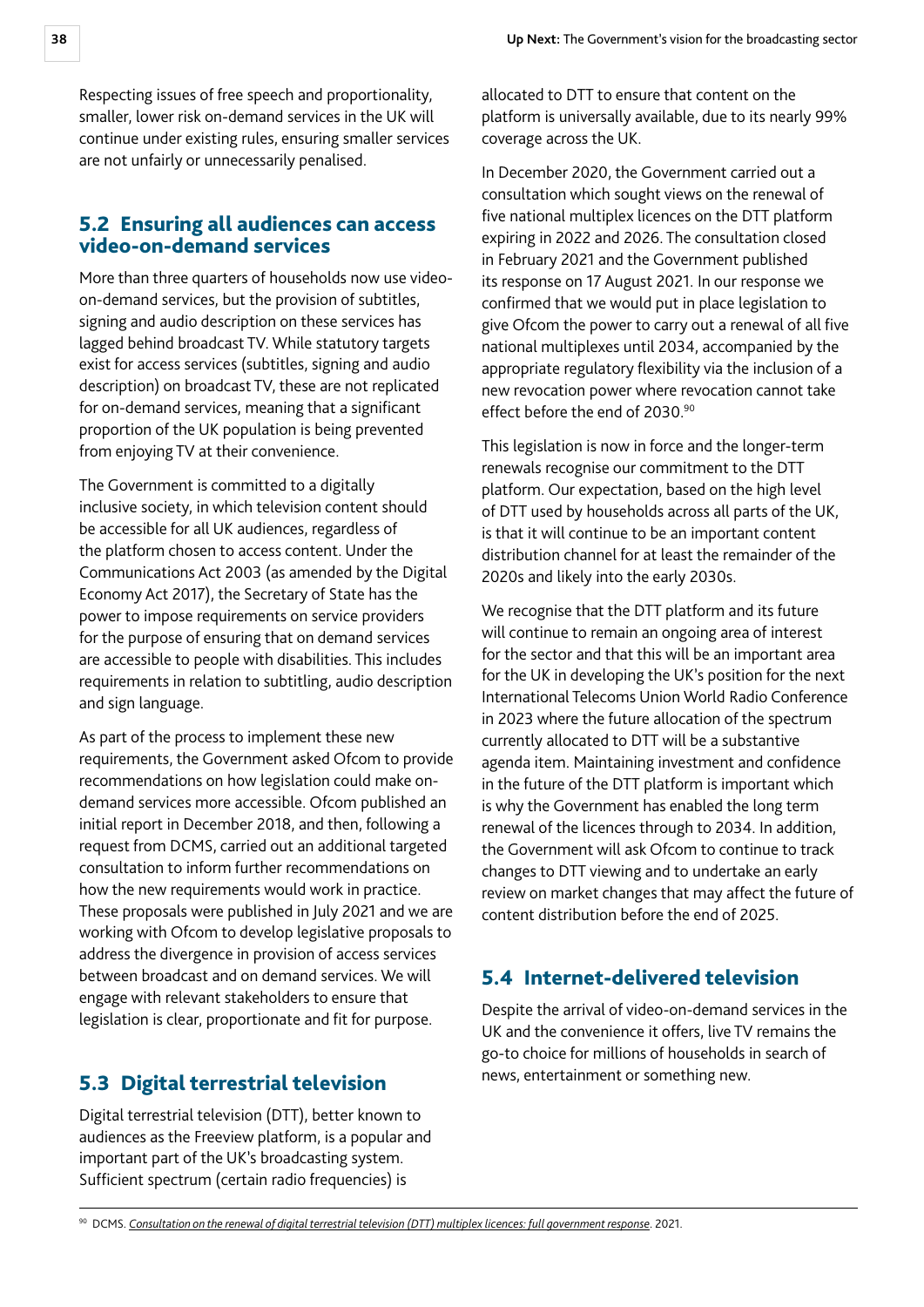<span id="page-39-0"></span>Internet-delivered television – also known as IPTV – raises the prospect of the best of both worlds, combining the convenience and choice provided by modern internet-enabled platforms with the familiarity and serendipity of linear television.

The UK continues to be at the forefront of these innovations, supported by our 96% coverage of superfast broadband<sup>91</sup> and world-leading rollout of gigabit broadband to more than 17.5 million homes.<sup>92</sup> The Government is committed to ensuring that, by 2025, at least 85% of premises have access to gigabitcapable networks and will seek to accelerate roll-out further to get as close to 100% as possible. At the same time, new product launches from platforms including Sky, Virgin and BT and the further development of Freeview Play-enabled devices are extending the take-up of IPTV services to a greater number of households than ever before.

Last year the Government made a clear commitment to DTT as the primary delivery platform for live TV for many years to come, but there are many who believe that IPTV could replace DTT over time, just like DTT replaced traditional analogue television. In time, this could free up the airwaves for other uses – as the switch-off of analogue services facilitated the rollout of the 4G mobile services – though an increased reliance on internet bandwidth for TV distribution could create pressures on fixed networks. Any consideration of switching away from DTT would need to reconcile more wide-ranging issues, such as the fact that receiving and watching DTT is 'free' if you pay for your TV licence, but to receive and watch IPTV also currently requires that consumers have access to a sufficiently fast broadband connection. While the future of distribution is uncertain, and decisions on IPTV do not need to be taken now, there will need to be extensive public debate on these issues in due course. These are also the type of issues we would expect Ofcom's 2025 review of DTT to start to consider.

There must also be a level playing field between the providers of IPTV services and traditional broadcasters. As an initial step, we will close the loophole that allows unregulated IPTV services to appear on TV sets in the UK by designating additional regulated electronic programme guides. This will have the effect of bringing IPTV services listed on those guides within the scope of

regulation by Ofcom. We will also keep under review the information gathering and enforcement powers available to Ofcom in this area.

### 5.5 Connected audio devices used in the home and in vehicles

There has been a rapid change in how people listen to radio over the past five years, since the arrival of the first connected audio devices – 'smart speakers' – into the UK market.

The future of radio is therefore no longer a straightforward question of an analogue to digital switchover – listening over smart speakers already represents nearly a fifth of all radio listening, and this is only likely to increase over the coming years as the base of connected speakers in UK households continues to grow.

The rapid growth of smart speakers places radio in a position in which it has never been before, with third party technology having the capability to manage (and limit) access to much-loved stations.

The Digital Radio and Audio Review has made a strong case for action to protect radio and the huge public value it provides in the face of technological change. We agree with the conclusions of the Review that new measures may be necessary to ensure audiences are able to access radio services on new devices without undue interference to those services or access charges.

However, this will not be straightforward. Any significant intervention in this area will need to be considered in the wider context of other work that we are carrying out, particularly in relation to digital markets and data protection reform. We will also need to engage further with the radio industry, and to gain a deeper understanding of the policies and practices of the smart speaker platforms, in order to ensure that we are putting in place the best possible regime to allow radio to continue to reach its listeners well into the future.

<sup>91</sup> Ofcom. *[Connected Nations 2021](https://www.ofcom.org.uk/research-and-data/multi-sector-research/infrastructure-research/connected-nations-2021)*. 2021.

<sup>92</sup> Building Digital UK. *[Project Gigabit Delivery Plan: Autumn update](https://www.gov.uk/government/publications/project-gigabit-delivery-plan-autumn-update/project-gigabit-delivery-plan-autumn-update)*. 2021.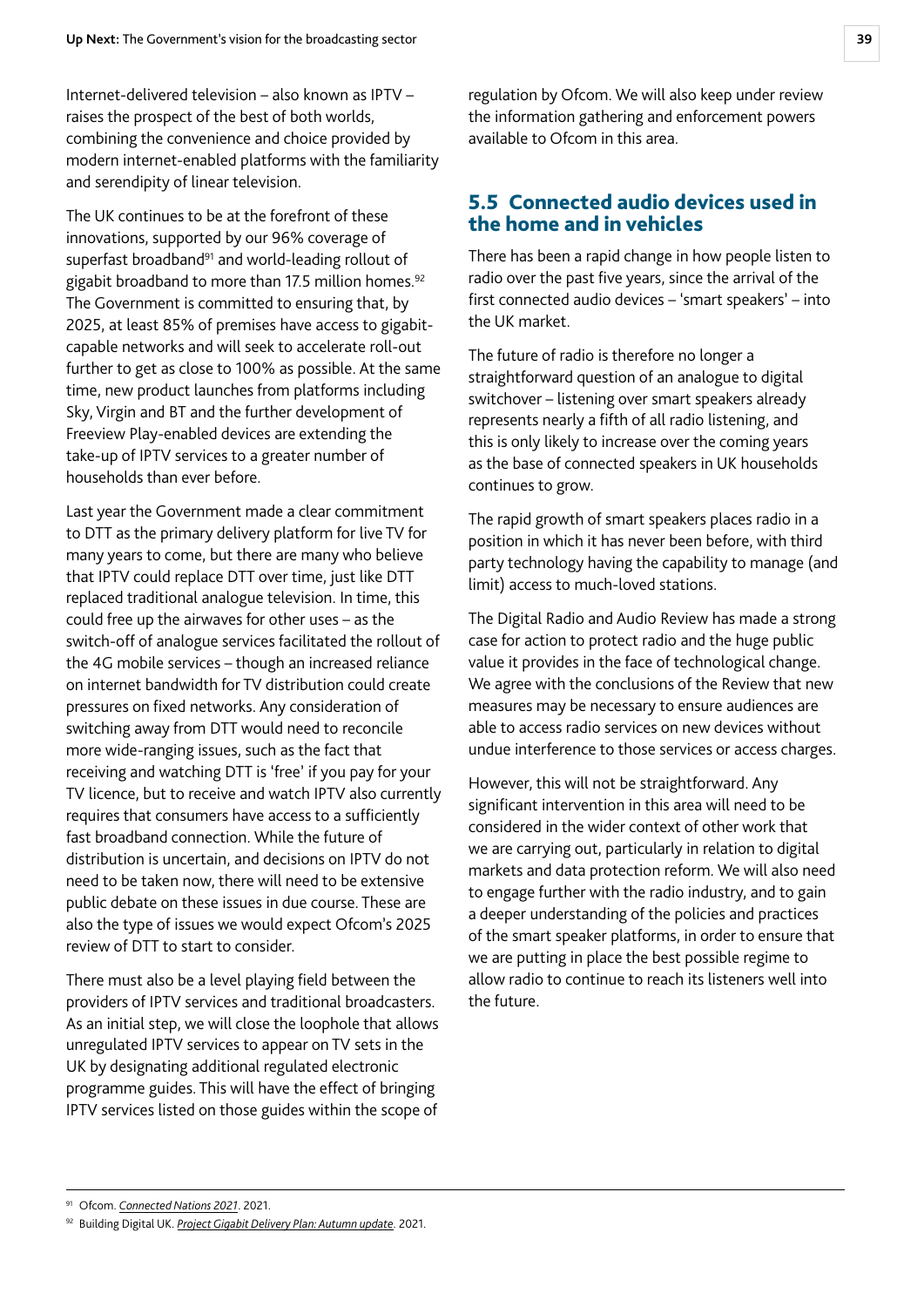# <span id="page-40-0"></span>Acknowledgements

The Government would like to thank the organisations and individuals who helped shape the policy proposals set out in this document, including:

- Ofcom, and others who contributed to their recent review of public service broadcasting;
- Members of the Public Service Broadcasting Advisory Panel;
- Contributors to the Digital Radio and Audio Review;
- Respondents to the Government's consultations, including in relation to audience protection standards on video-on-demand services and a potential change of ownership of Channel 4; and
- Members of the Lords Communications and Digital Committee and the Digital, Culture, Media and Sport Committee for their previous work in this area.